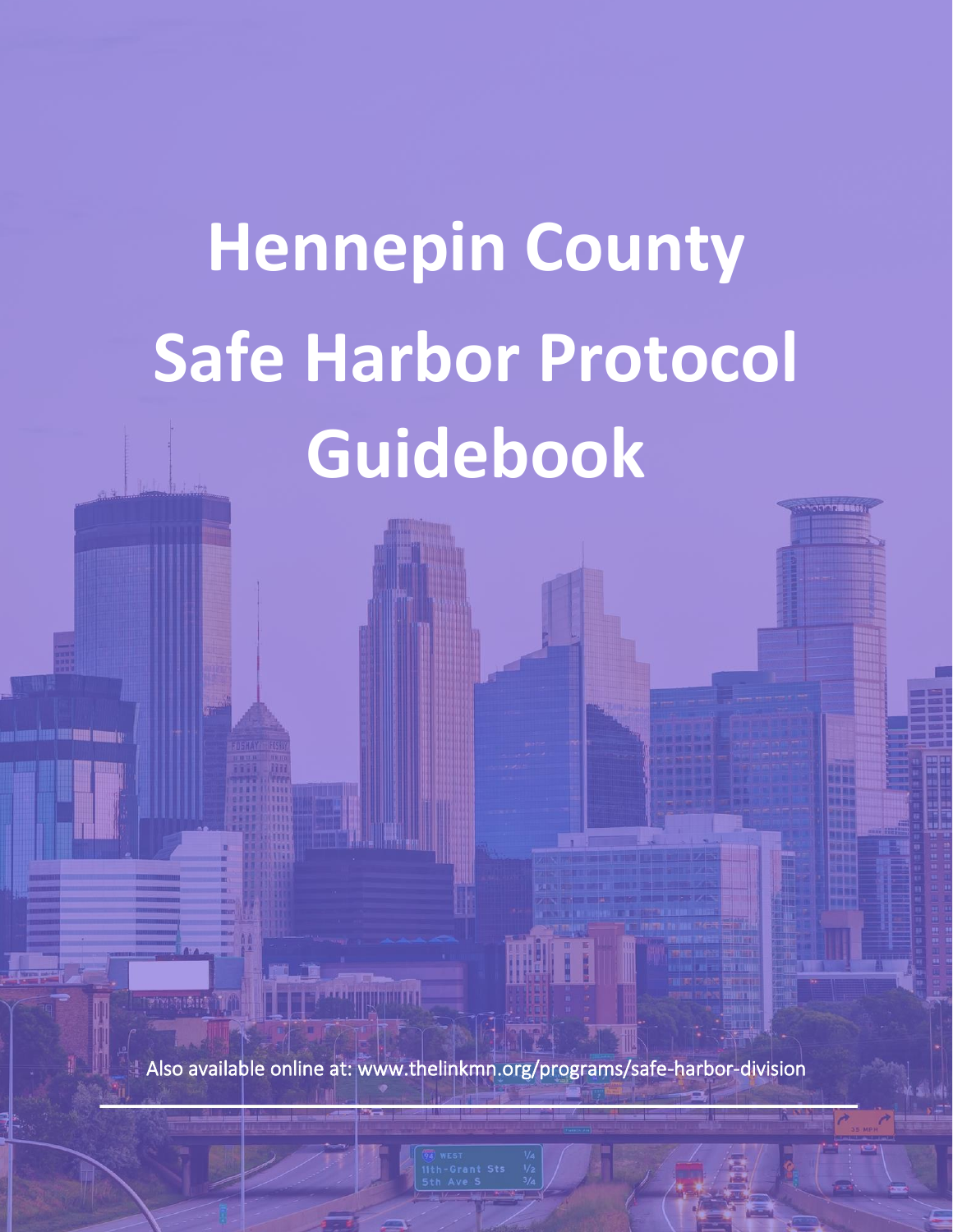## <span id="page-1-1"></span>**INTRODUCTION AND GUIDELINES FOR USE**

<span id="page-1-0"></span>Hennepin County's Safe Harbor Protocol was developed by a multidisciplinary team including youth victims and survivors of sex trafficking. The purpose of the protocol is to improve individual practices, agency policies, and systems procedures, and to increase collaboration among the disciplines that respond to sexual exploitation and sex trafficking of youth.

To provide communities across Minnesota with a starting point for developing these protocols, the Ramsey County Attorney's Office (RCAO) and the Sexual Violence Justice Institute (SVJI) at the Minnesota Coalition Against Sexual Assault (MNCASA) developed the Safe Harbor Protocol Guidelines, released in 2017. That  $d$  document<sup>1</sup> outlines best practices for working with sexually exploited and trafficked youth across various disciplines and should be used extensively throughout protocol development.

This guidebook has been designed to maximize usefulness, increase communication and collaboration, and to be a much-needed resource for the systems and community providers that interact with young people who have been victimized by sexual exploitation and/or trafficking within Hennepin County.

<sup>1</sup> RCAO & SVJI at MNCASA. 2017. Retrieved from [http://www.mncasa.org/wp](http://www.mncasa.org/wp-content/uploads/2018/07/Safe_Harbor_Protocol_Guidelines.pdf)[content/uploads/2018/07/Safe\\_Harbor\\_Protocol\\_Guidelines.pdf](http://www.mncasa.org/wp-content/uploads/2018/07/Safe_Harbor_Protocol_Guidelines.pdf)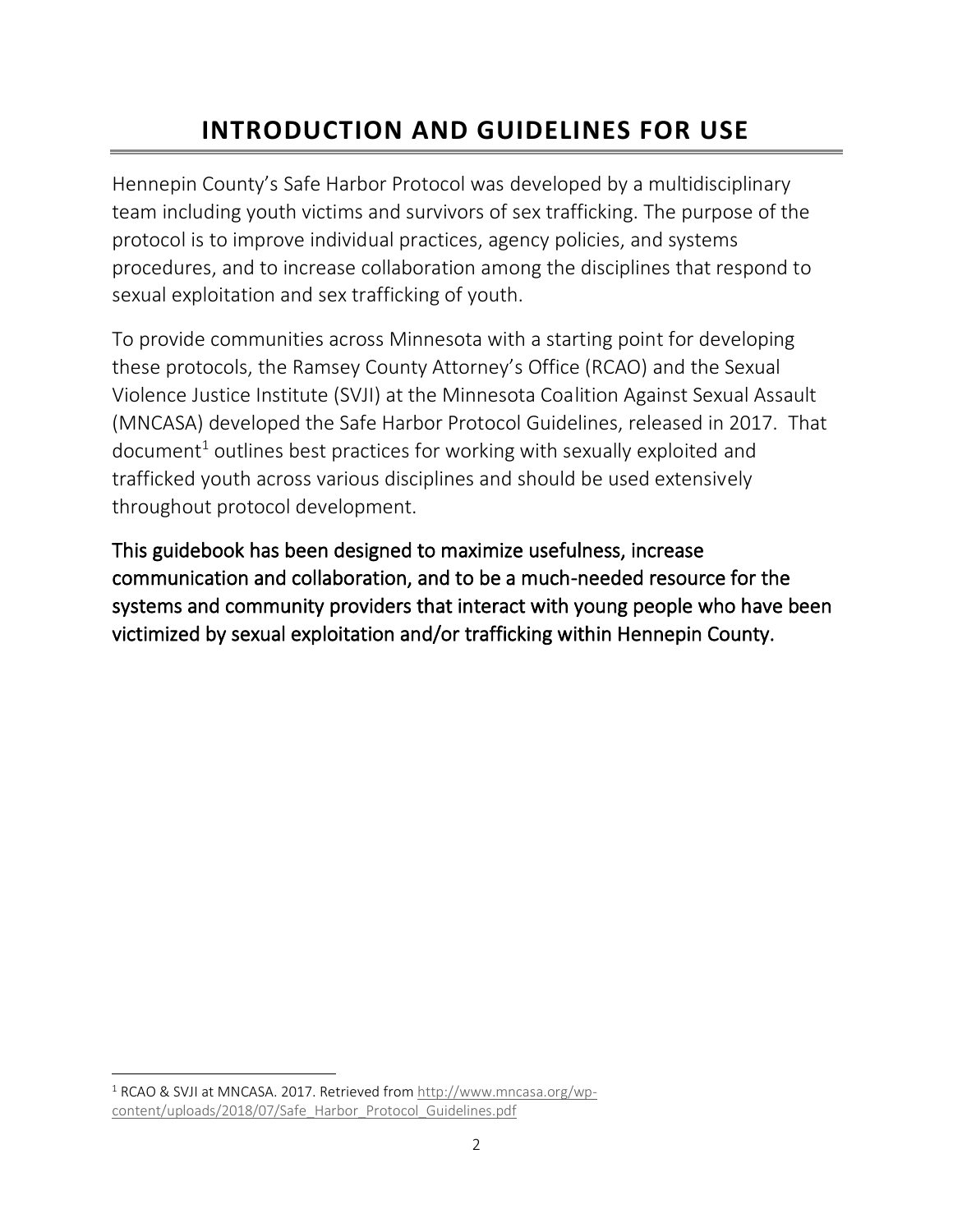# <span id="page-2-1"></span><span id="page-2-0"></span>**HENNEPIN COUNTY SAFE HARBOR PROTOCOL**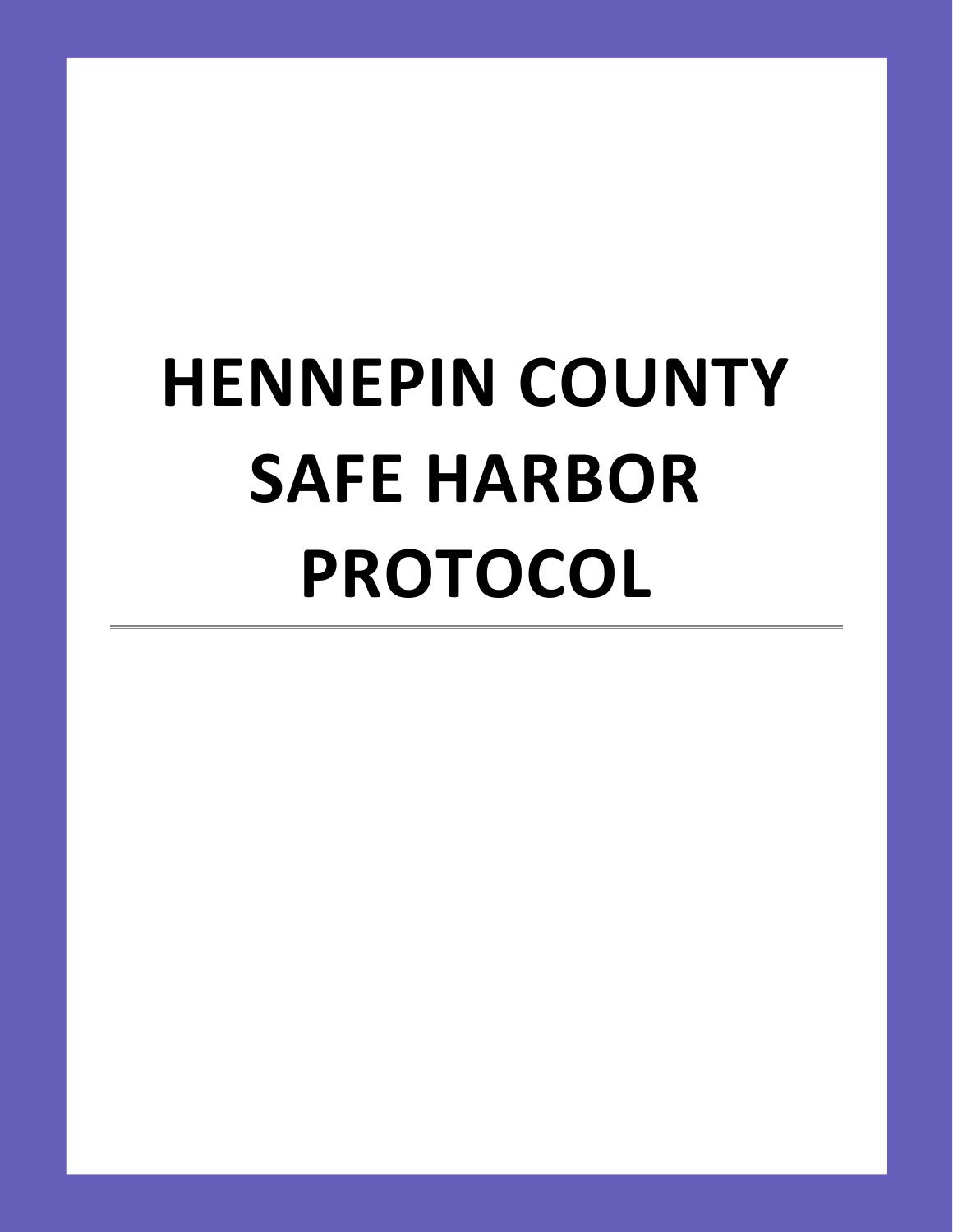#### TABLE OF CONTENTS

| Background on Sexual Exploitation and Trafficking, Safe Harbor and No Wrong Door Response8                                                                                           |
|--------------------------------------------------------------------------------------------------------------------------------------------------------------------------------------|
|                                                                                                                                                                                      |
|                                                                                                                                                                                      |
|                                                                                                                                                                                      |
|                                                                                                                                                                                      |
|                                                                                                                                                                                      |
|                                                                                                                                                                                      |
|                                                                                                                                                                                      |
|                                                                                                                                                                                      |
|                                                                                                                                                                                      |
|                                                                                                                                                                                      |
|                                                                                                                                                                                      |
| Definition of Youth, Commercial Sexual Exploitation, Sex Trafficking and At-Risk: 22                                                                                                 |
| Who are the Victims and Survivors of Sexual Exploitation and/or Trafficking:23                                                                                                       |
|                                                                                                                                                                                      |
|                                                                                                                                                                                      |
| Red Flags or Signs a Youth could be a current Victim of Sexual Exploitation and/or Trafficking: 24                                                                                   |
| Impact, What it is Like and Cycle of Change for Victims and Survivors of Sexual Exploitation and/or                                                                                  |
| Recommendations from the Hennepin County Safe Harbor Protocol Team, Youth Survivors and<br>Culturally Specific Reviewers of the Protocol to Address Gaps and Needs for Prevention:26 |
|                                                                                                                                                                                      |
|                                                                                                                                                                                      |
|                                                                                                                                                                                      |
|                                                                                                                                                                                      |
| Safe Harbor Core Principles Through all Disciplines ………………………………………………………………………33                                                                                                    |
| Interacting with Youth who have Experienced Sexual Exploitation/Trafficking33                                                                                                        |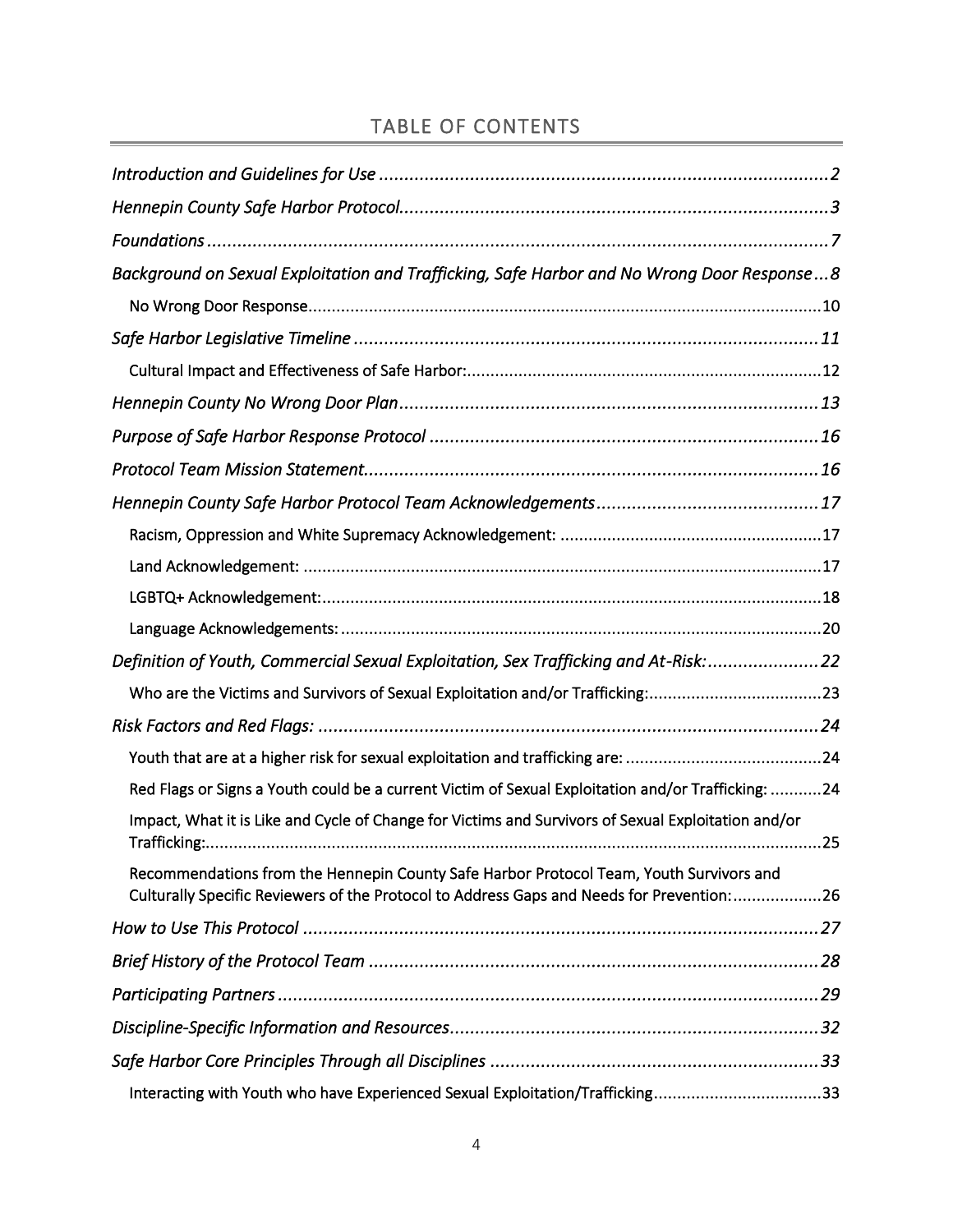| Case management and service planning with trafficked or exploited youth and their families39 |  |  |  |
|----------------------------------------------------------------------------------------------|--|--|--|
|                                                                                              |  |  |  |
|                                                                                              |  |  |  |
|                                                                                              |  |  |  |
|                                                                                              |  |  |  |
|                                                                                              |  |  |  |
|                                                                                              |  |  |  |
|                                                                                              |  |  |  |
|                                                                                              |  |  |  |
|                                                                                              |  |  |  |
|                                                                                              |  |  |  |
|                                                                                              |  |  |  |
|                                                                                              |  |  |  |
|                                                                                              |  |  |  |
|                                                                                              |  |  |  |
|                                                                                              |  |  |  |
|                                                                                              |  |  |  |
|                                                                                              |  |  |  |
|                                                                                              |  |  |  |
|                                                                                              |  |  |  |
|                                                                                              |  |  |  |
|                                                                                              |  |  |  |
|                                                                                              |  |  |  |
|                                                                                              |  |  |  |
|                                                                                              |  |  |  |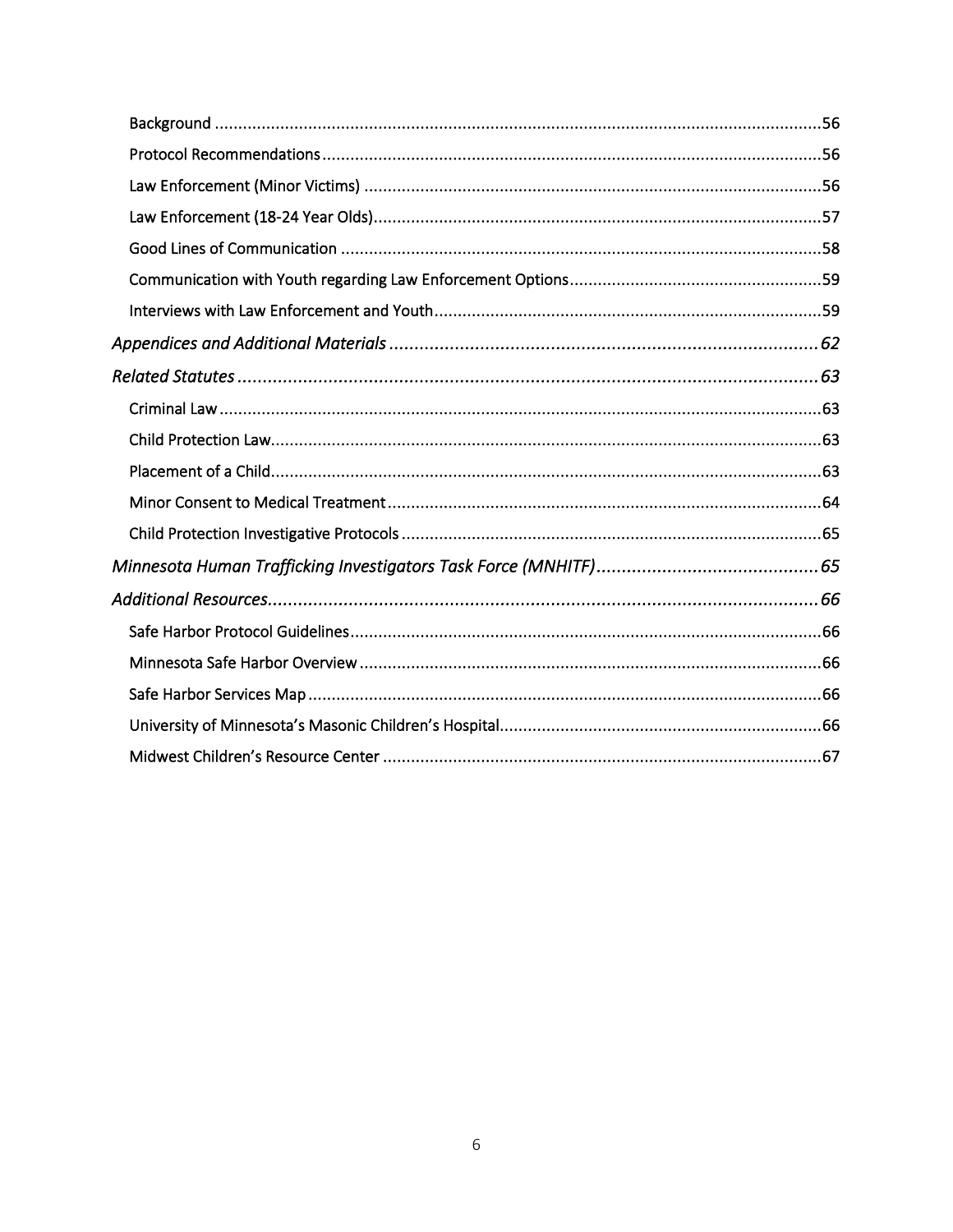## <span id="page-6-1"></span><span id="page-6-0"></span>**[FOUNDAT](#page-66-1)[IONS](#page-66-2)**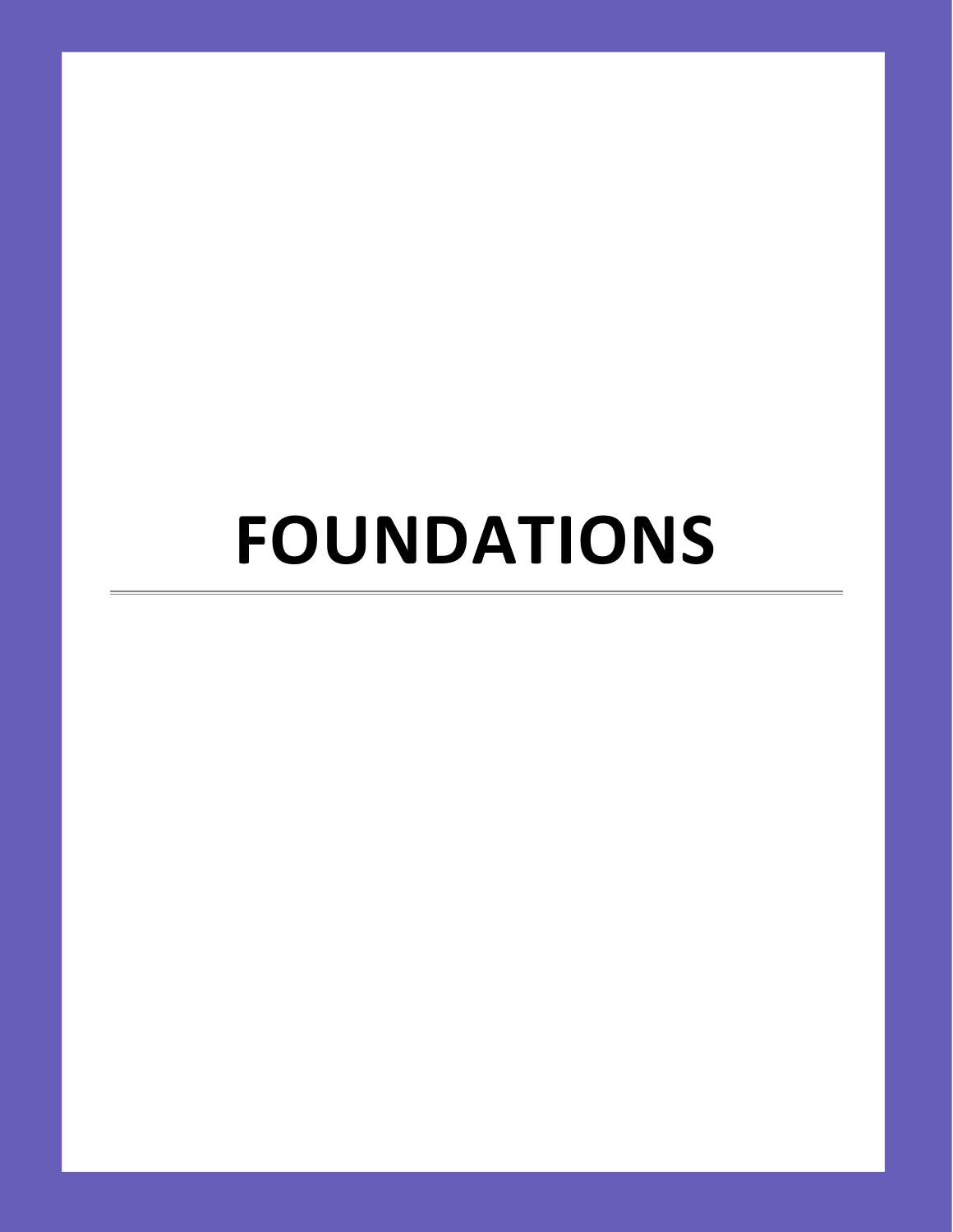## <span id="page-7-1"></span><span id="page-7-0"></span>**[BACKG](#page-66-2)ROUND ON SEXUAL EXPLOITATION AND TRAFFICKING, SAFE HARBOR AND NO WRONG DOOR RESPONSE**

Sexual exploitation and trafficking have been occurring for thousands of years in the United States, including Minnesota. In 1910, the United States passed its first law pertaining to sexual exploitation and trafficking called, The Mann Act of 1910, which "forbids the transporting of a person across state or international lines for prostitution or other immoral purposes." Since this time sexual exploitation and trafficking have continued—if not grown—and there have been several efforts and laws passed to more effectively prevent, intervene and assist victims and survivors of human trafficking.

Safe Harbor Laws guided decriminalizing "prostitution" for minors while also challenging the legal system to establish a cultural shift for viewing, responding and supporting people who are victims and survivors of sexual exploitation and/or trafficking.

Minnesota's Safe Harbor law represents a paradigm shift in how our state views youth<sup>2</sup> who have been sexually exploited. Rather than youth judged as delinquents, youth are regarded as victims and survivors. There were many contributors to this law's passing and advocacy for change including but not limited:

- Vednita Carter, Founder of Breaking Free, built awareness on the issue of sex trafficking
- Carlson Nelson Family, the Carlson Family Foundation and World Childhood Foundation's awareness, investments and public advocacy
- The Women's Foundation of Minnesota's Girls are Not for Sale Campaign
- Minnesota Indian Women's Resource Center (MIWRC) and Suzanne Koepplinger, Patina Park (former Executive Directors of the MIWRC) and Dr. Sandi Pierce (a lead researcher) for the Shattered Hearts Report.

<sup>&</sup>lt;sup>2</sup> 2 Youth is defined as any young person under the age of 24.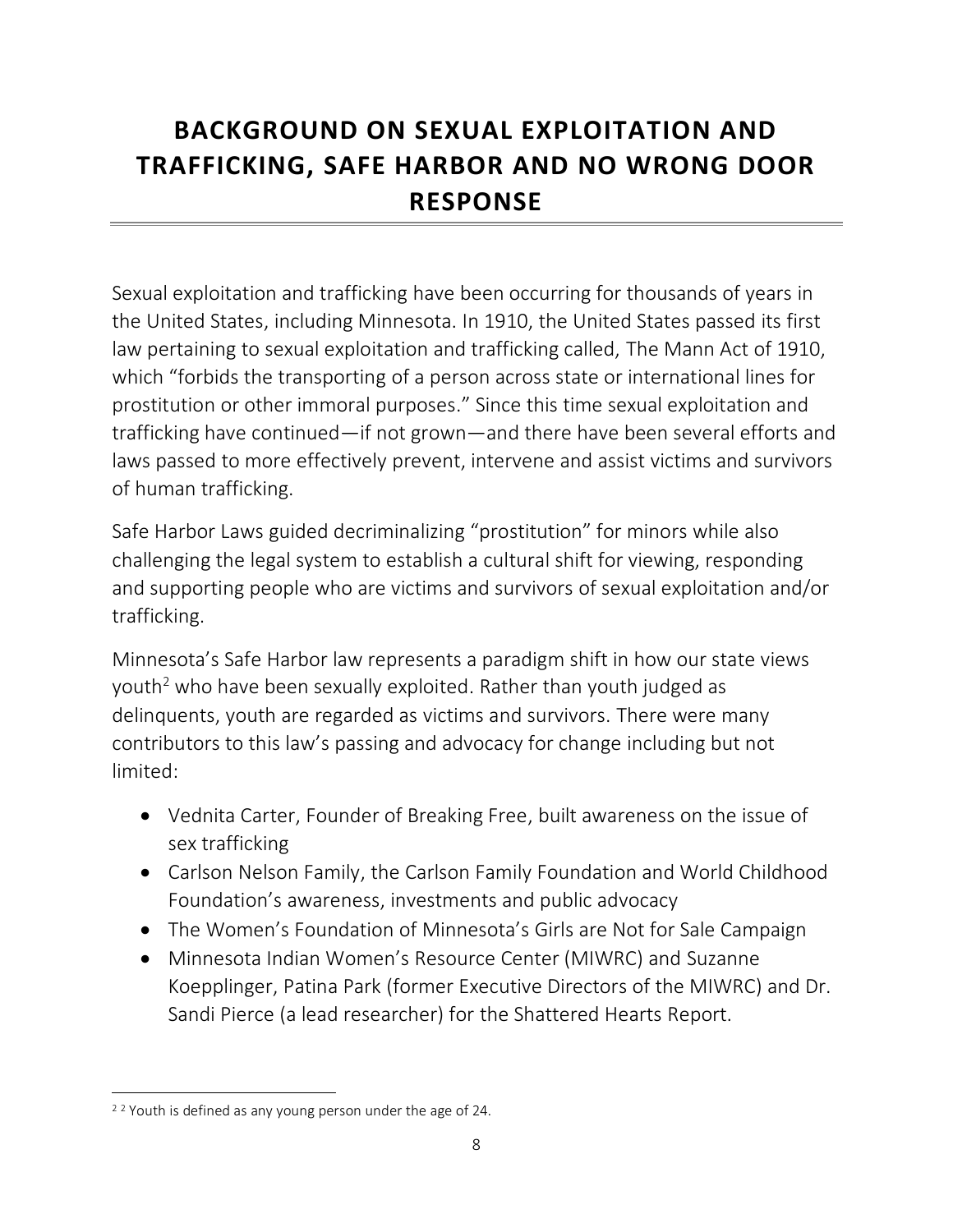- Dr. Lauren Martin from the University of Minnesota who has provided several research studies on the topic of sexual exploitation and trafficking.
- Artika Roller, Program Director at the Family Partnership (now Executive Director at MNCASA)
- Countless youth and adult survivors working alongside lead lobbyist, Jeff Bauer, the former Policy Director for The Family Partnership, who now owns his own consulting company (Bold Finch Consulting), Minnesota Advocates for Human Rights (Michele Garnet McKenzie), and The Link (led by Beth Holger) who lobbied and also provided several reports on the topic of human trafficking in Minnesota
- Nonprofit providers of direct and front line services at this time such as Breaking Free, The Link, The Family Partnership and the Minnesota Indian Women's Center (MIWRC)
- The late Cheree Langmade and Beth Holger for their development of specialized street outreach methods and research (link to the full research article can be found in the appendix on page 66) on appropriate Street Outreach methods for sexually exploited and trafficked youth.

In 2011, as a result of these efforts, Minnesota passed the Safe Harbor Law, mandating that youth involved in selling or trading sex cannot be arrested for or charged with the crime of prostitution. Rather, exploiters –both traffickers and those who purchase sex–face increased penalties for their crimes. These important legislative changes were the first step to ensuring that perpetrators are held accountable and that victim/survivors of sexual exploitation and trafficking can access a path to recovery and healing. The state then underwent a three-year planning period, during which the Commissioner of Public Safety, Health and Human Services and Health created a multidisciplinary Safe Harbor Committee to gain input into a new statewide response for sexually exploited and trafficked youth. During this same period of time (2011-2013), the Bush Foundation invested and awarded a Bush Fellowship to Beth Holger to explore how to build out a new state-wide response to provide trauma informed intervention and support to victims and survivors of sexual exploitation. Holger used the Bush Fellowship opportunity to work on gaining input from multiple stakeholders, youth survivors, and professional experts. Additionally, Beth visited other states that had already passed their Safe Harbor Laws and implemented state wide or community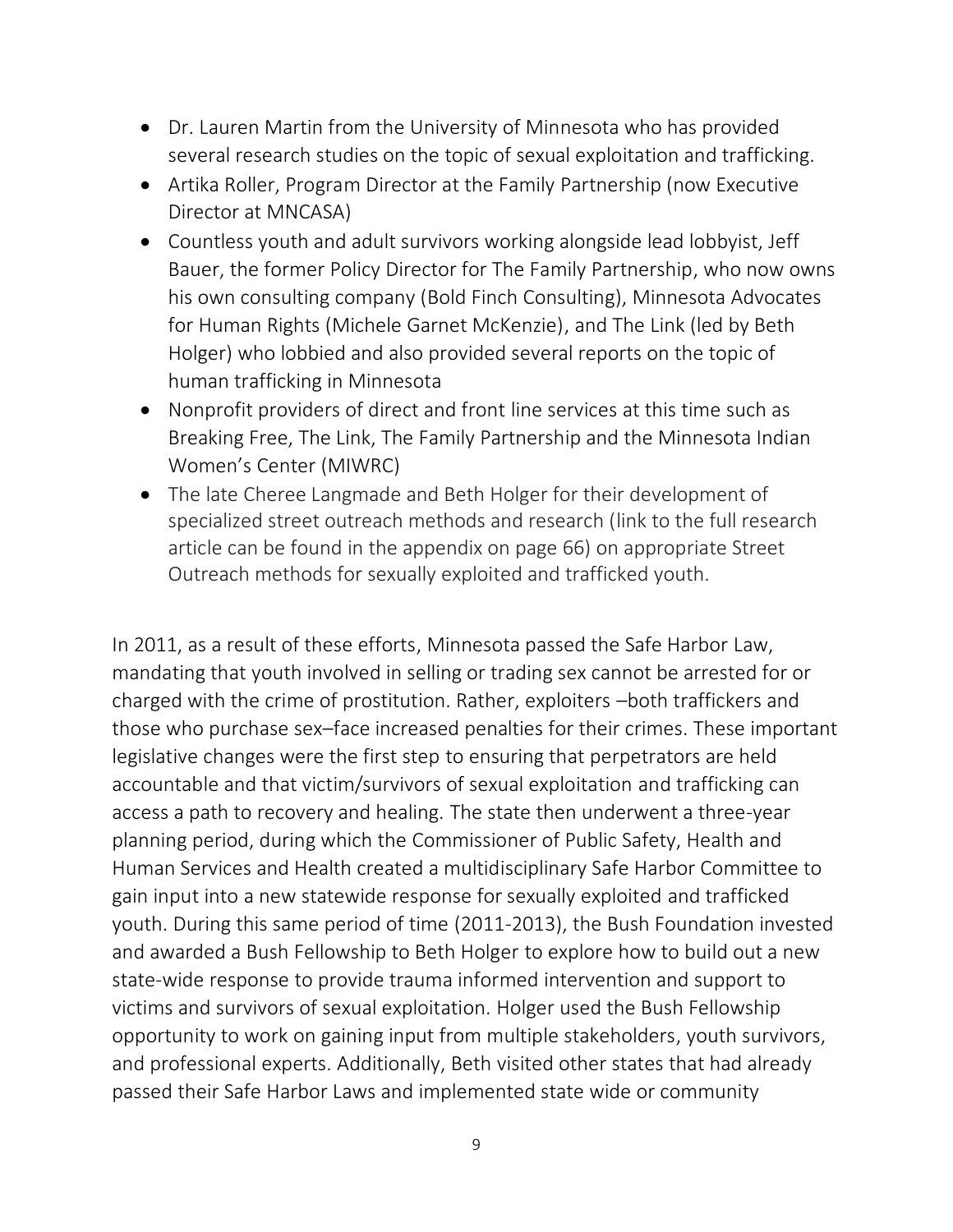responses. In combination of Minnesota's three year planning work and multidisciplinary Safe Harbor Committee, community advocacy, survivor leadership, the Bush Fellowship and front line provider input, the Safe Harbor-No Wrong Door Model was created and developed.

#### <span id="page-9-1"></span><span id="page-9-0"></span>**NO WRONG DOOR RESPONSE**

The No Wrong Door Response Model creates a statewide infrastructure for service delivery, specialized housing and shelter, training for systems professionals, and the development of community-specific protocols across the state. It was founded upon a set of values and an overarching philosophy that recognizes the impact of trauma on the lives and recovery of sexually exploited youth. The Model also acknowledges the need for specific service models and training for all systems professionals who serve youth. Most importantly, No Wrong Door affirms that youth can make decisions about their own recovery. A critical pillar to No Wrong Door is understanding that to shape Safe Harbor training and protocol development, the voices of youth and their lived experience is paramount to service delivery.

#### *No Wrong Door Principles*

- Those who come in contact with youth should be trained to identify sexual exploitation.
- Youth who are sexually exploited are victims of a crime.
- Victims should not feel afraid, isolated or trapped.
- Sexual exploitation is traumatic. Victim-centered services should be based in trauma-informed care.
- Services should be responsive to the diverse needs of young people (youth with disabilities, gender responsive, culturally responsive, age appropriate, supportive for LGBTQ+ youth).
- Services should be offered statewide.
- Youth have the right to privacy and self-determination.
- Services should be based in positive youth development.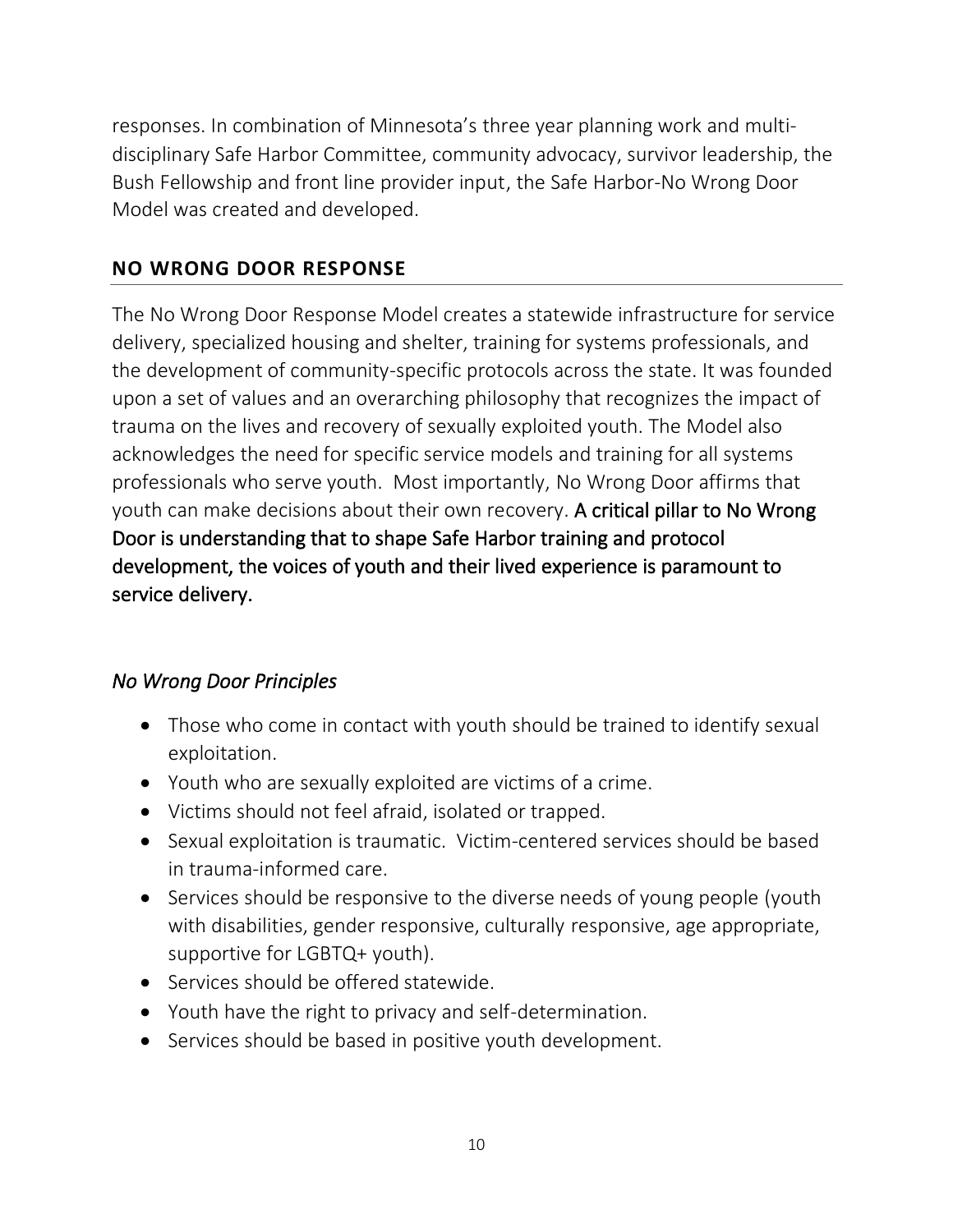## <span id="page-10-2"></span>**SAFE HARBOR LEGISLATIVE TIMELINE <sup>3</sup>**

<span id="page-10-0"></span>The Safe Harbor Law, passed in 2011, includes five key changes; three were effective immediately in 2011 while two additional changes went into effect in 2014. In 2011, Minnesota:

- Added the definition of sexually exploited youth in Minnesota's child protection codes;
- Increased the penalties against commercial sex abusers or purchasers; and
- Directed the Commissioner of Public Safety to work with stakeholders to create a victim-centered, statewide response for sexually exploited youth.

#### Effective August 1, 2014

- Sexually exploited youth under 18 were excluded from the definition of delinquent child. This resolves the conflict that defines in law a sexually exploited youth as both a victim and delinquent. If youth engage in conduct that relates to being hired, offering to be hired, or agreeing to be hired by another individual to engage in sexual conduct, they cannot be charged with a crime for this act.
- State began implementing service model called No Wrong Door making available resources and services for sexually exploited youth including regional navigators, housing and shelter, comprehensive services, and training and protocol development.

#### Effective July 1, 2016

<span id="page-10-1"></span>• Safe Harbor services were made available to individuals 24 and younger, increasing the prior eligibility age for services from 18.

<sup>3</sup> http://www.health.state.mn.us/injury/topic/safeharbor/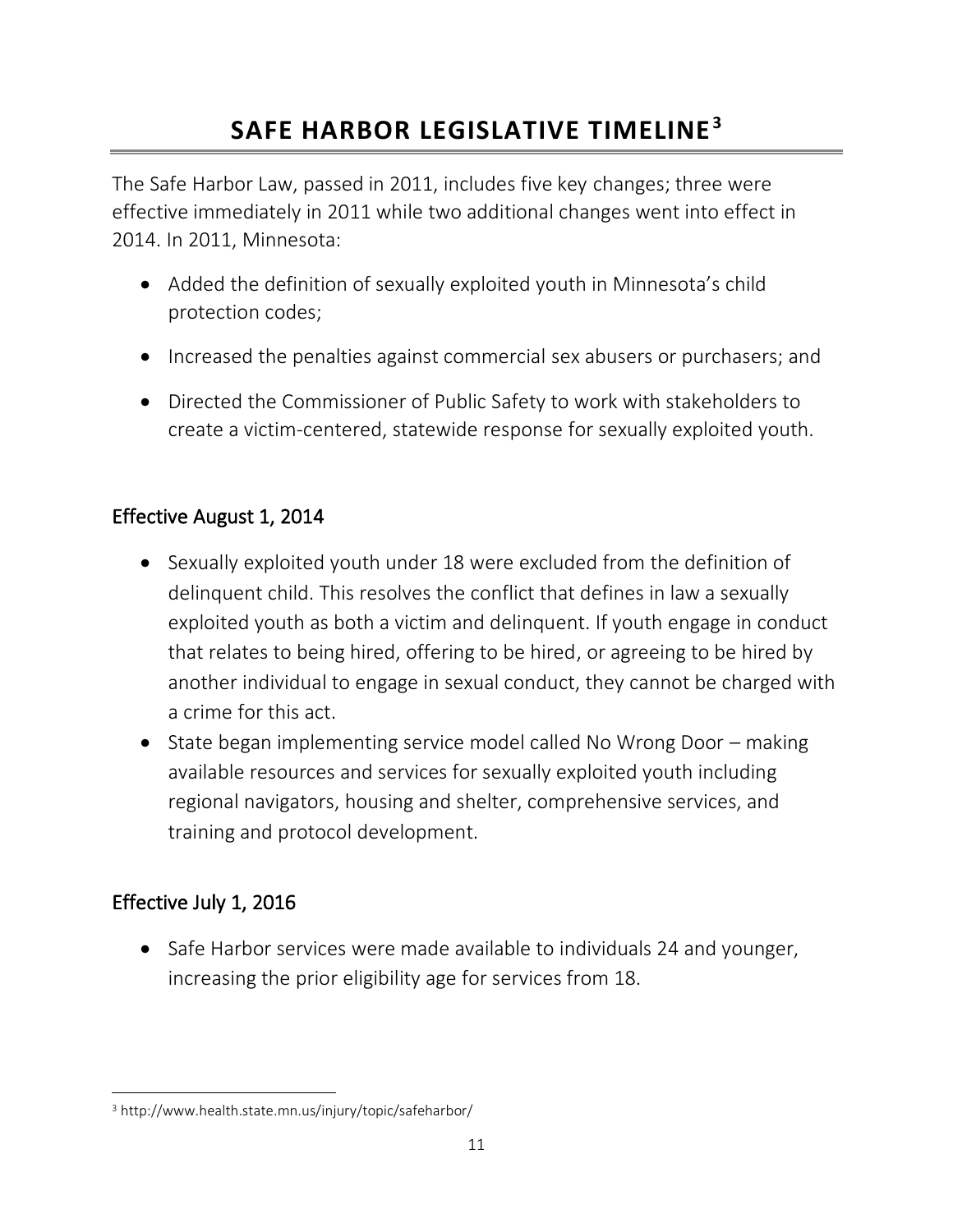#### <span id="page-11-0"></span>**CULTURAL IMPACT AND EFFECTIVENESS OF SAFE HARBOR:**

The historic changes that have been made due to Safe Harbor have been incredibly impactful for victims and survivors of sexual exploitation and/or trafficking. This is not to say we do not have more work and change to make, however, since the inception of the Safe Harbor Law and No Wrong Door Response, there has been a huge cultural and systemic shift within our state in terms of how we view and support victims and survivors. These include but are not limited to:

- Youth under the age of 18 are no longer arrested and charged with "prostitution" offenses.
- Youth are referred to Regional Navigators across the state.
- The awareness and language of sexual exploitation and trafficking has increased. Victims and survivors are no longer referred to as "teenage prostitutes".
- Formation of Minnesota Bureau of Criminal Apprehension (BCA) taskforce called "BCA Human Trafficking Taskforce," created with specially trained Officers and Investigators to prosecute sex trafficking cases.
- Advanced training for child protection, child welfare social workers and specialized county workers
- Creation of Street Outreach Workers, Emergency Shelters, Housing Programs and a variety of supportive services for youth who have been sexually exploited and/or trafficked that did not exist prior to Safe Harbor (stated with the knowledge that we still need to build capacity for more).
- We successfully championed this to be housed in the Minnesota Department of Health and seen as a public health issue that requires all of us and a multi-disciplinary response in order to have it be addressed appropriately. And to have the response be informed and led with victim and survivor input.

#### For more specific details on the impact of the Safe Harbor Law and No Wrong Door Response please see the Statewide Safe Harbor Evaluation Report here:

[https://www.wilder.org/sites/default/files/imports/SafeHarbor\\_EvaluationReport\\_9-](https://www.wilder.org/sites/default/files/imports/SafeHarbor_EvaluationReport_9-19.pdf) [19.pdf](https://www.wilder.org/sites/default/files/imports/SafeHarbor_EvaluationReport_9-19.pdf)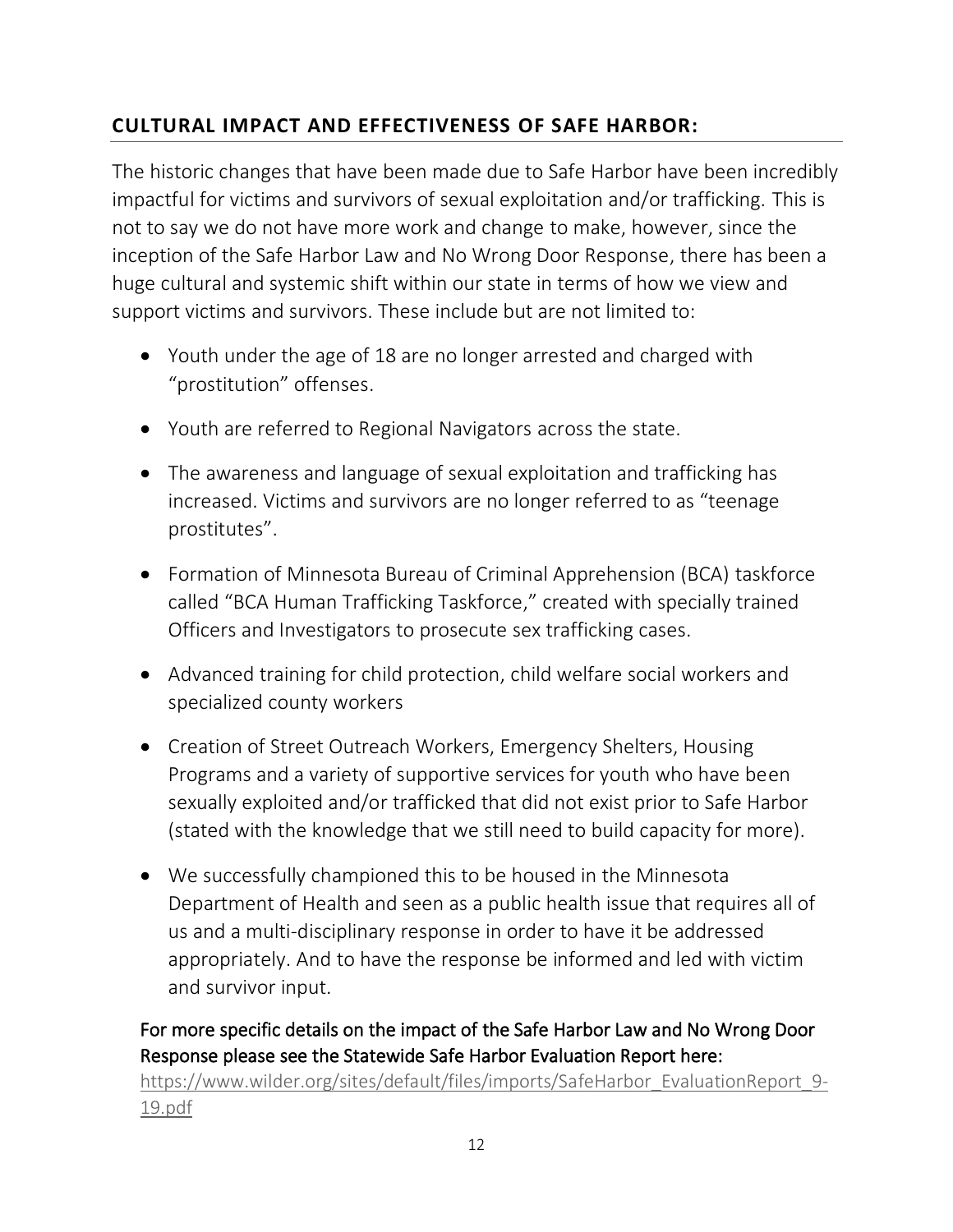## <span id="page-12-1"></span>**HENNEPIN COUNTY NO WRONG DOOR PLAN**

<span id="page-12-0"></span>Please note much of this language has been adapted from No Wrong Door: Hennepin County Response Plan to End the Sexual Exploitation of Youth (2014).

After the passage of the Safe Harbor Law in 2011, Hennepin County formed a working group from members of the Sexually Exploited Youth Work Group to develop the No Wrong Door Work Plan. Over the course of a year, working in partnership with Hennepin County staff, judges, health care professionals, community partners, and national experts, the Hennepin County No Wrong Door Work Plan was formulated.

The core of the plan establishes that sexually exploited youth are victims of crime. Key principles include:

- Sexually exploited youth are not defined by whether they live in Hennepin County, their race, ethnicity, gender, sexual orientation, or cultural background
- There is a shared responsibility as a community to keep children safe from sexual exploitation
- Families and parents must be partnered with to keep children safe from sexual exploitation
- Coordinated response and protocols are critical to addressing sexual exploitation of youth
- The No Wrong Door Work Plan must be affirmed and guided by the voices of survivors
- Services responses must be victim-centered, built on the strength and resiliency of youth, respect their need for privacy and self-determination, and help ensure a healthy future
- Trust and rapport must be developed with youth for effective services
- Services must be culturally responsive, developmentally appropriate, trauma-informed, and supportive of families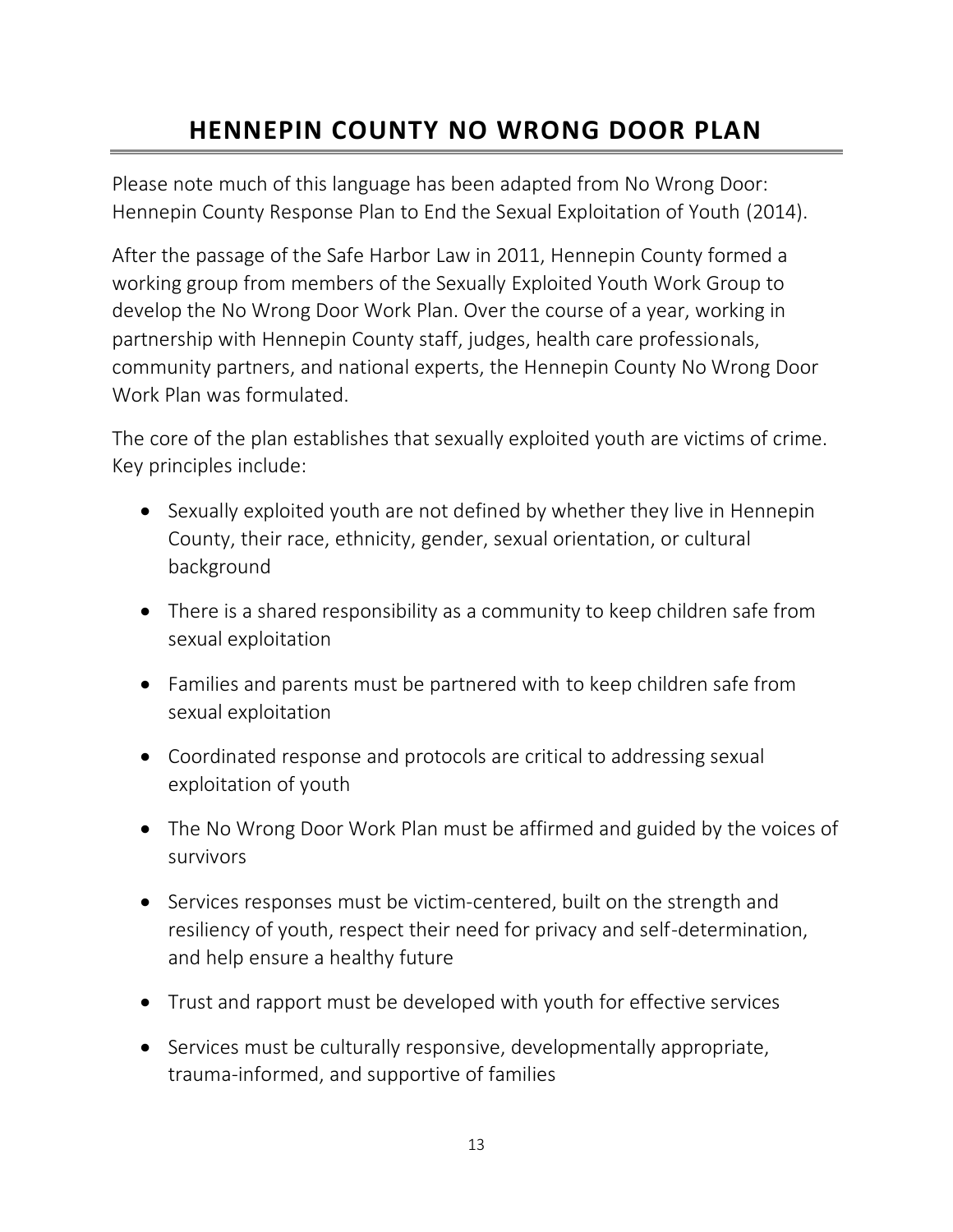- Perpetrators and traffickers are criminals who must be held accountable
- Cultural and social norms must also be addressed and changed which permit the sexual exploitation of children

Using these core principles, the Work Plan outlines several important goals which this Safe Harbor Protocol Team embraces and aims to develop further. They are:

- 1. Prevention: addressing the root causes of sex trafficking and the conditions that contribute to the sexual victimization of youth
- 2. Training, education, and public awareness: these efforts will be comprehensive, coordinated, streamlined, and targeted to all audiences who interact with youth
- 3. Identification and assessment: at-risk and sexually exploited youth will be identified and provided with assessments in a timely, accurate, and respectful manner
- 4. Service delivery: services will be victim-centered, drawing on the strengths of youth, and culturally responsive. Services will be seamless, aligned, efficient
- 5. Prosecution and law enforcement: Aggressive identification, investigation, and prosecution of human traffickers and purchasers is critical
- 6. Emergency shelter, supportive housing, and residential treatment: sexually exploited youth must have ample access to safe shelter, housing, and residential treatment services

Important for the Safe Harbor Protocol Team is the Service delivery component. Within Hennepin County's No Wrong Door Work Plan, medical, mental and chemical health, family support and reintegration, and emergency shelter and housing are prioritized. Below is an explanation of how agencies can work towards adapting victim-centered policies.

Medical: Youth must be provided with a comprehensive health care assessment and seamless referral pathways to treatment and continued care. Youth victims/survivors identified by law enforcement or child protection will be provided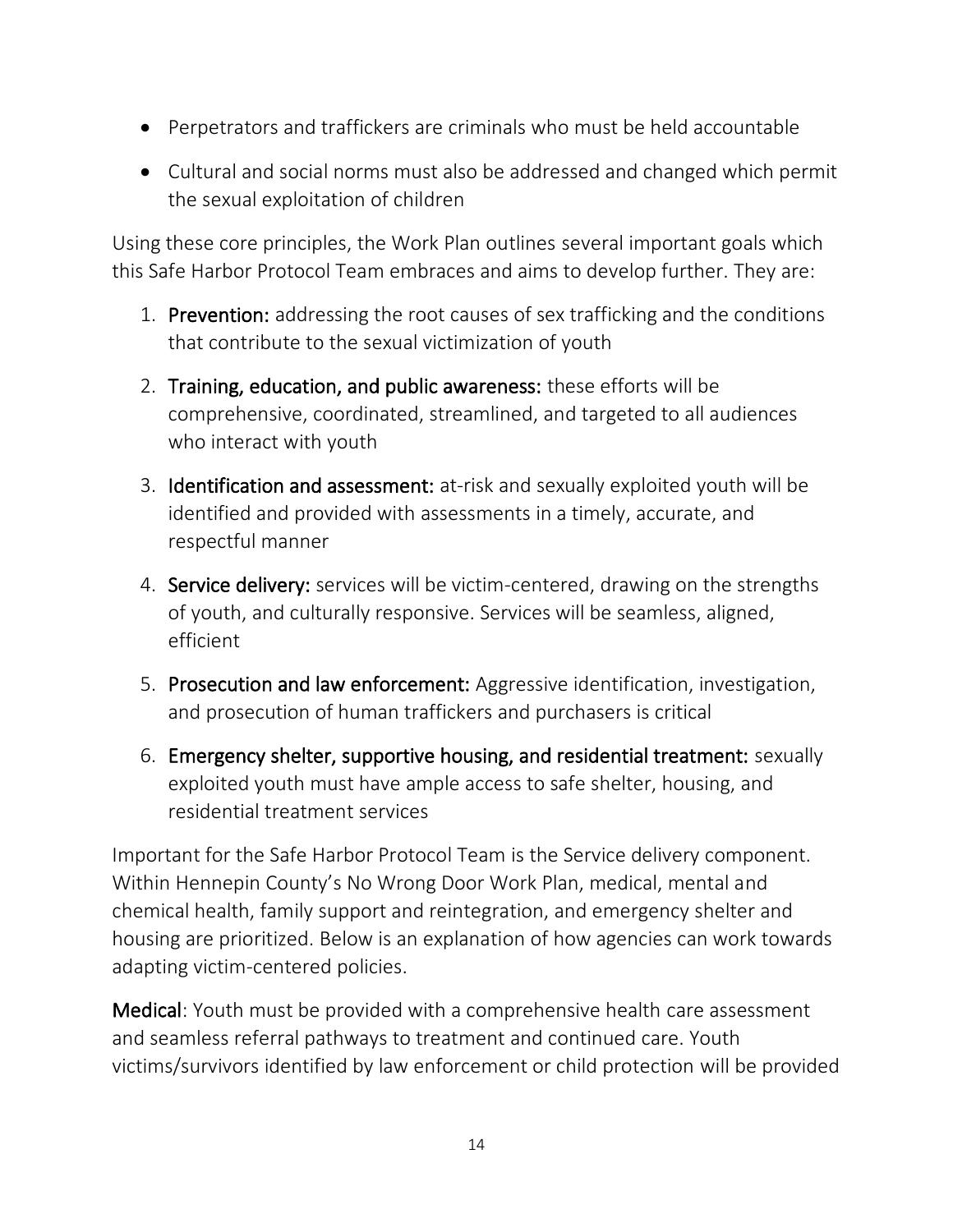with a referral to a voluntary medical forensic exam by a sexual assault nurse examiner (SANE).

Mental and chemical health: Youth victims/survivors will have access to traumainformed mental and chemical health services. Inpatient or outpatient treatment will be provided depending on the needs of the youth.

Family support and reintegration: When appropriate and consistent with best interests of youth, family support and reintegration will be provided to youth and their families.

Emergency shelter and housing: Youth victims/survivors will be provided access to safe shelter, supportive housing, residential treatment, and other appropriate, culturally responsive social services that can effectively support their behavioral and emotional health needs.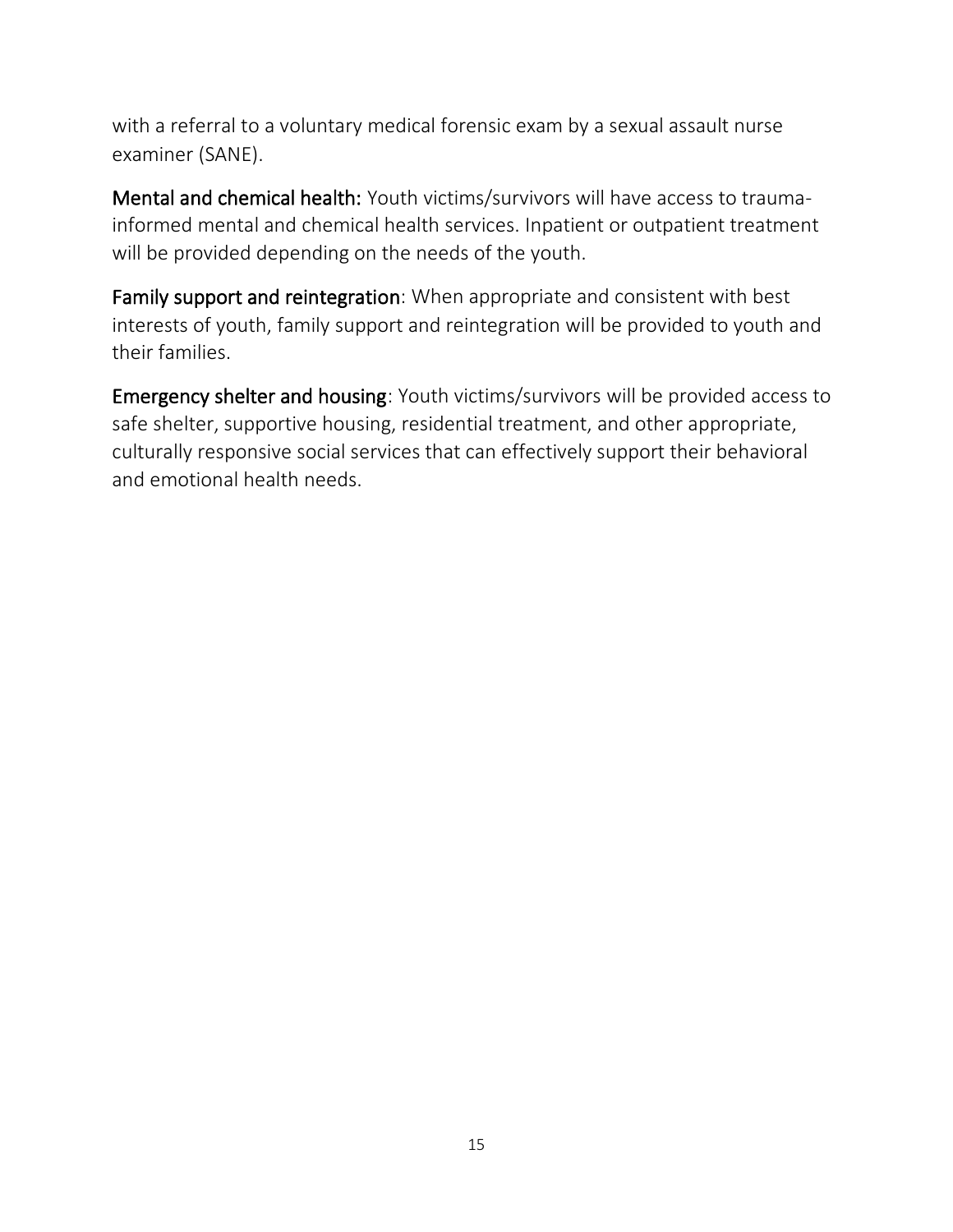## <span id="page-15-2"></span><span id="page-15-0"></span>**PURPOSE OF SAFE HARBOR RESPONSE PROTOCOL**

This protocol serves as one tool used by a collaborative, multidisciplinary team to improve the experiences of victims/survivors of sexual exploitation and/or trafficking in our community. The protocol is designed to make critical changes to individual, agency, and systems efforts in the response to sexual exploitation and trafficking.

In our community, this protocol is designed to be used by individuals and the agencies working directly with youth who have been exploited or trafficked. This protocol focuses on the critical elements of response in an effort to improve outcomes for victims/survivors.

By adopting this protocol, each agency agrees to use this information to strengthen their practices, policies, and procedures. Compliance with this protocol will require changes, and each participating agency agrees to invest the appropriate time and resources to ensure change occurs. Adoption and implementation of this document's protocols serves as a commitment to that work on behalf of all agencies.

## <span id="page-15-3"></span>**PROTOCOL TEAM MISSION STATEMENT**

<span id="page-15-1"></span>To ensure the coordination of a consistent, respectful and victim centered response for sexually exploited and/or sex trafficking victims within Hennepin County.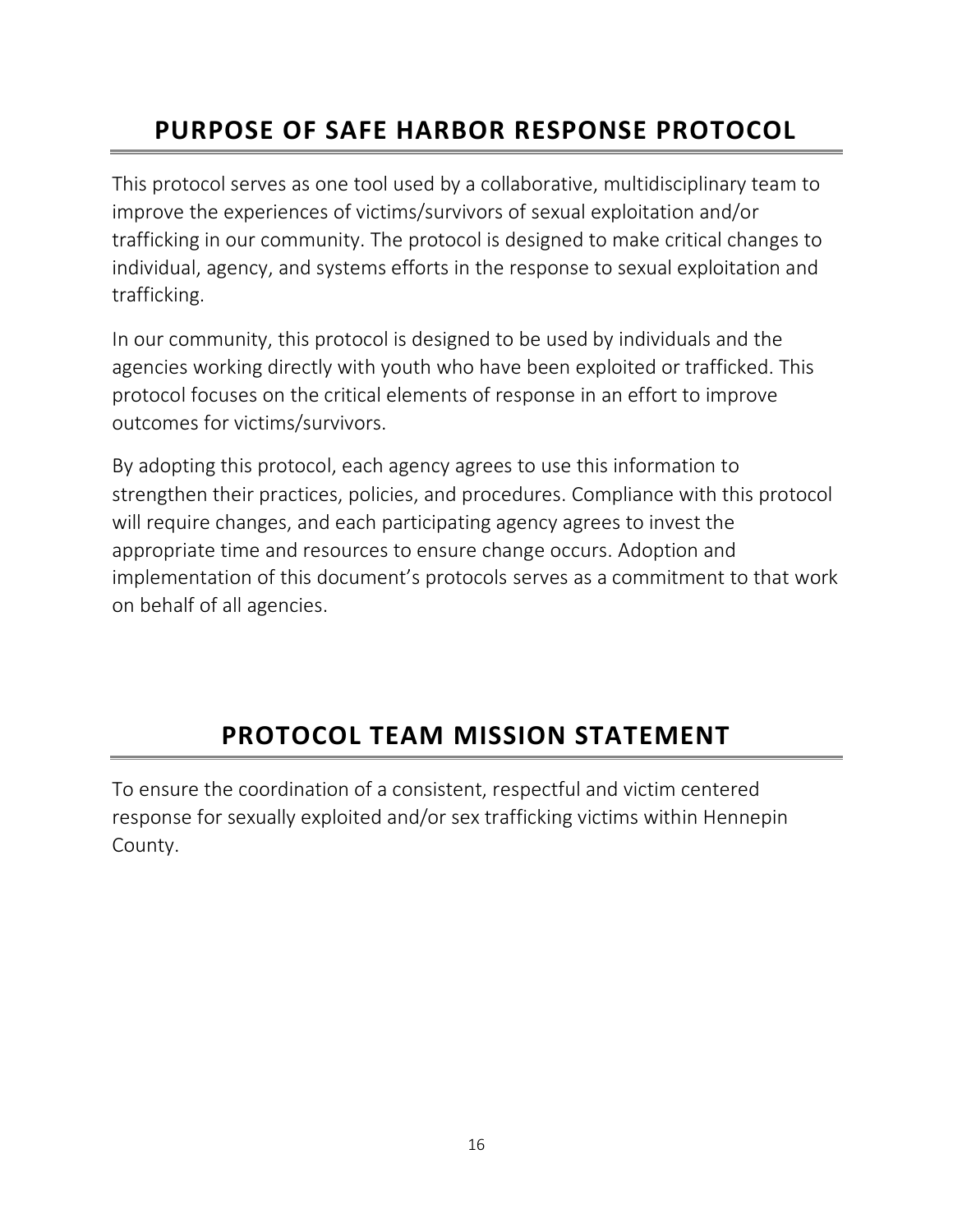## <span id="page-16-5"></span><span id="page-16-4"></span><span id="page-16-0"></span>**HENNEPIN COUNTY SAFE HARBOR PROTOCOL TEAM ACKNOWLEDGEMENTS**

#### <span id="page-16-1"></span>**RACISM, OPPRESSION AND WHITE SUPREMACY ACKNOWLEDGEMENT:**

The Hennepin County Safe Harbor Protocol Team recognizes that white supremacy and racism along with other oppressions such as homophobia, transphobia and sexism exist within all aspects of society. We recognize this in turn creates barriers between communities of color and various systems that are in place to serve said communities. This team is committed to being victim and youth-centered by ensuring inclusion; that impacted populations have opportunities to provide input that helps to bring insight to policies and procedures outlined in this guide and that guidance(s) is led by youth and survivor voices. Our goal is to ensure all youth that have experienced sex trafficking/exploitation, or are at-risk, have culturally inclusive, appropriate, and trauma-informed access to basic needs and services and ongoing support through all systems.

#### <span id="page-16-6"></span><span id="page-16-2"></span>**LAND ACKNOWLEDGEMENT:**

<span id="page-16-3"></span>We collectively acknowledge that the Hennepin County Safe Harbor Protocol work is located on the traditional, ancestral and contemporary lands of the Indigenous people. The Hennepin County Safe Harbor Protocol Team work resides on land that was cared for and called home by the Dakota people and other Native peoples from time immemorial. Ceded by the Dakota in 1805 through a fake treaty, this land holds great historical, spiritual, and personal significance for its original stewards, the Native nations and peoples of this region. We recognize and continually support and advocate for the sovereignty of the Native nations in this territory and beyond. By offering this land acknowledgement, we affirm tribal sovereignty and will work to hold this Hennepin County Safe Harbor Protocol Team accountable to Native American people and nations.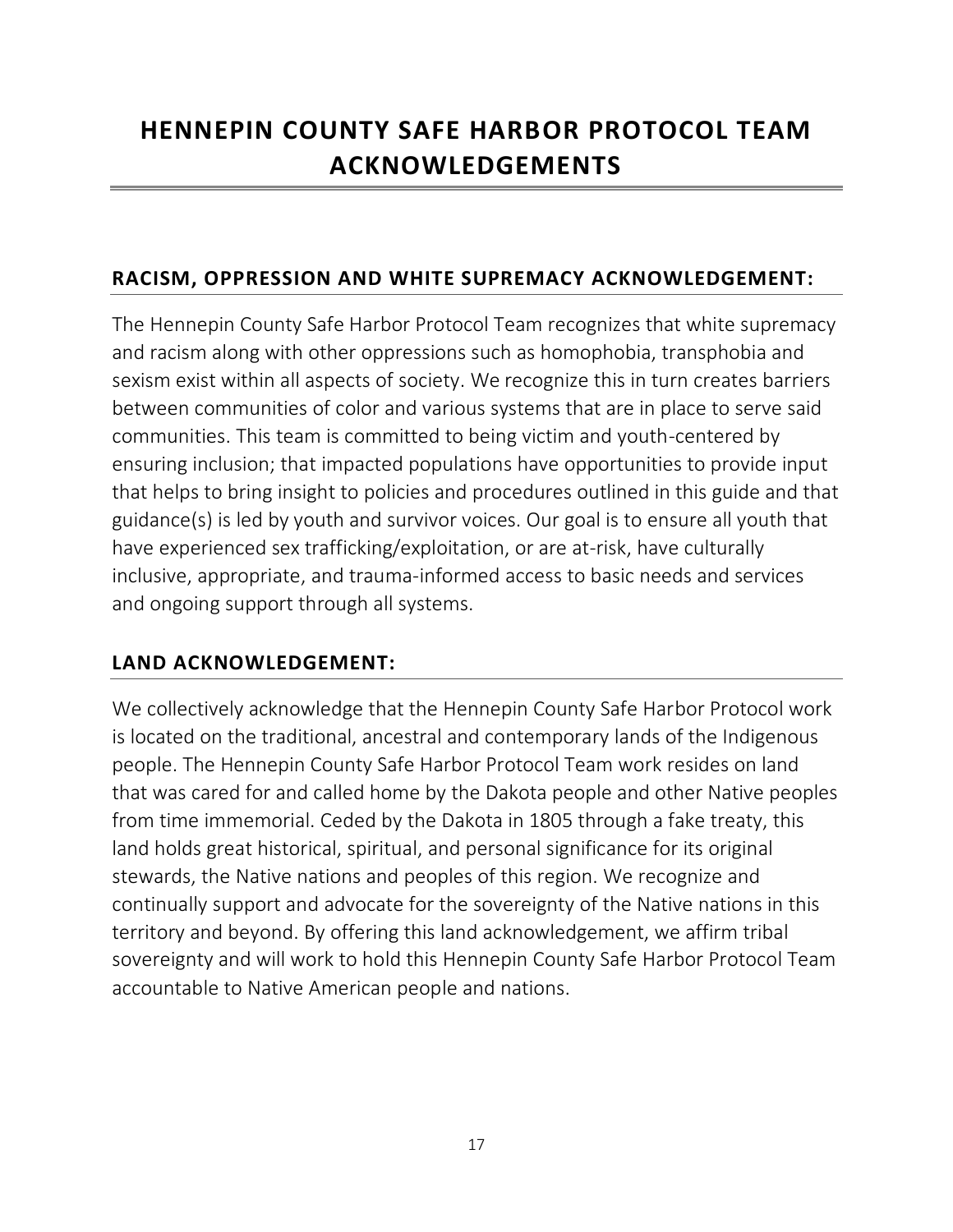#### <span id="page-17-0"></span>**LGBTQ+ ACKNOWLEDGEMENT:**

We acknowledge that systems and society is structured in a way that assumes that all people identify as straight and cisgender which have and continue to oppress people who identify as LGBTQ+ along with homophobia and transphobia. The Hennepin County Safe Harbor Protocol Team is committed to providing a response that acknowledges the harm this causes and a response that is grounded in inclusiveness and respect for all sexual orientations and gender identities.

Gender and Sexuality<sup>4</sup>: Gender identity and sexual orientation are different and not necessarily related. Gender describes a person's identity, e.g., male, female, transgender, gender-nonconforming, etc. Sexuality describes a person's "orientation" or attraction to others, e.g., lesbian, heterosexual, pansexual, bisexual, asexual, etc. Young people in particular recognize that gender and sexuality are both spectrums and can be fluid in concept and description. (See "Recommendations: Sexuality Spectrum" for more guidance.) Your ability to recognize the nuances of a young person's identity is more important than understanding every piece of terminology about it. Do not try to pigeonhole how youth identify; instead, ask how they prefer to be identified and accept the information that they provide. In many cultures, sexuality is a highly personal subject, and questions about it may be perceived as shameful or disrespectful. Youth should be asked if they would prefer a female or male person to conduct a medical examination, make a police report, etc., or would prefer to do so in the presence of a particular person the youth trusts. (Note, however, that the involvement of a third party may have an impact on the youth's confidentiality

#### Recommendations: Sexuality Spectrum

- Never assume that a youth is straight or only has heterosexual sex/relationships.
- Provide youth with education on sexual health and sexually transmitted infections and diseases, as well as mental health support.
- If a youth identifies as having a particular sexual orientation, this does not necessarily explain all of the sexual activity the youth has engaged in. For example, a youth may identify as "straight" but have sex with people of the same gender identity.

<sup>4</sup> RCAO & SVJI at MNCASA. 2017. Retrieved from [http://www.mncasa.org/wp](http://www.mncasa.org/wp-content/uploads/2018/07/Safe_Harbor_Protocol_Guidelines.pdf)[content/uploads/2018/07/Safe\\_Harbor\\_Protocol\\_Guidelines.pdf](http://www.mncasa.org/wp-content/uploads/2018/07/Safe_Harbor_Protocol_Guidelines.pdf)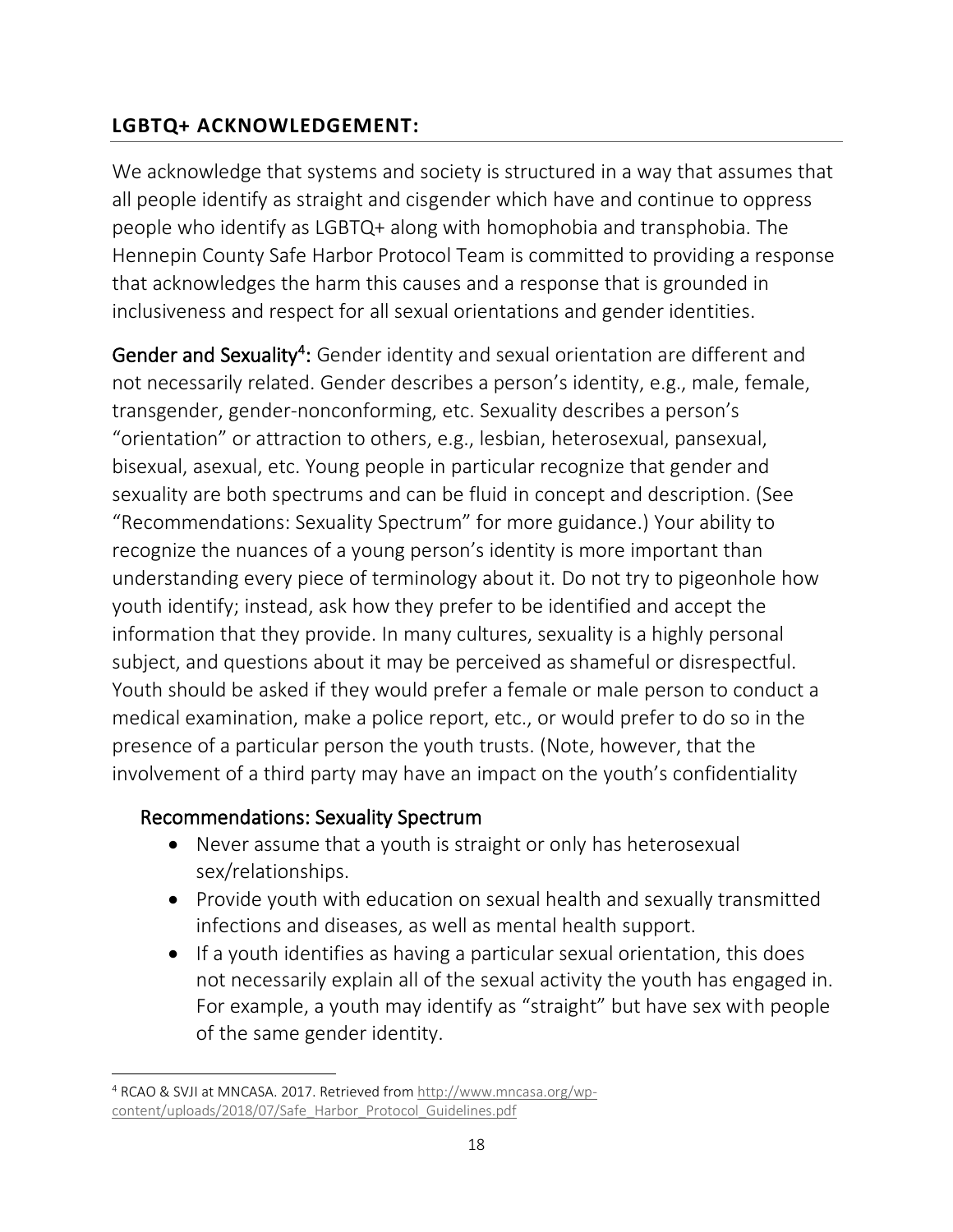• Youth may feel a sense of shame because of their sexuality. This selfblame often adds another layer of problematic thoughts for professionals to assess.

LGBTQIA+ Youth<sup>5</sup>: LGBTQIA+ is not simply a reference to gender and sexuality. It is also a cultural identity—or rather, a range of cultural identities along the gender and sexuality spectrums. It encompasses those who identify as lesbian, gay, bisexual, transgender, or queer, as well as other identities of gender and/or sexuality such as asexual, intersexual, and Two-Spirit.13 For LGBTQIA+ youth, reporting exploitation may involve revealing their gender identity and sexual orientation. (See "Barriers to Reporting" above.) This information is best shared by youth themselves, if and when they are ready to do so, but you can offer to practice or role-play this conversation. If it is necessary for you to share this information as a professional, be sure to obtain informed and written consent from the victim/survivor; see Working with Sexually Exploited Youth ("Confidentiality & Reporting"). Before making any referrals, determine if the resources are LGBTQIA+-friendly and safe by calling the service provider or seeking out specific indicators such as promotional materials or a website that indicates an openness and expertise for serving persons who identify as LBGTQIA+.

Male & Transgender Youth<sup>6</sup>: As discussed throughout the Protocol Guidelines, youth of all genders are impacted by sexual exploitation. However, much of the focus—particularly in system response, in service provision, and in public awareness campaigns—has been on girls and young women. Male and transgender victims/survivors are often missed, because screening for sexual exploitation is not applied to them. Boys and young men may feel that no one will believe them because of societal messages that they should be able to protect themselves. A youth who does not identify as gay or bisexual may feel confusion, or question his sexual orientation, when his exploiter is a man, especially if the youth experiences physical arousal during the encounter. Remind him that physiological responses such as erection or ejaculation can be caused by physical contact or stress and have nothing to do with sexual desire or consent. Transgender youth lack access to support for even their most basic needs, let

<sup>5</sup> RCAO & SVJI at MNCASA. 2017. Retrieved from [http://www.mncasa.org/wp](http://www.mncasa.org/wp-content/uploads/2018/07/Safe_Harbor_Protocol_Guidelines.pdf)[content/uploads/2018/07/Safe\\_Harbor\\_Protocol\\_Guidelines.pdf](http://www.mncasa.org/wp-content/uploads/2018/07/Safe_Harbor_Protocol_Guidelines.pdf)

<sup>6</sup> RCAO & SVJI at MNCASA. 2017. Retrieved from [http://www.mncasa.org/wp](http://www.mncasa.org/wp-content/uploads/2018/07/Safe_Harbor_Protocol_Guidelines.pdf)[content/uploads/2018/07/Safe\\_Harbor\\_Protocol\\_Guidelines.pdf](http://www.mncasa.org/wp-content/uploads/2018/07/Safe_Harbor_Protocol_Guidelines.pdf)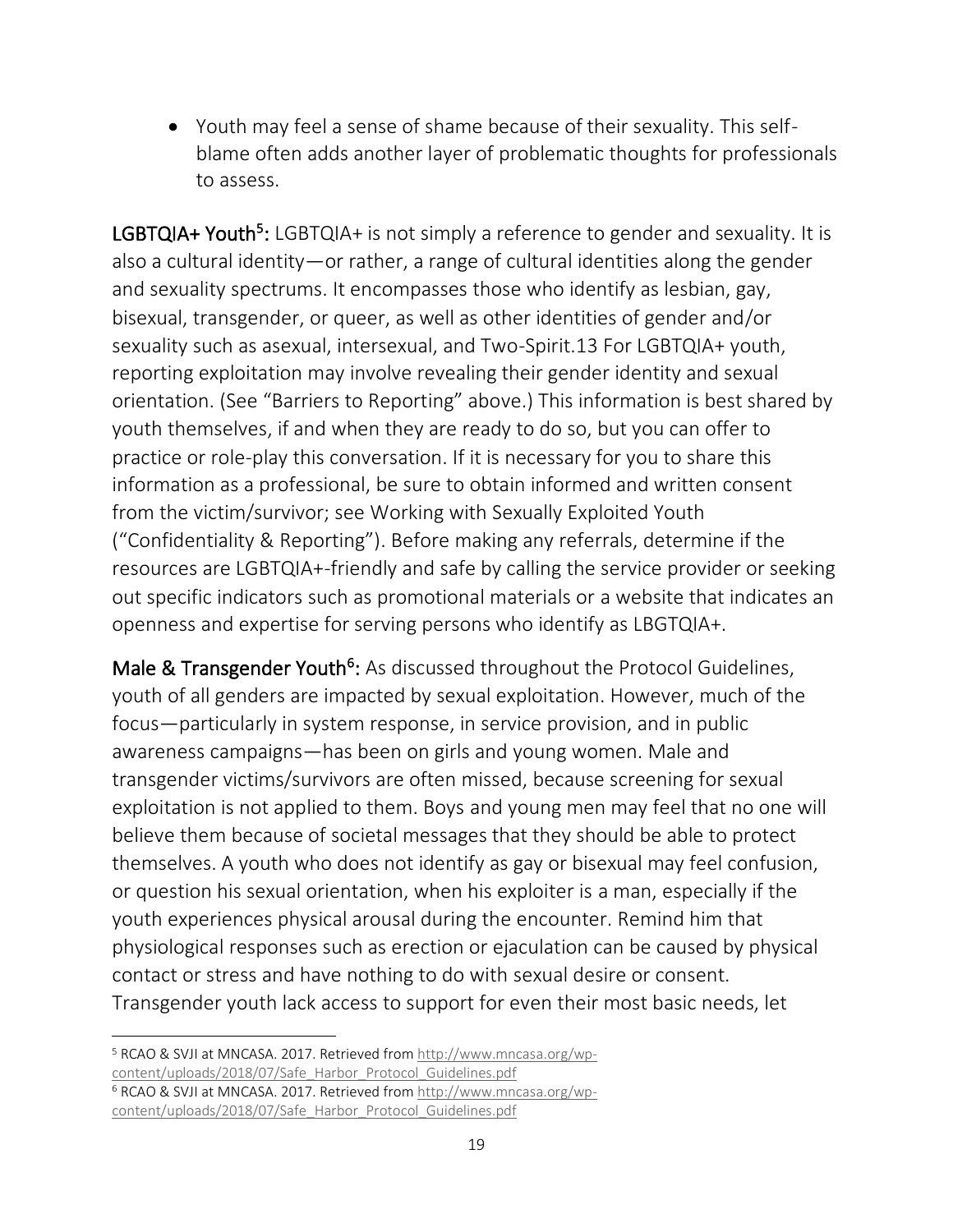alone focused services to address sexual exploitation. The authors recommend that services be greatly expanded for screening and support of male and transgender victims/survivors of exploitation.

#### Recommendations: Transgender Youth

- Be sensitive and use respectful pronouns. Ask youth how and what gender pronoun they identify with, along with the name they prefer to be called.
- In residential placements, allow youth to self-define their gender. Ask them: "What are the most comfortable sleeping arrangements for you?" "Do you want a male or female space to sleep, or would you prefer a private place to sleep?" (The latter option may be better for transgender youth.)
- Let transgender youth have gender-neutral bathrooms in public spaces, and/or to let them choose a bathroom that aligns with their gender identity.
- Do not ask a transgender person about their surgical status, their genitalia, or how they have sex.
- Many transgender people have documents that have discrepancies between legal name and gender marker and gender presentation (and some might be undocumented citizens). Do not ask youth about their "real name," especially in public. When necessary, it is best to inquire about a legal name privately to have questions clarified. Limit your questions only to what is necessary rather than to satisfy curiosity.
- Use discretion when calling out a transgender person's name in a public place, such as in the lobby of a medical clinic. If you are aware a person is transgender, it is most respectful to walk up to the person and say it is the person's turn, rather than call out the person's legal name from across the room and thereby "out" the person or cause embarrassment or fear.

#### <span id="page-19-1"></span><span id="page-19-0"></span>**LANGUAGE ACKNOWLEDGEMENTS:**

Justice v. Legal Systems: The Hennepin County Safe Harbor Protocol Team acknowledges that the terms "Juvenile Justice System" or "Criminal Justice System" do not accurately reflect these systems as they do not always provide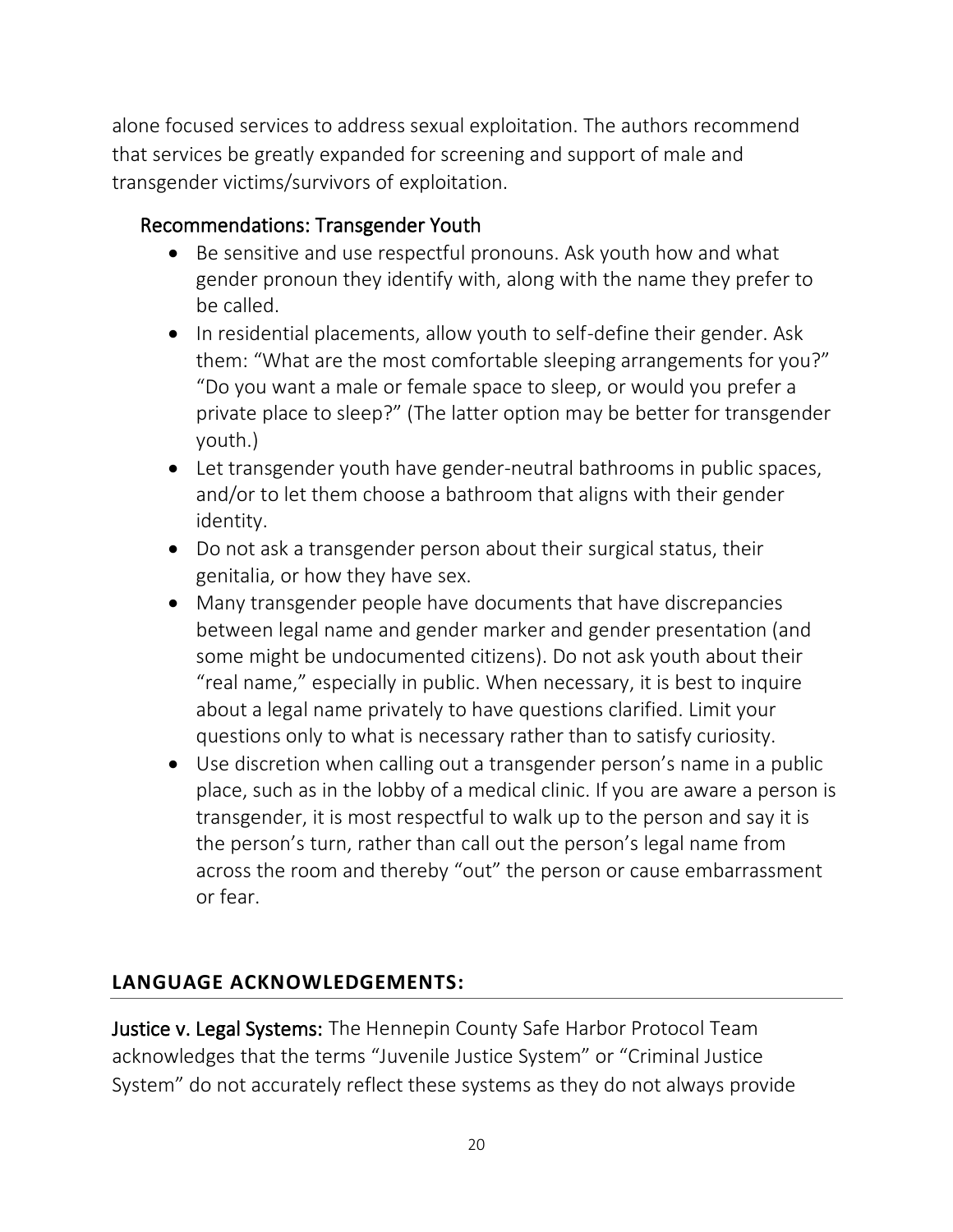"justice" to those impacted or involved in the systems. We would prefer to use the term "legal system" however we also want everyone utilizing these protocols to recognize which systems we are referencing so are keeping the language as "juvenile justice system" and "criminal justice system" with this acknowledgement.

American Indian v. Native American: The Hennepin County Safe Harbor Protocol Team has had feedback from trusted leaders and advisors within the Native American community that state that the term "American Indian" is a federal government term and that among Native Americans, the preferred identity is "Native American" or "Indigenous"; therefore, we use this identity throughout the protocols and our work.

Culturally Responsive: A culturally responsive service, program or system is one that values diversity, understands differences and develops services and supports to meet the unique needs of each community. (*Minnesota Department of Human Services*)

Cultural Humility: Cultural humility is the ability to maintain an interpersonal stance that is other oriented (or open to the other) in relation to aspects of cultural identity that are most important to the person. There are three key factors that can guide a person towards cultural humility: a lifelong commitment to selfevaluation and self-critique; a desire to fix power imbalances and an aspiration to develop partnerships with people and groups who advocate for others. (*Tervalon & Murray-Garcia, 1998*)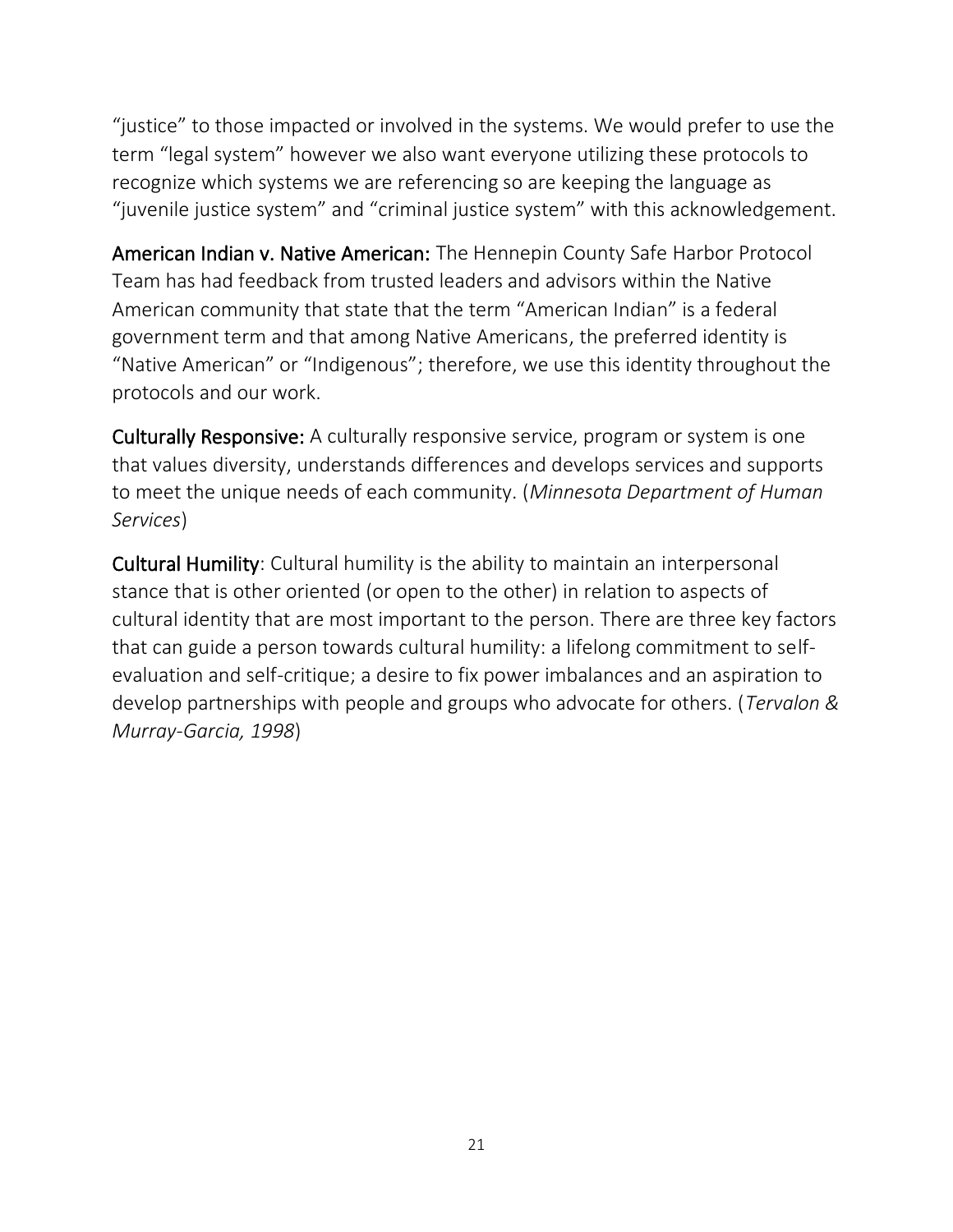## <span id="page-21-1"></span><span id="page-21-0"></span>**DEFINITION OF YOUTH, COMMERCIAL SEXUAL EXPLOITATION, SEX TRAFFICKING AND AT-RISK:**

Youth: The state of Minnesota Safe Harbor Law along with the Homeless Youth Act Law define youth as anyone age 24 or younger. A minor youth is still defined as a youth who is under the age of 18. For the purposes of this Hennepin County Safe Harbor Protocol the reference to youth is to anyone ages 24 or younger, minors will reference youth that are under the age of 18.

Sexual Exploitation: Youth Commercial Sexual Exploitation occurs when someone age 24 and under engages in commercial sexual activity. A commercial sexual activity occurs when anything of value or a promise of anything of value (e.g., money, drugs, food, shelter, rent, or higher status in a gang or group) is given to a person by any means in exchange for any type of sexual activity. A third party may or may not be involved. (*Minnesota Safe Harbor Law and Department of Health*)

Sex Trafficking: Sex trafficking is a type of commercial sexual exploitation that involves the "prostitution" of an individual in which a third person – not the buyer or the victim – facilitates or profits. (*Minnesota Statutes, 609.321-609.322*)

At-Risk: A youth at risk for sexual exploitation may have a variety of risk factors: be a runaway or homeless youth; truancy; experienced a sexual assault, emotional and physical abuse or neglect; drug or alcohol problems; "dating" much older adults; have limited pro-social relationships, or have parents, family members or friends who have been involved in prostitution or sex trafficking.

#### Acknowledgement in the Differences in Language Used:

The Hennepin County Safe Harbor Protocol Team wants to acknowledge that youth who are victims and survivors of sexual exploitation and/or trafficking often do not recognize themselves as being victims and survivors of a crime (or at least not initially). We also want to acknowledge that the language used by government systems, law enforcement and social services do not reflect the language used by youth or adults who are victims and survivors of sexual exploitation. Government and law enforcement most often use terms such as "Commercially Sexually Exploited Child, CSEC" or "Domestic Minor Sex Trafficking Victim" or "Sex Trafficking Victim". Social service providers often time use the terms "sexual exploitation" and "sex trafficking". Language used by youth who are currently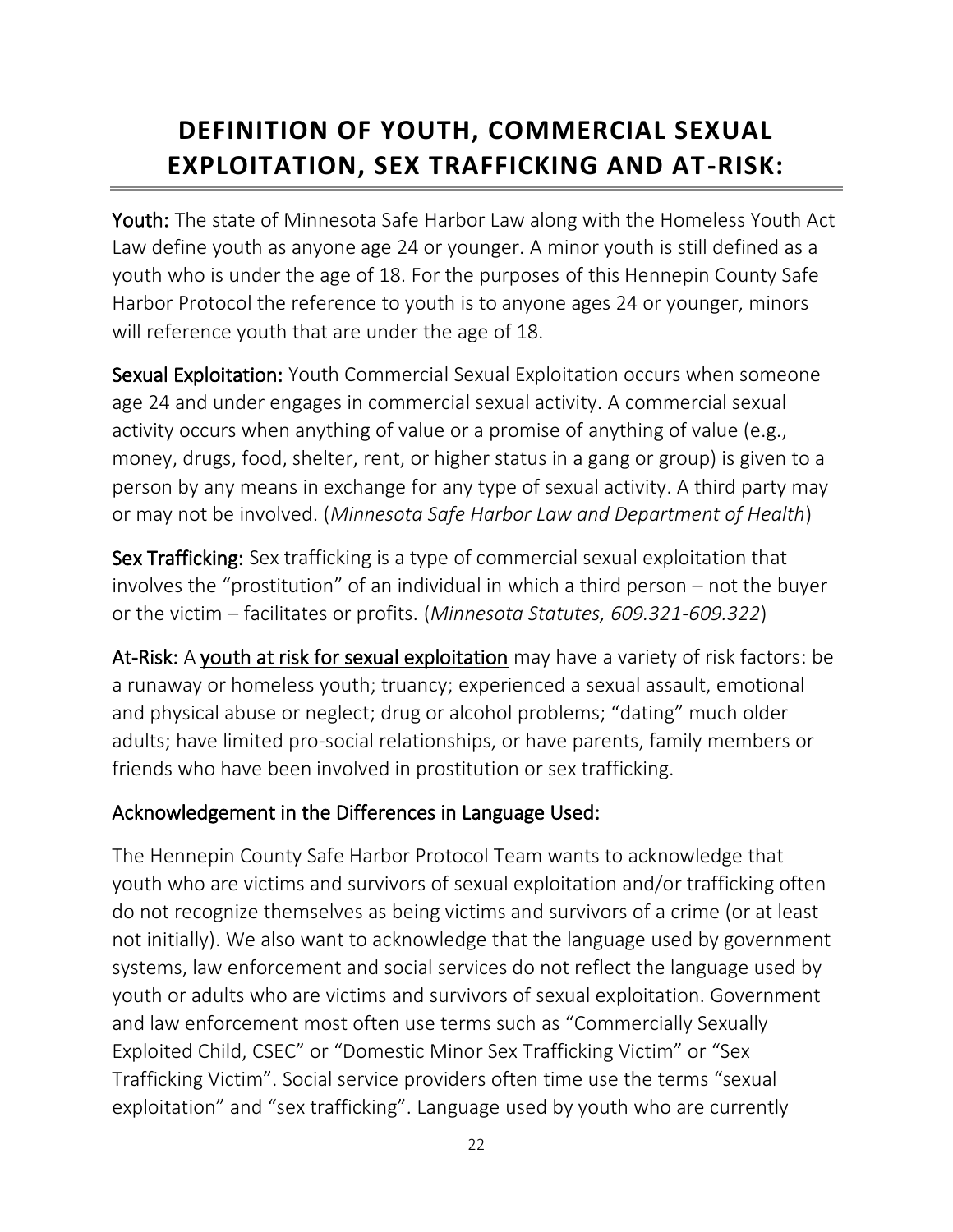being sexually exploited and/or trafficked often changes, however, some of the language has remained consistent such as "the life" and "lifestyle" when referencing their exploitation or trafficking. It is critical that all of us within the community, social services, government systems and law enforcement understand and recognize the differences of language used by the young people impacted in order to best support them.

#### <span id="page-22-1"></span><span id="page-22-0"></span>**WHO ARE THE VICTIMS AND SURVIVORS OF SEXUAL EXPLOITATION AND/OR TRAFFICKING:**

The 2019 Minnesota Student Survey found that 1.4% of the 800,000 students (or 11,200) surveyed across the state reported that they had traded sex with girls and boys roughly at the same rate (1.3% of girls and 1.2% of boys). Youth identifying as transgender or non-gender conforming answered "yes" at much higher rates with 5.9% who had traded sex. In terms of race, Native American students reported the highest rate at 3.1%, followed by African American students at 1.7%, Hispanic and Latinx students at 1.5% and white students at 1.2%. Youth who had lived in juvenile correctional facilities answered at a rate of 12%, 8.1% of youth who had been in foster care answered yes to the question of trading sex, 7.7% of students who had previously experienced sexual violence answered yes and students with unstable housing or who were experiencing homelessness answered at 6.4% yes.

Although these figures give a good overall picture of who is experiencing sexual exploitation at disproportionate rates-the figures only account for youth who are in 9<sup>th</sup>-12<sup>th</sup> grade. Those who are actively engaged in school and took the surveythese figures are expected to be an underestimate.

What this data illustrates is what service providers and other youth serving systems see which is that youth who identify as Native American, African American, Hispanic/Latinx and/or who identify as LGBTQ+ are disproportionately represented among youth who are being sexually exploited and trafficked. Youth who have a history of childhood sexual abuse, have been previous victims of sexual violence, are experiencing housing instability or homelessness and/or who have been in or are in the foster care system are also disproportionately represented among youth being sexually exploited and/or trafficked.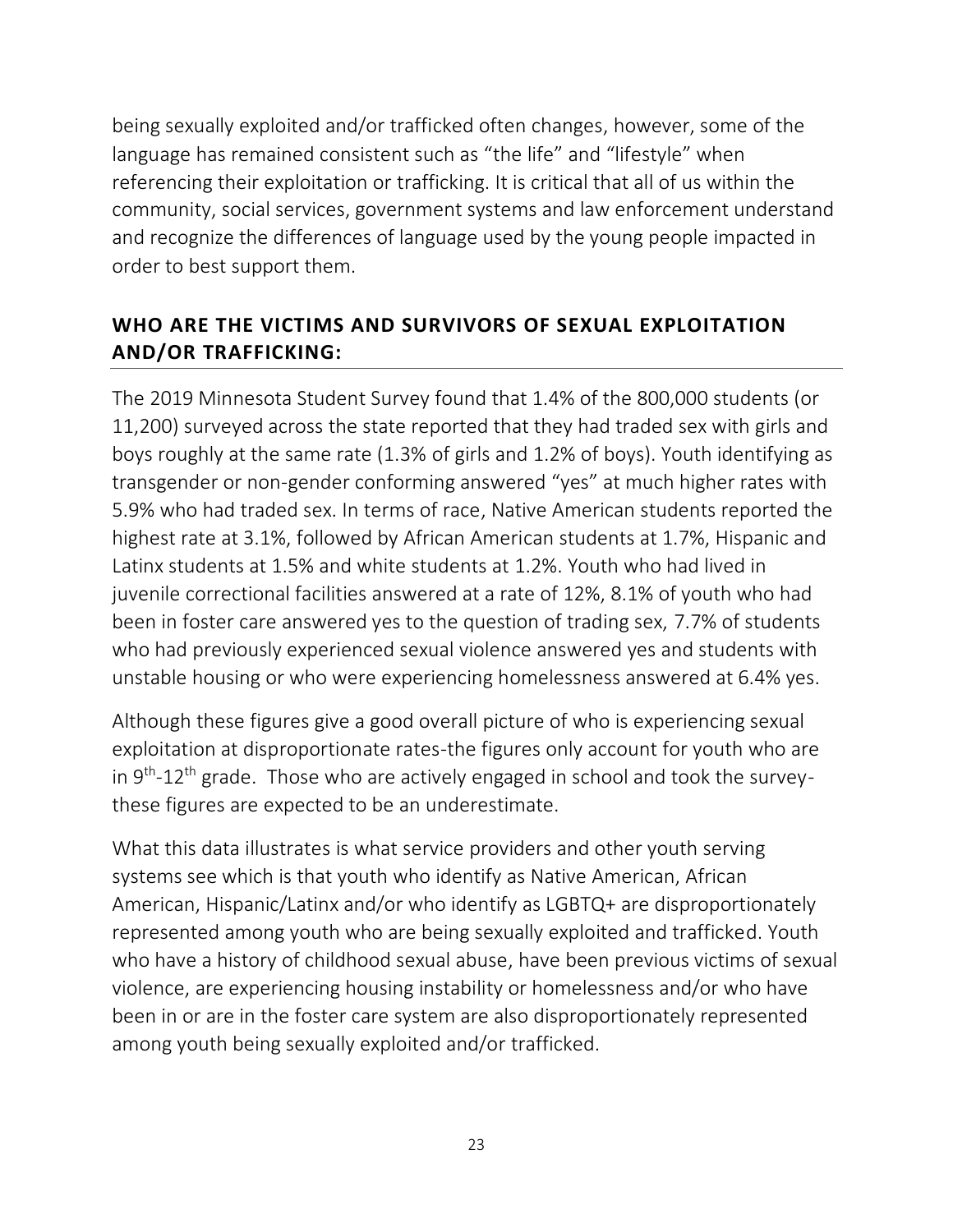#### <span id="page-23-1"></span><span id="page-23-0"></span>**YOUTH THAT ARE AT A HIGHER RISK FOR SEXUAL EXPLOITATION AND TRAFFICKING ARE:**

- <span id="page-23-4"></span><span id="page-23-3"></span>1. Youth who experience (on their own or with their family) housing instability or homelessness
- 2. Youth who have runaway from home multiple times within 12 months (some studies have shown youth who runaway from home more than three times within a 12-month period are at heightened risk)
- 3. Youth who have had previous childhood sexual abuse
- 4. Youth who have been or are in out of home placements through the juvenile corrections system or child protection

#### <span id="page-23-2"></span>**RED FLAGS OR SIGNS A YOUTH COULD BE A CURRENT VICTIM OF SEXUAL EXPLOITATION AND/OR TRAFFICKING:**

- <span id="page-23-5"></span>1. Posts of online/social media ads
- 2. Sexually explicit online/social media profile
- 3. Dating or friends with adults who are much older
- 4. Sudden difference in having expensive items they cannot afford on their own
- 5. Truancy or missing school
- 6. Going on "run" or "MIA" for periods of time
- 7. Having friends or family members who have also been victims of sexual exploitation and/or trafficking or who are in the life in some way
- 8. Evidence of a controlling relationship
- 9. Evidence of physical/sexual abuse (cigarette burns, choke marks, bruises, etc.)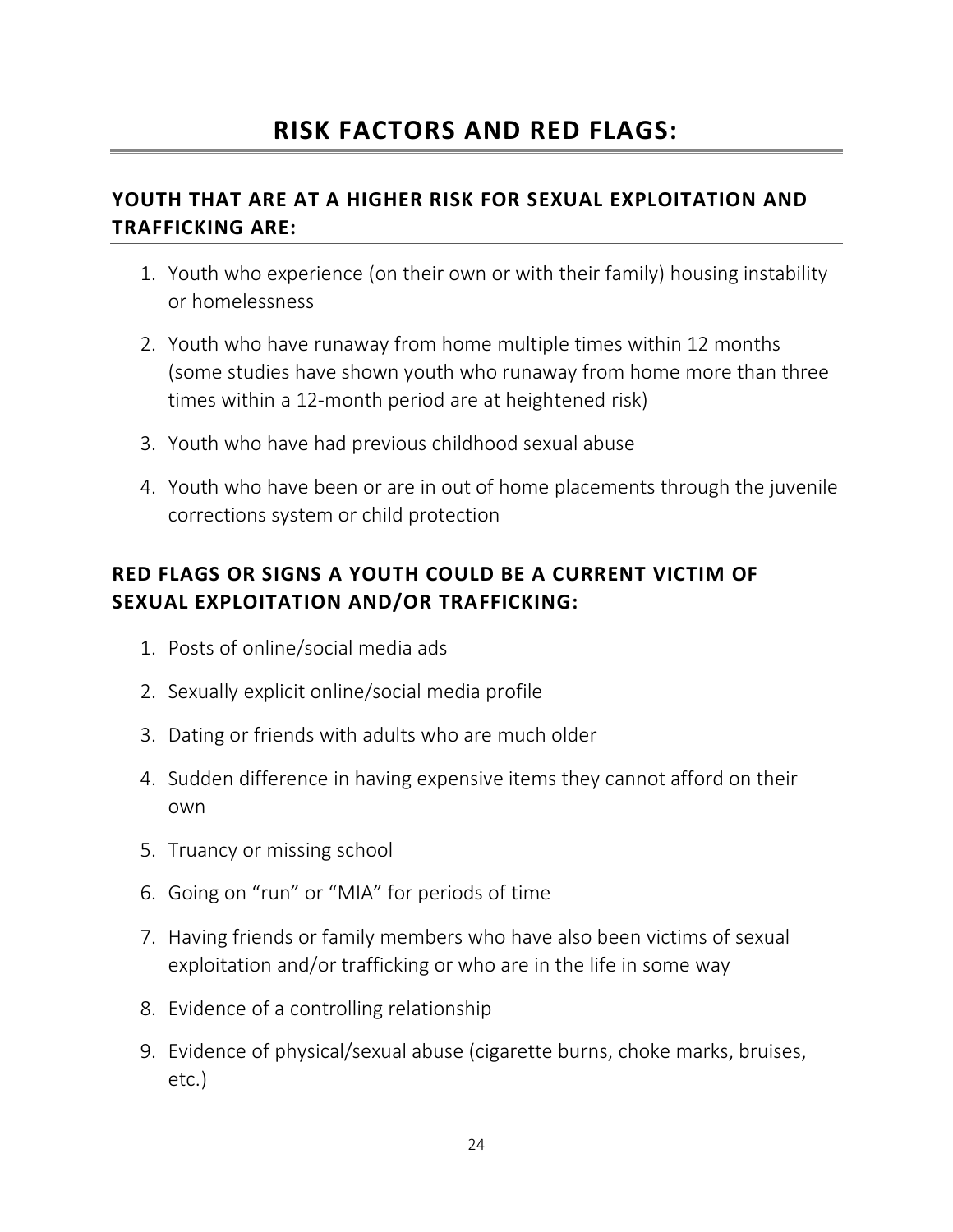10.Multiple STI's and/or unplanned or unwanted pregnancies

<span id="page-24-2"></span>11.Tattoos of a trafficker/pimp's name or street name

#### <span id="page-24-0"></span>**IMPACT, WHAT IT IS LIKE AND CYCLE OF CHANGE FOR VICTIMS AND SURVIVORS OF SEXUAL EXPLOITATION AND/OR TRAFFICKING:**

Often the exchange of sex for money or things of value has been stereotyped and portrayed as a "victimless crime". This portrayal is not true and harmful to those who have been and are currently being victimized by sexual exploitation and/or trafficking. Some very real impacts of sexual exploitation and/or trafficking that are supported by victims and survivors along with several academic research studies, include but are not limited to: increased rates of mental health issues such as PTSD, depression and anxiety; increased rates of physical injuries and illnesses; increased rates of unwanted or planned pregnancies and Sexually Transmitted Infections and increased rates of youth and adults who go "missing" and murdered. Other impacts can include their education being interrupted and/or delayed along with their career path towards earning income for themselves and their families. Their ability to find landlords that will rent to them can also be impacted. The impact that sexual exploitation has on victims and survivors is significant and needs to be recognized. At the same time, so does their strength and resilience, ability to heal and become further strengthened and empowered to create and meet the goals they have for themselves.

<span id="page-24-1"></span>Leaving the life of exploitation and/or trafficking is very difficult for many reasons including the real safety risks to the youth themselves, their children and loved one; the difficult reality of getting basic needs met and income met along with the traditional cycle of change for anyone. For more information on the Stages of Change please see appendix on page 73.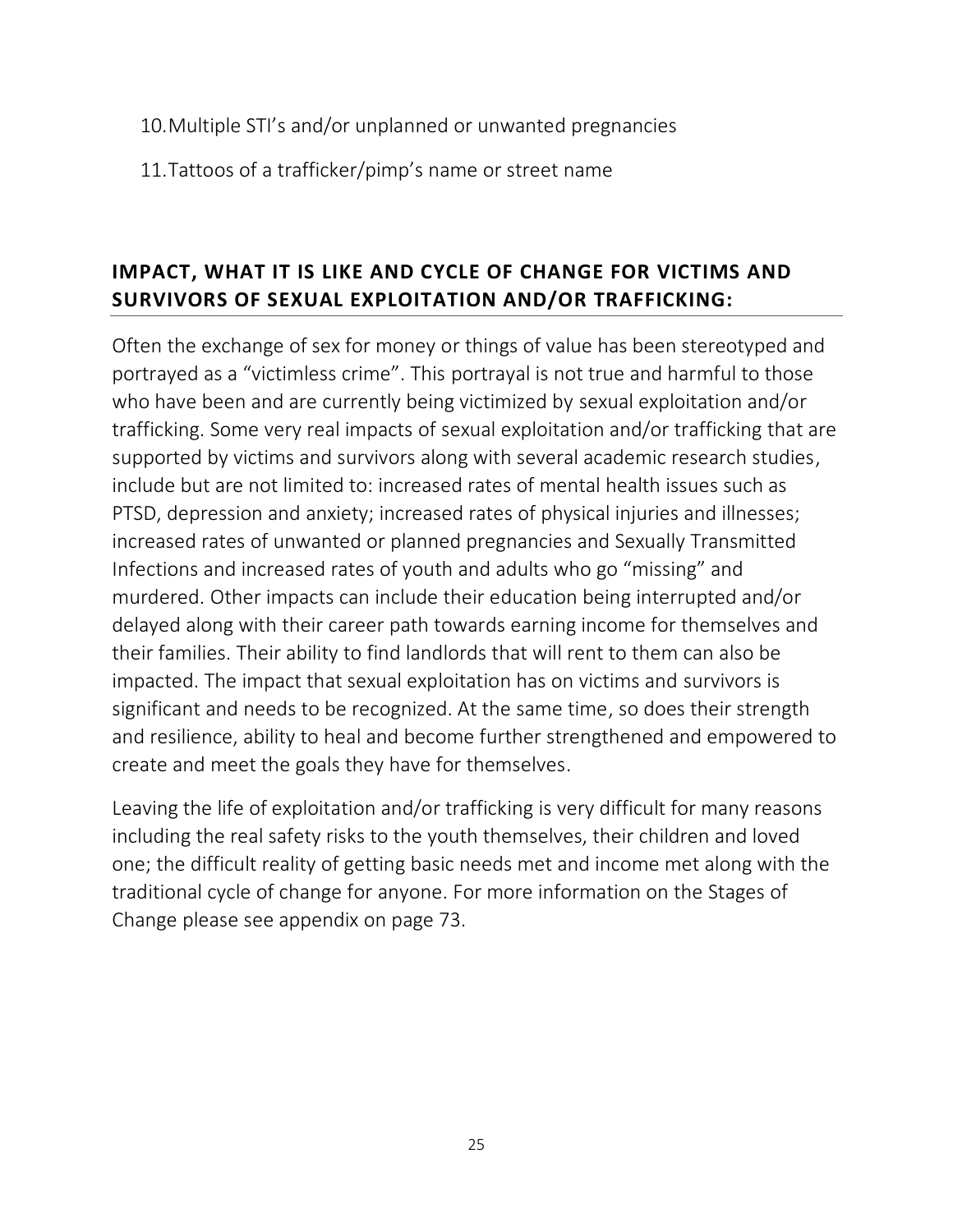#### **RECOMMENDATIONS FROM THE HENNEPIN COUNTY SAFE HARBOR PROTOCOL TEAM, YOUTH SURVIVORS AND CULTURALLY SPECIFIC REVIEWERS OF THE PROTOCOL TO ADDRESS GAPS AND NEEDS FOR PREVENTION:**

- <span id="page-25-0"></span>1. We need to have a safe drop-in center for youth and adults who are age 18 or older along with more specialized emergency shelter beds for this age range and population.
- 2. We need to figure out better ways to provide outreach and prevention materials via social media.
- 3. We need to help support LGBTQ+ youth and their families with special consideration for African American fathers with sons who identify as LGBTQ+.
- 4. We need to develop more support and culturally specific outreach and services for transgender women of color.
- 5. We need to develop support for parents of youth who are at-risk of sexual exploitation and/or trafficking and who are victims and survivors of sexual exploitation and/or sex trafficking.
- 6. We need more culturally specific and responsive mental health therapists.
- 7. We need to acknowledge the fear that communities of color have of the child protection system and its potential involvement with their family.
- 8. We need to figure out how to create a culture where there is not shaming or stigmas attached to mental health issues, sexual abuse, sexual exploitation and/or sex trafficking.
- 9. We need to find ways to include Tribal Social Services, Native Healers and Elders when responding to Native American victims and survivors of sexual exploitation and/or sex trafficking.
- 10.We need to acknowledge the importance and build the capacity of culturally specific street outreach workers.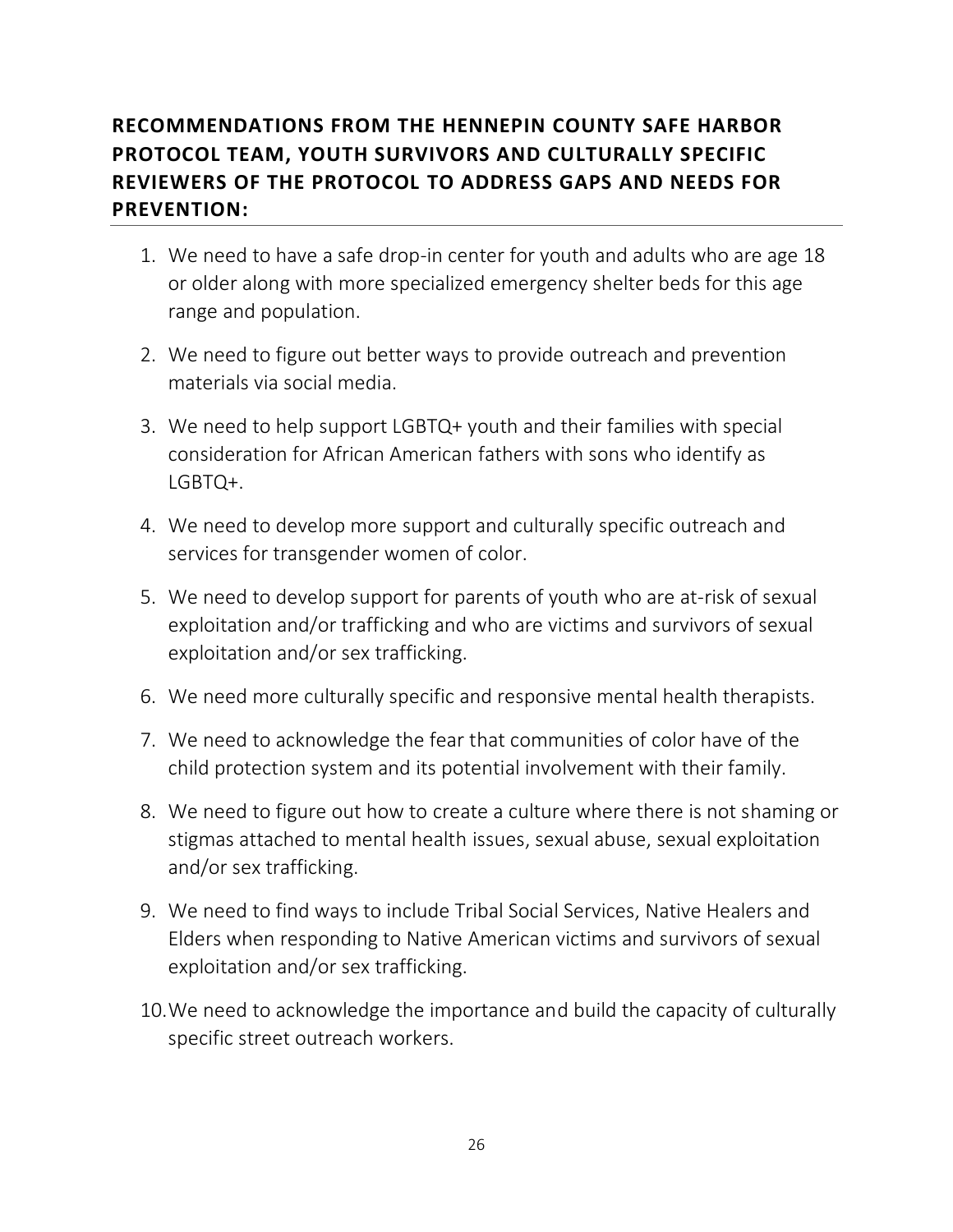- 11.Schools need more culturally specific guidance counselors and more guidance counselors to be available for youth to talk to.
- 12.Schools need to have more trainings for teachers and students on how to be respectful and inclusive of students identifying as LGBTQ+; homeless and sex trafficked.
- 13.Schools should have after school support groups for youth experiencing homelessness, sex trafficking and for students identifying as LGBTQ+.
- 14.Sexual exploitation/trafficking awareness and prevention should be taught in schools.
- 15. Youth would benefit from sex education that provides tips and tools on how to: set boundaries, have safe sex, take care of their own and/or partner(s) body, and find resources for physical and mental health and well-being.
- 16.It is best practice that sex education be inclusive of all gender identities and sexual orientations
- 17.Schools should partner more with street outreach workers.
- <span id="page-26-0"></span>18.More outreach to parents for awareness and intervention

## <span id="page-26-1"></span>**HOW TO USE THIS PROTOCOL**

The Safe Harbor Protocol Team is committed to getting this information out in some of the following ways and will work to do this within the coming years to further this work:

- Host a press conference
- Work to incorporate the protocols into existing trainings such as public school social worker trainings
- Law enforcement roll call meetings and other trainings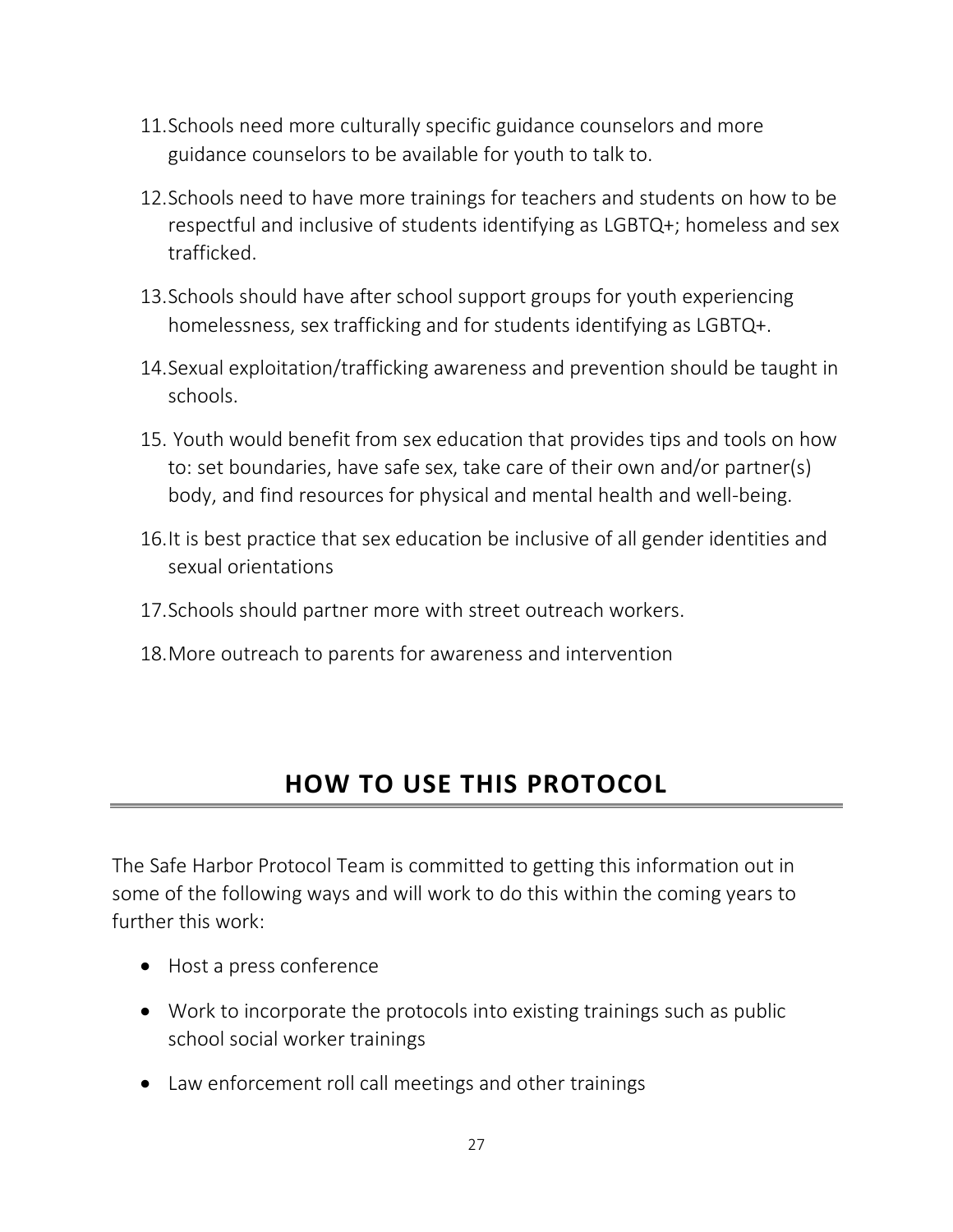- Trainings for new street outreach workers and youth workers
- Trainings within child protection and child welfare systems
- Trainings within youth emergency shelter and housing programs
- Training for government employees
- Training for nurses and front line health care workers

The Hennepin County Safe Harbor Protocol Team will work to create appropriate places to house the protocol guidebook online for accessibility as well as making printed copies of the protocols and a one page implementation survey (colloquially known as cheat sheet) and/or outreach card.

## <span id="page-27-1"></span>**BRIEF HISTORY OF THE PROTOCOL TEAM**

<span id="page-27-0"></span>There has been a history of collaboration and work within Hennepin County in order to best support youth victims of sexual exploitation and trafficking along with many coordinated working groups such as the Hennepin County No Wrong Door County Work Group, Super Bowl LII Anti-Trafficking Committee and the Women's Foundation's Girls are Not for Sale Campaign, among others.

Additionally, Hennepin County made efforts to hire specialized social workers for sexually exploited youth, the Bureau of Criminal Apprehension (BCA) developed their Human Trafficking Taskforce and several providers have expanded their services for sexually exploited youth.

The Link took the opportunity to apply for the Safe Harbor Protocol grant with MNCASA to bring stakeholders within Hennepin County together to build on the work being done along with addressing some of the identified gaps and needs within the community by the members of the Safe Harbor Protocol Team.

The Hennepin County Safe Harbor Protocol Team is made up of a multidisciplinary group of stakeholders including youth survivors of sex trafficking. This group determined that the protocols which needed further development and/or were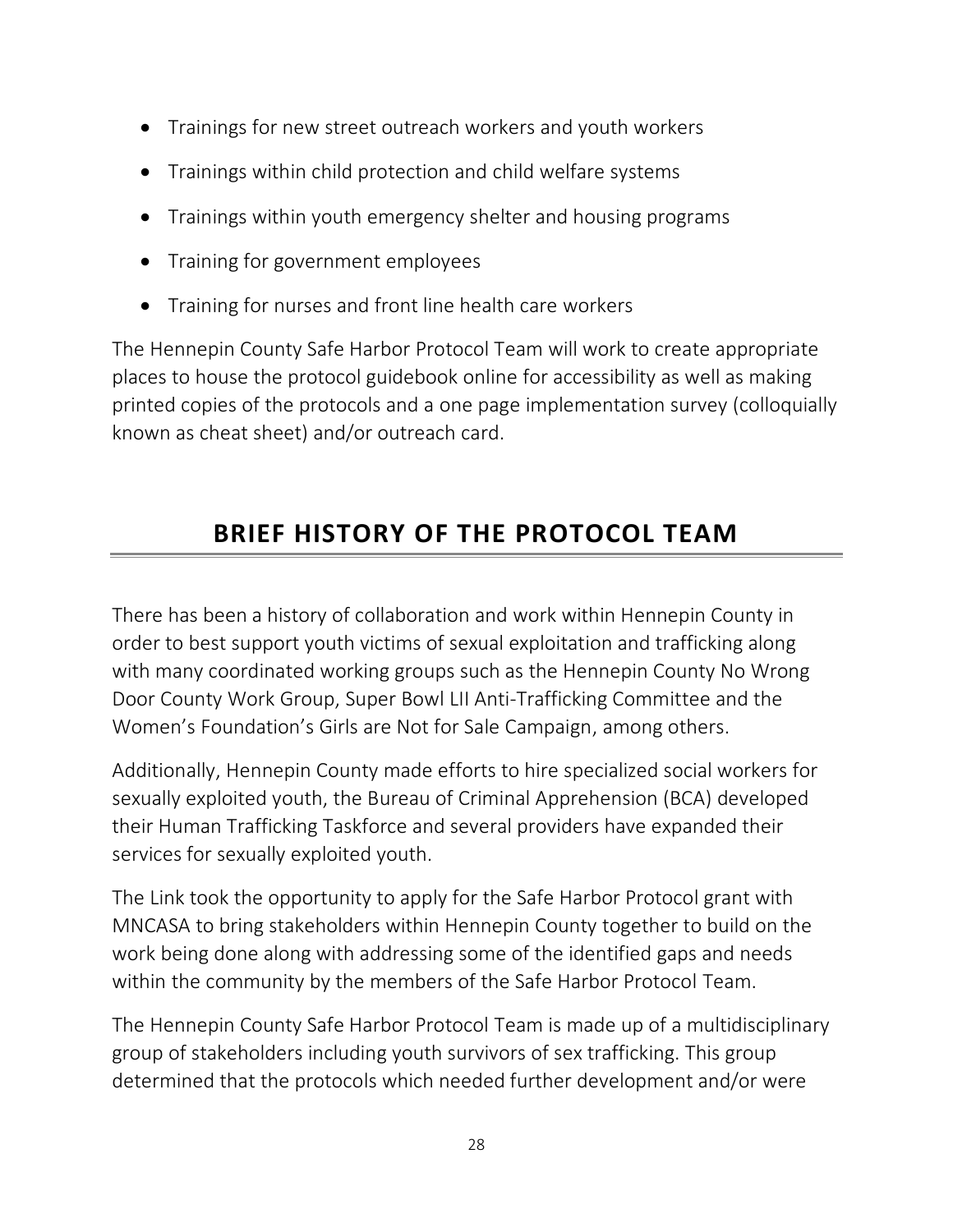gaps within the county were: Schools; Law Enforcement Service Provider Partnership; Placement and Housing; Child Protection and Child Welfare and Healthcare.

### <span id="page-28-1"></span>**PARTICIPATING PARTNERS**

<span id="page-28-0"></span>The Hennepin County Safe Harbor Protocol Team had many incredible people with immense expertise develop and write these protocols. These partner contributions were and continue to be incredibly valuable. Below is a list of these partners:

| Name                   | Title                                                                                                | Organization                                  |
|------------------------|------------------------------------------------------------------------------------------------------|-----------------------------------------------|
| Beth Holger            | CEO of The Link and Co-Facilitator of the<br>Hennepin County Safe Harbor Protocol Team               | The Link                                      |
| Torie Stone            | Crime Prevention Specialist and Co-Facilitator of<br>the Hennepin County Safe Harbor Protocol Team   | Minneapolis Police Department                 |
| CeMarr Peterson        | Safe Harbor Division Director and Co-Facilitator of<br>the Hennepin County Safe Harbor Protocol Team | The Link                                      |
| Anastasia Kramlinger   | Sisters Case Manager                                                                                 | Youthlink                                     |
| Angela Musich          | Senior Child Welfare Social Worker                                                                   | Hennepin County                               |
| Angela Richards        | Street Outreach Worker                                                                               | Ain Dah Yung Center                           |
| Anne LaFrinier-Ritchie | Safe Harbor West Central Regional Navigator                                                          | Someplace Safe                                |
| Artika Roller          | <b>Executive Director</b>                                                                            | Minnesota Coalition Against Sexual<br>Assault |
| Athena Schuett         | Youth Contributor                                                                                    | The Link                                      |
| Autumn                 | Youth Contributor                                                                                    | The Link                                      |
| Bethany Young          | Registered Nurse                                                                                     | Hennepin Health                               |
| Bobbi Jo Pazdernik     | Special Agent                                                                                        | BCA Human Trafficking Taskforce               |
| Brandon Brugger        | Police Officer                                                                                       | Minneapolis Police Department                 |
| Ceugant Scolaidhe      | Day One Coordinator                                                                                  | Cornerstone                                   |
| Cha MeeVue             | Passageways Youth Specialist                                                                         | The Link                                      |
| Chancellor Williams    | Youth Contributor                                                                                    | The Link                                      |
| Charisma Smith         | North Minneapolis Community Member and                                                               | Northeast Middle School and Community         |
| Colleen Kaibel         | Director Check & Connect and We Want You Back                                                        | Minneapolis Public Schools                    |
| Colleen Schmidt        | Director of Programs                                                                                 | Cornerstone                                   |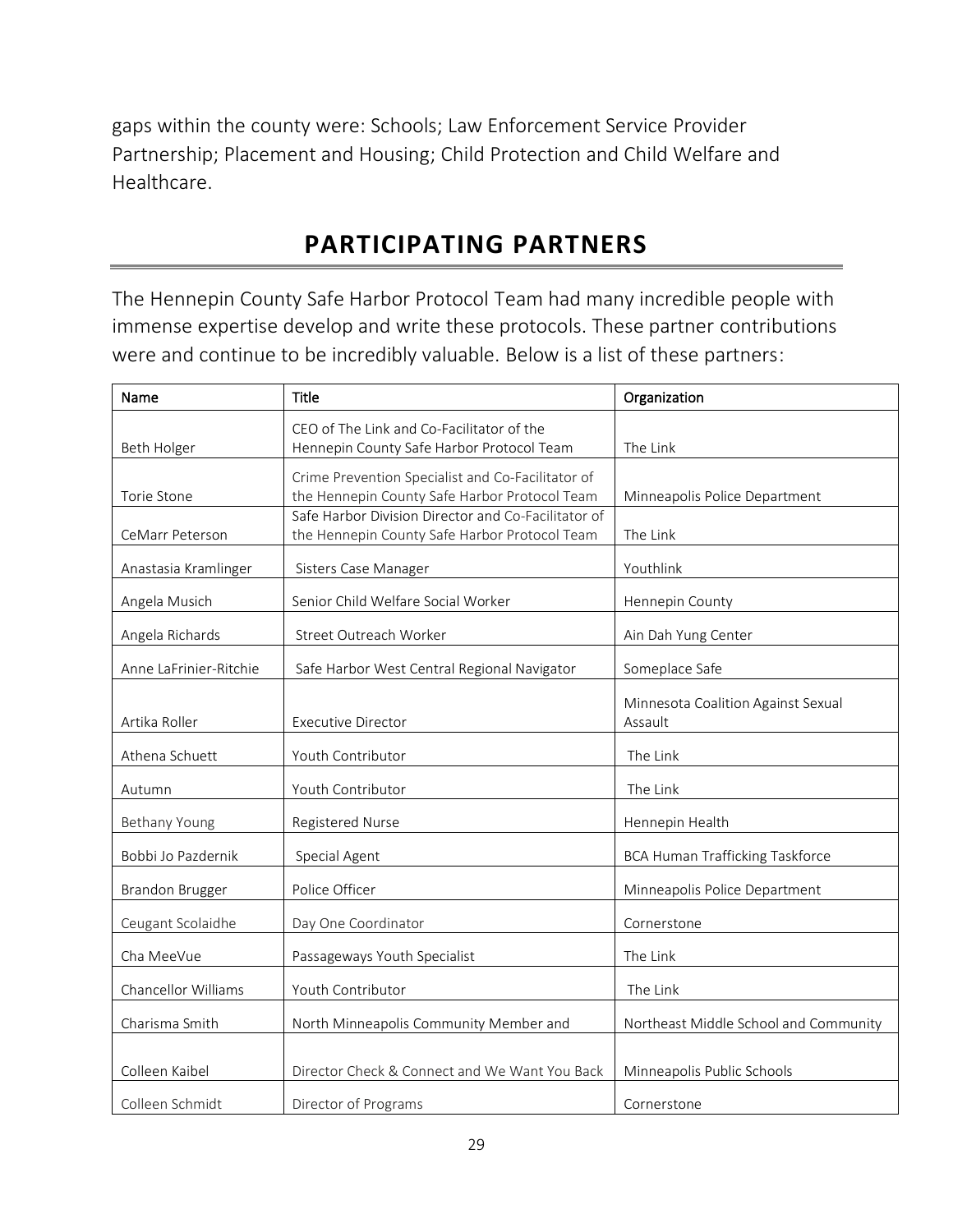| Name                             | Title                                                              | Organization                                               |
|----------------------------------|--------------------------------------------------------------------|------------------------------------------------------------|
| Cora Burns                       | Safe Harbor Supportive Services Program<br>Manager                 | The Link                                                   |
| Diana Chaman Salas               | Administrative Manager - No Wrong Door<br>Program                  | Hennepin County                                            |
| Dr. BraVada Garett-<br>Akinsanya | Clinical Psychologist/President & CEO                              | Brakins Consulting & Psychological<br>Services             |
| Dr. Mark Hudson                  | Doctor in Adolescent Medicine and Pediatrics                       | Children's Hospital                                        |
| Dr. Nancy Harper, MN<br>FAAP     | <b>Medical Director</b>                                            | Otto Bremer Trust Center for Safe and<br>Healthy Children  |
| Drea Sortillon                   | Interim PRIDE Director                                             | The Family Partnership                                     |
| Ethropic Burnett                 | North Minneapolis Community Member and<br>Leader                   | Community                                                  |
| Grace Song                       | Assistant Hennepin County Attorney                                 | Hennepin County Attorney's Office                          |
| Holly Henning                    | Residential Director                                               | Ain Dah Yung Center                                        |
| Jake Wennmark                    | Former Police Officer and SWAT Team Member                         | Minnetonka Police Department                               |
| Jason Matlock                    | Director - Emergency Management, Safety &<br>Security              | Minneapolis Public Schools                                 |
| Jenn H.                          | Cornerstone Advocacy Services                                      | Cornerstone                                                |
| Karla Gallien                    | Marketing and Development Manager                                  | The Link                                                   |
| Karla Hurley, APRN CNP           | <b>Nurse Practitioner</b>                                          | Children's Hospital- Midwest Children's<br>Resource Center |
| Katie Erickson                   | Child Protection Investigator                                      | Hennepin County                                            |
| Katie Miller                     | LGBTQIA+ Community Navigator                                       | Minneapolis Police Department                              |
| Katie Ueland                     | Senior Child Welfare Social Worker                                 | Hennepin County                                            |
| Kelly Engebritson                | Safe Harbor Aftercare Coordinator                                  | The Link                                                   |
| Kimberlie Bjorge                 | Registered Nurse, SANE                                             | Hennepin Health                                            |
| Lakeisha Lee                     | Former Safe Harbor Mobile Case Manager                             | The Link                                                   |
| Laura Phelps                     | Collaborative Administrator                                        | StreetWorks Outreach Collaborative                         |
| Laurel Edinburgh                 | Former Associate Director of Midwest Children's<br>Resource Center | Children's Hospital- Midwest Children's<br>Resource Center |
| Lisa Pung Michaelson             | Executive Director of Youth Intervention Services                  | YMCA of Greater Twin Cities                                |
| Lisa Smith                       | Victim Specialist                                                  | FBI Minneapolis                                            |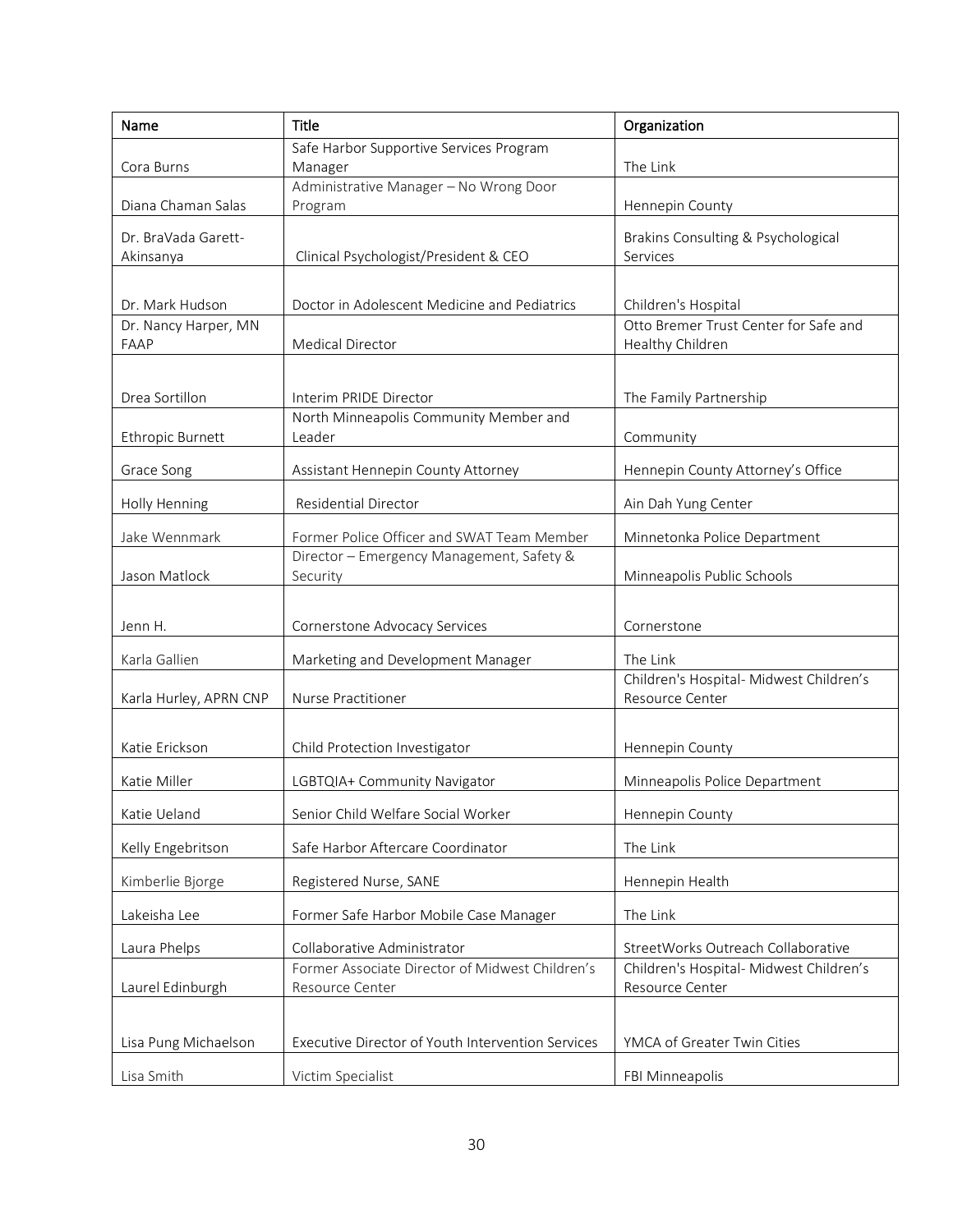| Name                                | Title                                                                    | Organization                                                                              |
|-------------------------------------|--------------------------------------------------------------------------|-------------------------------------------------------------------------------------------|
| Logan Tootle                        | Organizational Strategist                                                | Minnesota Indian Women's Resource<br>Center                                               |
| Lorena Nevile                       | Vice President of Programs                                               | The Family Partnership                                                                    |
| Lynne Crockett                      | North Minneapolis Community Member and<br>Leader                         | Community                                                                                 |
| Malachi Caballero                   | LGBTQ+ Community Contributor                                             | Community                                                                                 |
| Manu Lewis                          | North Minneapolis Community Member                                       | Community                                                                                 |
| Megan Wilman                        | Day One Lead Advocate                                                    | Cornerstone                                                                               |
| Nancy Seger                         | Forensic Services Director                                               | CornerHouse                                                                               |
| Ombaazhi Guernsey                   | Safe Harbor Supportive Services                                          | Minnesota Indian Women's Resource<br>Center                                               |
| Patina Park                         | Former Executive Director at Minnesota Indian<br>Women's Resource Center | Director of Tribal State Relations and<br>Systems Implementation at State of<br>Minnesota |
|                                     |                                                                          |                                                                                           |
| Pheng Thao                          | Youth Law Project Supervising Attorney                                   | Mid-Minnesota Legal Aid                                                                   |
| Quisha Stewart                      | Former Safe Harbor Division Director                                     | The Link                                                                                  |
| Rebecca Foell, MSW,<br><b>LICSW</b> | Program Coordinator                                                      | Otto Bremer Trust Center for Safe and<br>Healthy Children                                 |
| Rhonda McConnell                    | Office Manager                                                           | The Link                                                                                  |
| Sally Larson                        | Youth Contributor                                                        | The Link                                                                                  |
| Sarah Florman                       | Trafficking Policy Coordinator                                           | Minnesota Coalition Against Sexual<br>Assault                                             |
| Sherry Nail-Sadkowski               | Nurse Manager                                                            | Hennepin Health                                                                           |
| Shunu Shrestha                      | Senior Advisor for Human Trafficking Prevention                          | City of Minneapolis                                                                       |
| Stacy Schultz                       | West Metro Regional Navigator                                            | The Link                                                                                  |
| Symmie Williams                     | Young Adult Contributor                                                  | The Link                                                                                  |
| Tara Ferguson Lopez                 | Senior Assistant Hennepin County Attorney                                | Hennepin County Attorney's Office                                                         |
| Toangela Wimbush                    | Street Outreach Worker                                                   | The Link                                                                                  |
| Tori                                | Youth Contributor                                                        | The Link                                                                                  |
| Trevor Berberick                    | Former Safe Harbor East Metro Regional<br>Navigator                      | Children's Hospital- Midwest Children's<br>Resource Center                                |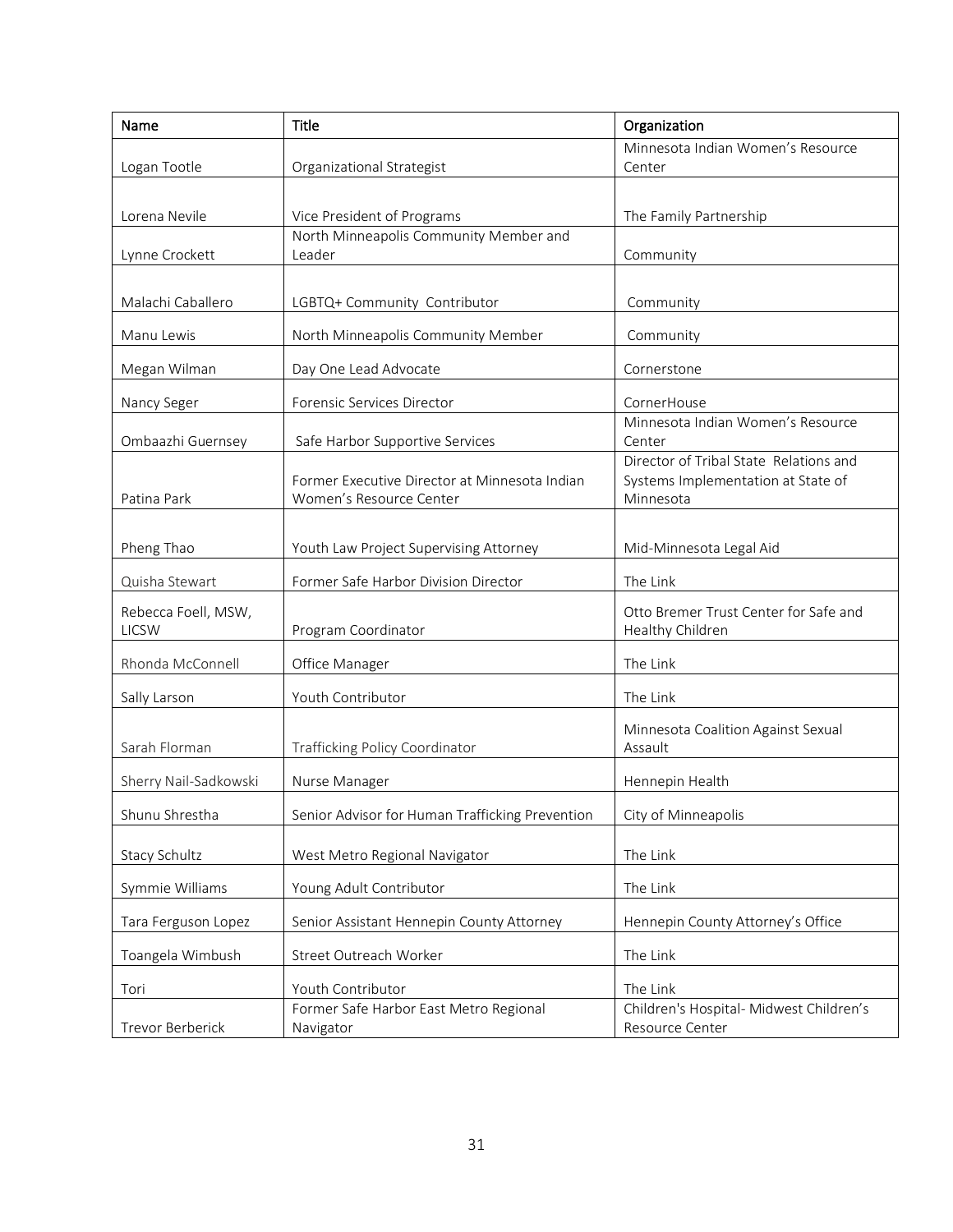# <span id="page-31-1"></span><span id="page-31-0"></span>**DISCIPLINE-SPECIFIC INFORMATION AND RESOURCES**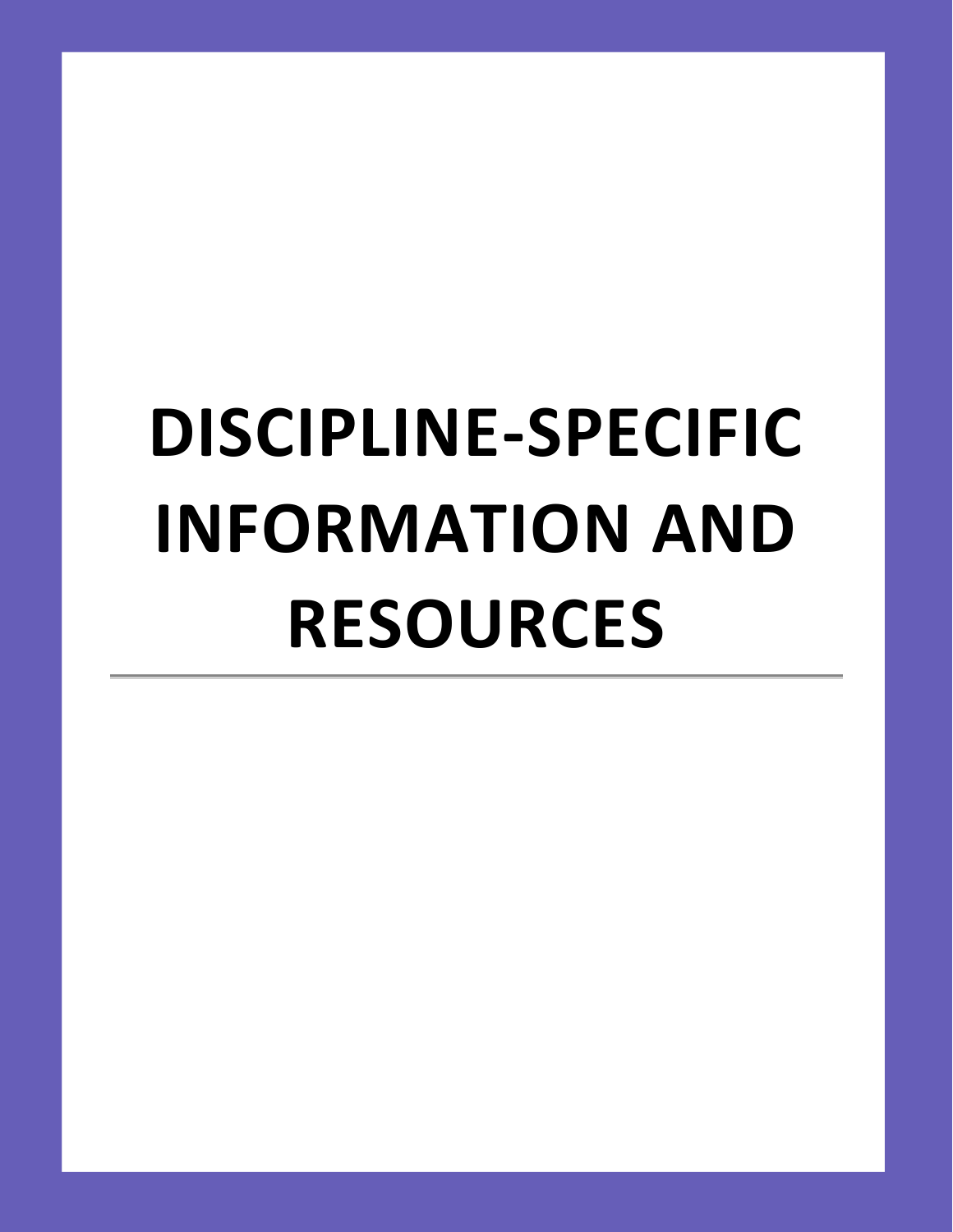## <span id="page-32-0"></span>**SAFE HARBOR CORE PRINCIPLES THROUGH ALL DISCIPLINES**

#### <span id="page-32-2"></span>Victim/Youth-Centered

Trauma-Informed

#### Positive Youth Development (Strengths-Based)

Equitable & Inclusive

<span id="page-32-3"></span>Cultural Responsiveness

#### <span id="page-32-1"></span>**INTERACTING WITH YOUTH WHO HAVE EXPERIENCED SEXUAL EXPLOITATION/TRAFFICKING**

*Please note the majority of this language has been adapted from the Safe Harbor Protocol Guidelines Book written by the Ramsey County Attorney's Office and the Minnesota Coalition Against Sexual Assault and Rape in 2017.*

The trauma associated with sexual exploitation can have a devastating impact on a youth's mental health and well-being, resulting in depression, anxiety, posttraumatic stress disorder (PTSD), and harmful coping behaviors, including chemical dependency. It is crucial that providers and systems interacting with youth understand, not pathologize, this behavioral response to trauma.

At the heart of youth-centered, trauma-informed care is a nonjudgmental and supportive interaction between the professional and the victim/survivor. Beyond this, there are key fundamentals to highlight which come from young people with lived experience:

- Be respectful and compassionate
- Establish rapport by believing the youth
- A youth's experience is what the youth says it is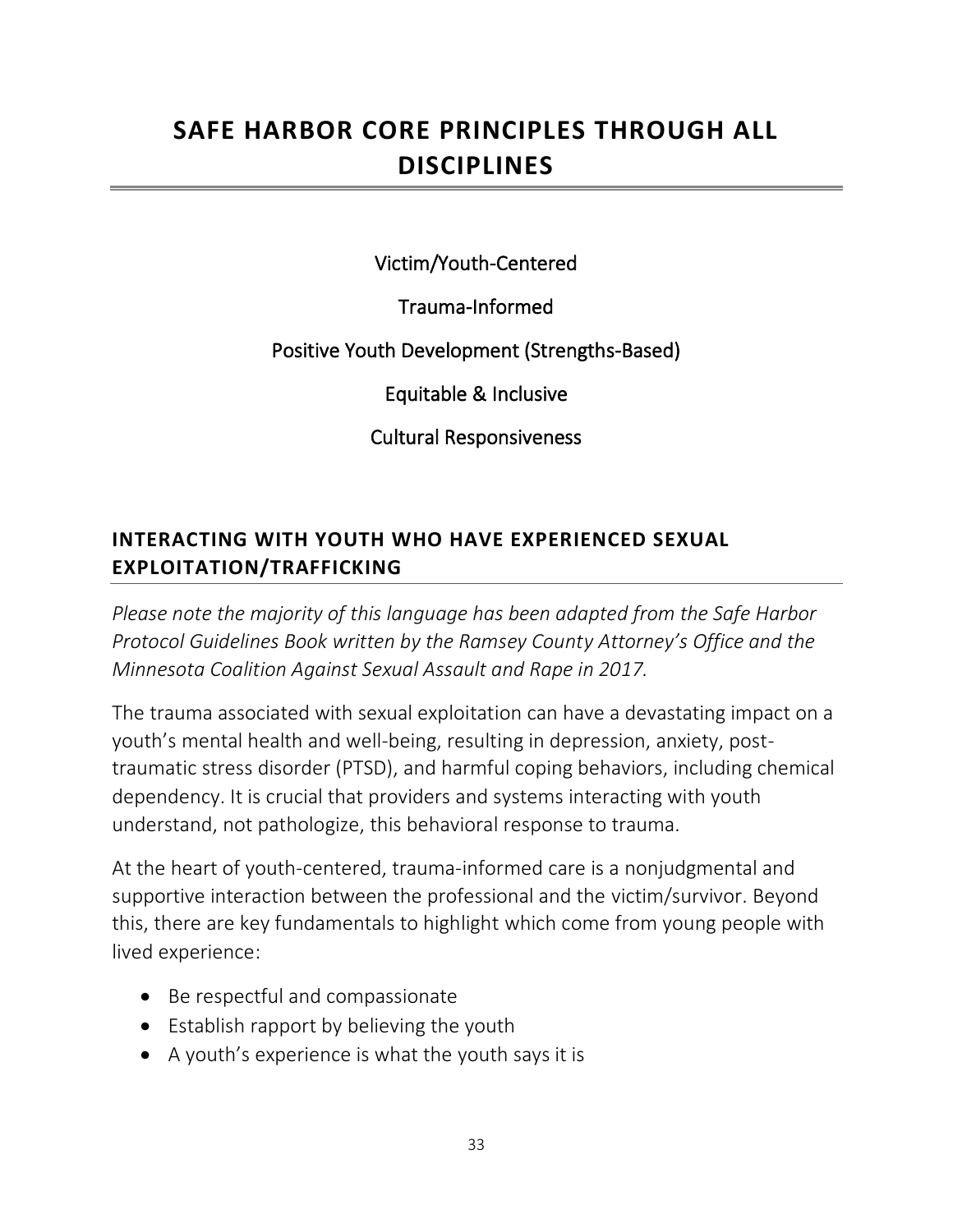- Recognize that victim/survivors of sexual exploitation may be under great stress and at a high risk for continued harm while accessing services and/or systems
- Do not tell a youth what situation they are in-allow them to tell you when they are ready.
- Instead of telling youth they are victims, flip it around-ask them why they feel it is not or is their fault for what is happening in their life-why do you feel that you needed to get into this kind of life, do you feel that this is a decision you made on your own, etc. Ask what the main goal for getting into this life was, ask them who they wanted or want to be and assure them that they can and should follow their goals and that you can help or help connect them to people who can help them with this.
- If possible, find an area that you can relate to them on– relating on a more personal level (with appropriate boundaries) will help further trust.
- Understand that when speaking to youth you may not get a true, full story the first time, second time or maybe  $8<sup>th</sup>$  time around. Spend time getting to know the youth and building a relationship with them-this will help them to be ready to speak if they feel they can trust you and relate to you.
- Youth who have experienced extreme violence may be in "survival mode", in a state of self-protective hypervigilance. Be sensitive to their needs

It is common for people who are victims of violence and abuse to blame themselves. Be sure to explain that it is not their fault and help provide a bridge to resources and advocacy programs for ongoing support and recovery.

Never refer to victim/survivors of sexual exploitation as "prostitutes" or say that they have "prostituted" themselves. Moreover, is also important to note many victims/survivors object to be referring to as victims or survivors.

Trauma-informed care is the best way to support a youth who has been sexually exploited for their healing. A youth who feels supported and respected is more likely to seek health care and services along with working with systems such as law enforcement and/or child welfare. Conversely, a bad encounter undermines trust and discourages the victim/survivor from ever accessing services, health care or other supports again.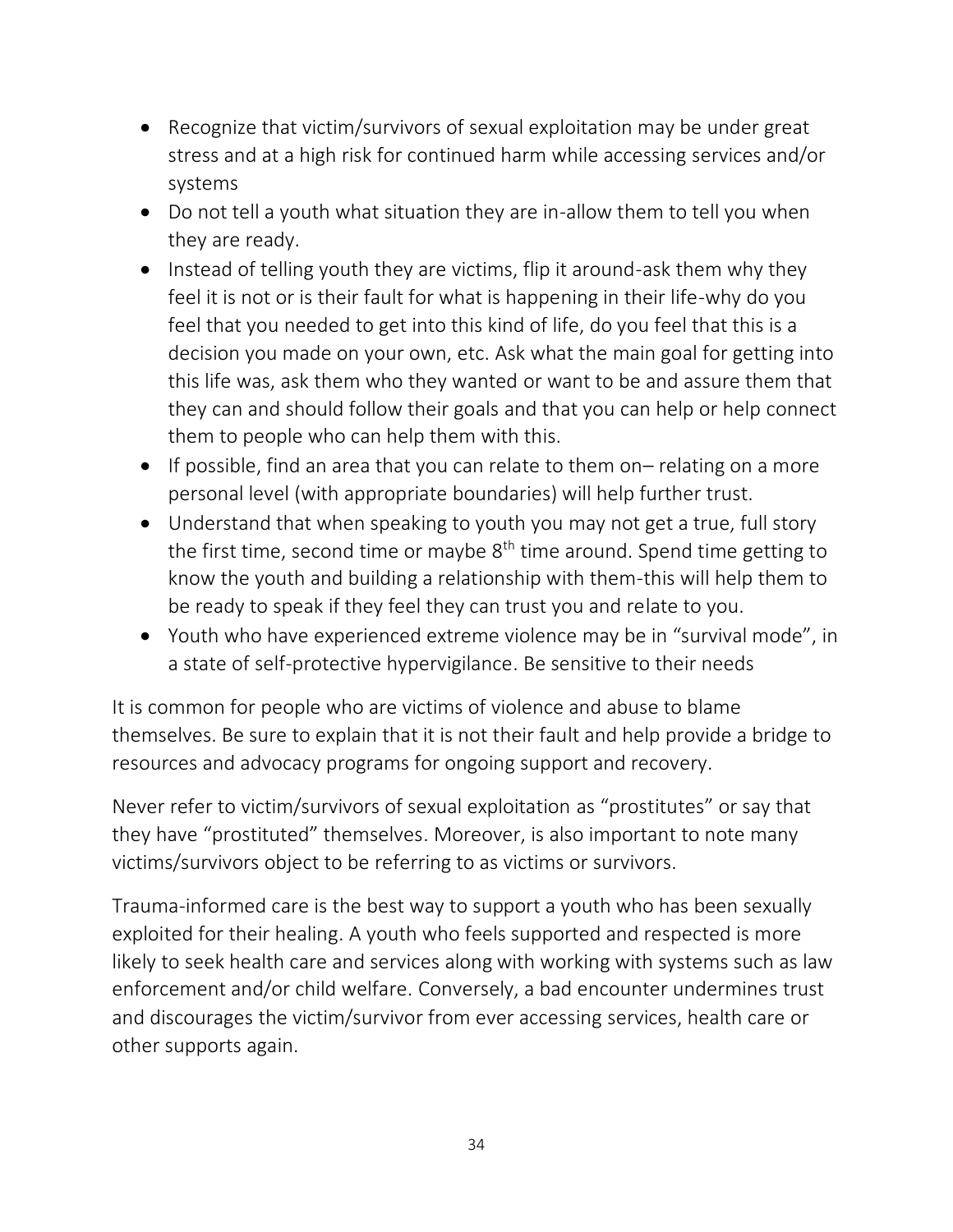Moreover, trauma-informed care must be responsive to historical trauma, especially to the experiences of historically marginalized young people. One must have a deep understanding of these experiences and legacies for that youth and their community in order to provide the best possible support and respect.

#### <span id="page-34-1"></span><span id="page-34-0"></span>**RESPONDING TO INITIAL DISCLOSURES**

Research consistently demonstrates that the first disclosures of sexual violence (including sexual exploitation and/or trafficking) determine a victim's healing and recovery path.<sup>7</sup> Disclosure often happens in multiple stages, with victims providing limited information to observe the reaction they will get from the person to whom they disclose; this determines whether it is effective to disclose more information about the situation and seek further help from that individual.<sup>8</sup>

This is especially true of the manner in which systems professionals, such as law enforcement, ask questions.<sup>9</sup> If a victim experiences negative or judgmental reactions, they are more likely to never disclose again or alter what parts of their experiences they disclose.<sup>10</sup> Negative experiences also deter the victim from seeking further help or engagement with systems, which increases experiences of negative mental and physical health outcomes and allows someone who has perpetrated to experience no consequences. If a victim experiences positive and supportive reactions to their disclosures, they are more likely to continue to seek services and will experience fewer mental and physical health impacts. This allows service providers the opportunity to hold perpetrators accountable. Positive or supportive reactions include empathy, support, active listening, and asking nonjudgmental questions. Each of these strategies can result in more victims/survivors disclosing and continuing with various services and processes. An increase of victims and survivors disclosing their experiences also means an increase of data. This could ultimately be used to better understand how to help make a difference in the community through getting resources to individuals that have already been

<sup>7</sup> Ullman, Sarah E., and Henrietta H. Filipas. "Predictors of PTSD symptom severity and social reactions in sexual assault victims." *Journal of traumatic stress* 14.2 (2001): 369-389.

<sup>8</sup> Ahrens, Courtney. (2007). Being Silenced: The Impact of Negative Social Reactions on the Disclosure of Rape. American journal of community psychology. 38. 263-74.

<sup>9</sup> Patterson, Debra. "The impact of detectives' manner of questioning on rape victims' disclosure." *Violence against women* 17.11 (2011): 1349-1373.

<sup>&</sup>lt;sup>10</sup> Stansell, Janna, and Amy Jennings. "To tell or not to tell: The impact of disclosure on sexual assault survivors' recovery." *Violence and victims* 25.5 (2010): 631-648.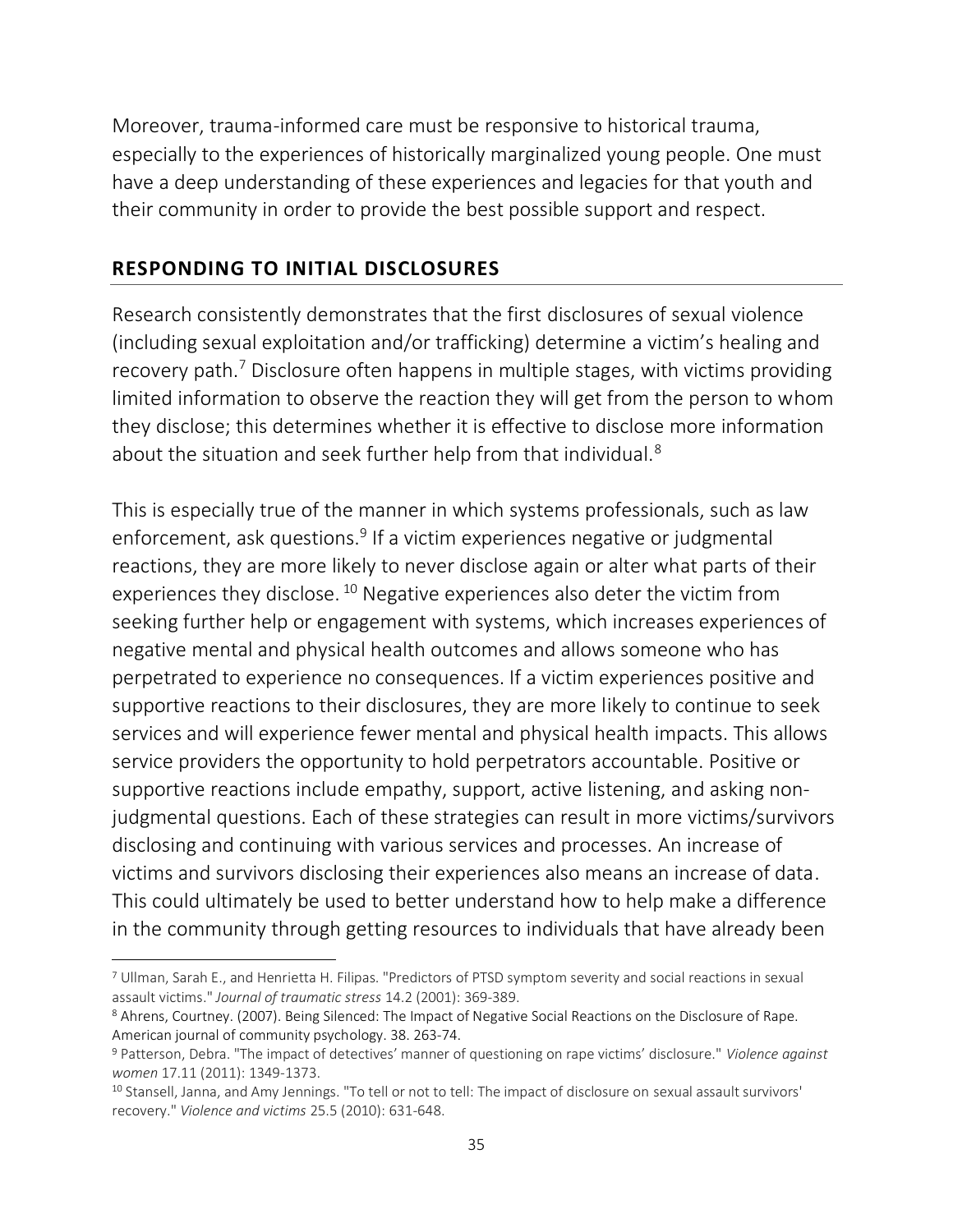sexually exploited/trafficked, in order to prevent sexual exploitation and trafficking in the future.

That being said, a truly youth-centered approach requires that professionals working with youth also are cognizant of whether research recommendations fail to include the perspectives of a youth's particular community and/or identity. Professionals should not be surprised if a youth does not behave in the way research has historically suggested.

All responders, regardless of the nature of their position, can offer positive and supportive reactions without compromising the integrity of their work. As such, this Protocol Team commits to increasing our effectiveness in responding to disclosures of sexual exploitation and trafficking.

#### <span id="page-35-1"></span><span id="page-35-0"></span>**CONFIDENTIALITY AND MANDATED REPORTING**

There are mandated reporting and cross-reporting requirements in place to protect children and vulnerable adults from abuse or neglect. Minnesota Statue 626.556 "requires person in designated professional occupations to report suspected child abuse or neglect".<sup>11</sup>

- Sexually exploited and trafficked youth have rights to privacy and confidentiality and, in some cases, rights similar to those held by adults
- Providers must inform youth of these rights and a provider's legal, professional, and ethical information sharing limits in the course of offering services to a youth
- All sex trafficking involving a minor is a mandated report in Minnesota
- Sexual exploitation and sex trafficking involving an adult require mandated reports if the reporter suspects a vulnerable adult is involved

<sup>&</sup>lt;sup>11</sup> Mandated reporters form from Hennepin County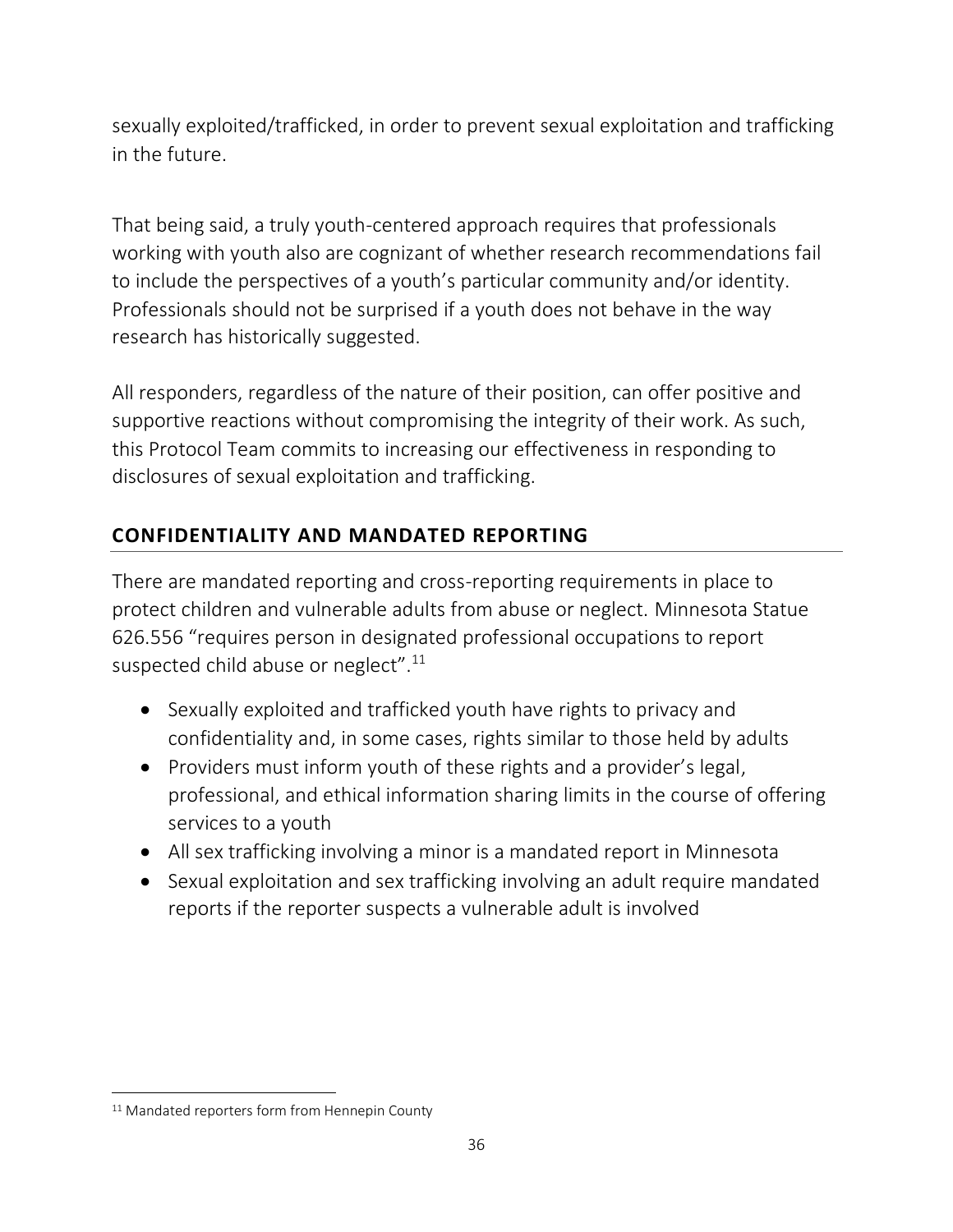# **CHILD PROTECTION AND CHILD WELFARE PROTOCOL**

### Background

The Safe Harbor law transitioned from a punitive response towards youth victims/survivors of sex trafficking to one where the protection and welfare of children is paramount.

### **RECOMMENDATIONS**

Based on the previous precedents and recent reports, The Protocol Team strongly recommends a survivor/victim-centered approach that is trauma-informed and strengths-based when working with child protection and child welfare cases.

- To ensure trust, make clear to the youth the Safe Harbor Law and that they cannot be charged for wrongdoing for exchanging a sexual act. There is still persistent belief that child protection is connected to law enforcement and prosecution.
- Youth should have access to therapeutic services, including mental health care. These entities are all subject to mandated reporting requirements
- Youth may reject interventions so it is important to act as a linkage to interventions when the youth is ready. It often takes time for youth to open up and make decisions influencing their lives.
- Child Protection and Welfare Social Workers should partner with the West Metro Regional Navigator to ensure youth have connections to advocacy and support that is culturally responsive and inclusive of their communal identity. This includes but is not limited to connecting African American/Black youth with African American/Black culturally specific services and support.
- Youth who identify as Native American should be connected to their Tribal Social Services and the Minnesota Indian Women's Resource Center (MIWRC).
- There is concern from some immigrant communities that there is a lack of education and understanding of how different cultural communities function. This lack of education and understanding can led to the opening of a child protection investigation. A recommendation is for the child welfare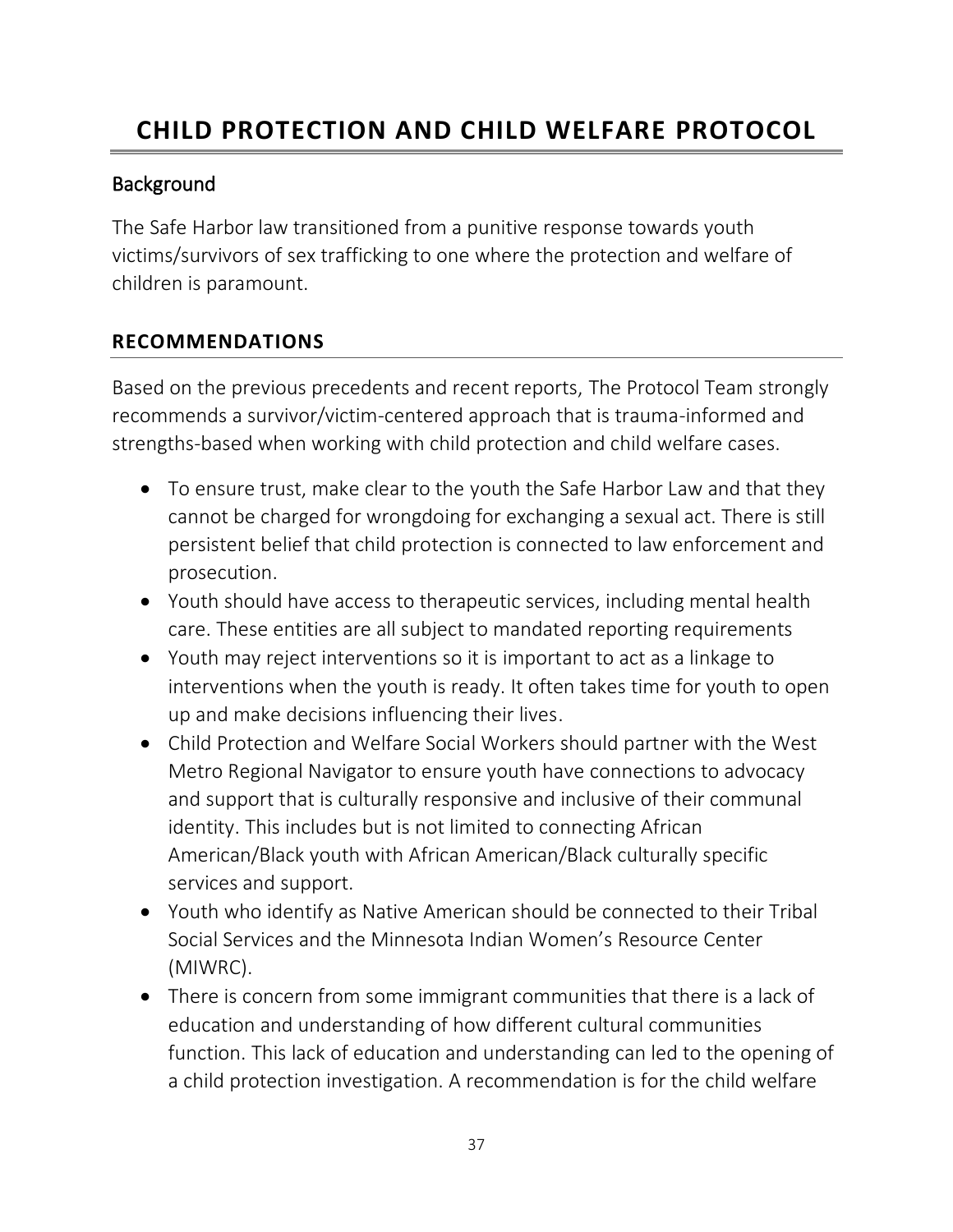and protection systems to develop intentional relationships with vulnerable immigrant communities within Hennepin County such as the Somali and Latinx communities in order to learn more about their cultures and to build/strengthen trusting relationships.

Youth victims/survivors of sex trafficking present in many different ways, whether directly to frontline child protection workers, within the juvenile justice system, through delinquency intervention, or among runaway cases. These are good opportunities to identify sexually exploited youth through attentive screening and information gathering.

- Law enforcement should be encouraged to file citations for runaways so they can be screened and potentially identified as youth who are at risk or are being sexually exploited.
- When screening is not possible, child protection and child welfare organizations, or the county attorney's office should be contacted to assist law enforcement.

# **MANDATED REPORTING**

Known or suspected sex trafficking of a youth is a mandated report, regardless of whether the third party sex trafficker is a caregiver. When a reporter has reason to suspect that a third party may have been involved, a report must be made to child protection intake.

Sexual exploitation is not a mandated report unless an alleged offender is a caregiver, which includes parents, siblings and household members in a caregiving role. Sometimes it can be difficult to know whether a third party facilitated or profited from a youth's victimization through a commercial sex act. Even if a reporter suspects there could be a third party, but is unsure, it is strongly recommended they make a mandated report. All sexual exploitation of children should be reported to law enforcement.

### **INVESTIGATIONS**

Reports of known or suspected sex trafficking of children require a Family Investigation, regardless of the relationship of an alleged offender to the victim,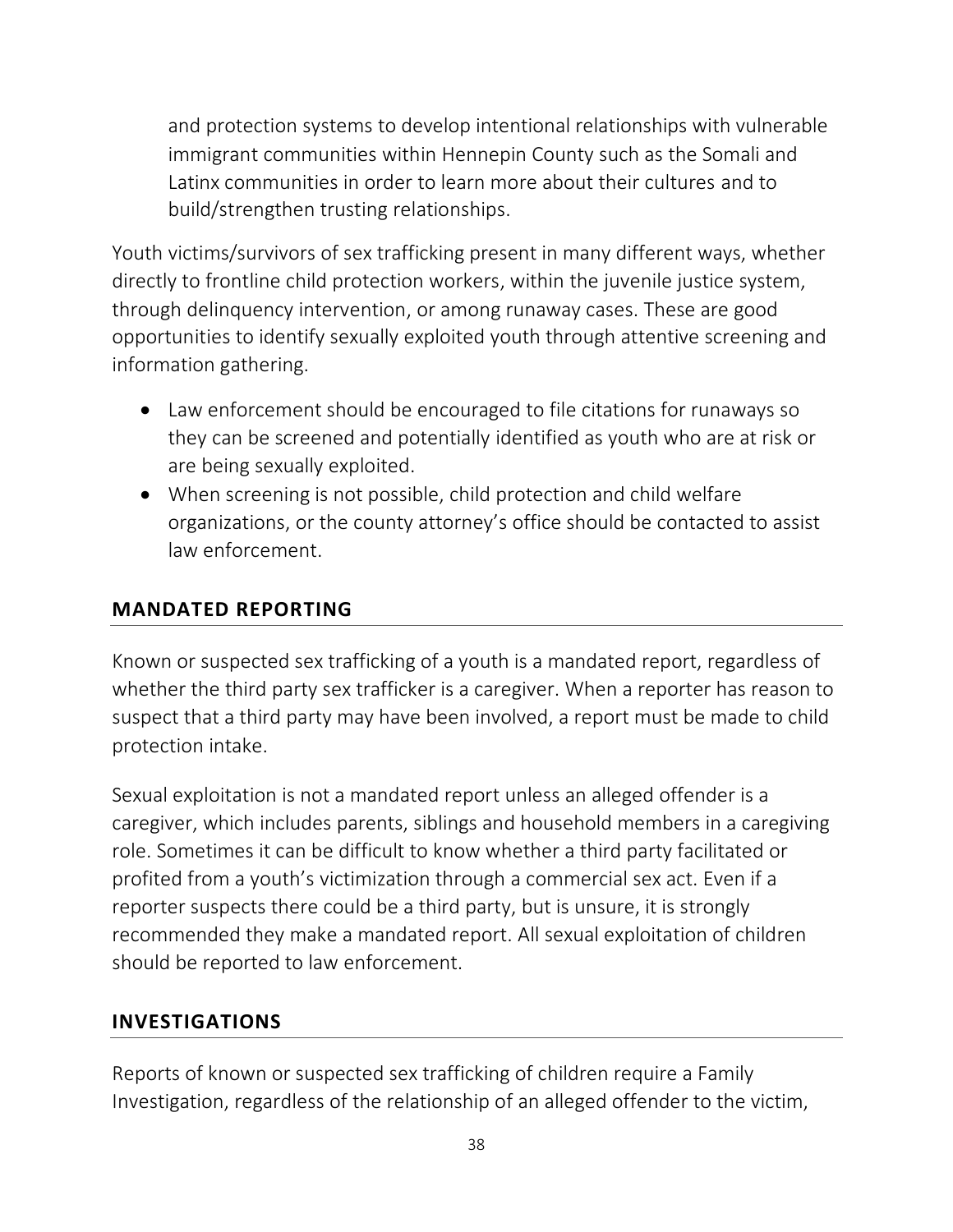including non-family and non-household members. Reports of sexual exploitation with caregivers, household members, persons in a position of authority, or those with a significant relationship to a child, as the alleged offender also require a Family Investigation.

### **COORDINATED RESPONSE**

In addition to coordination with law enforcement, tribes, and county or tribal attorneys, it is important to coordinate early and often with the Safe Harbor regional navigator, as well as medical and mental health professionals that are able to meet the individual needs of a victim. It is highly recommended that a victim and their family be referred to county or tribal child welfare agency case management as soon as possible.

# **CASE MANAGEMENT AND SERVICE PLANNING WITH TRAFFICKED OR EXPLOITED YOUTH AND THEIR FAMILIES**

By referring youth to case management, the child welfare agency can help connect them and their family to services and supports in the community while providing agency support beyond a Family Investigation or child welfare assessment. Youth and their families should be referred to case management as soon as possible. Safety is an ongoing concern for those who experience trafficking and exploitation. Caseworkers should continue to assess safety collaboratively.

Case management services may be offered through child protection or child welfare. Youth may be referred for child welfare case management following an assessment for sexual exploitation or after a Family Investigation. At the completion of an investigation, caseworkers may determine there are no child protection concerns with the parents or caregivers, but they could benefit from ongoing case management services. In these cases, services should be open under child welfare case management; the child or family could also be referred to community-based services.

Case management should be provided for sexually exploited youth, as well as for youth who are at risk of sexual exploitation, as soon as possible in order to provide ample opportunity for familial support in assessment, voluntary services, and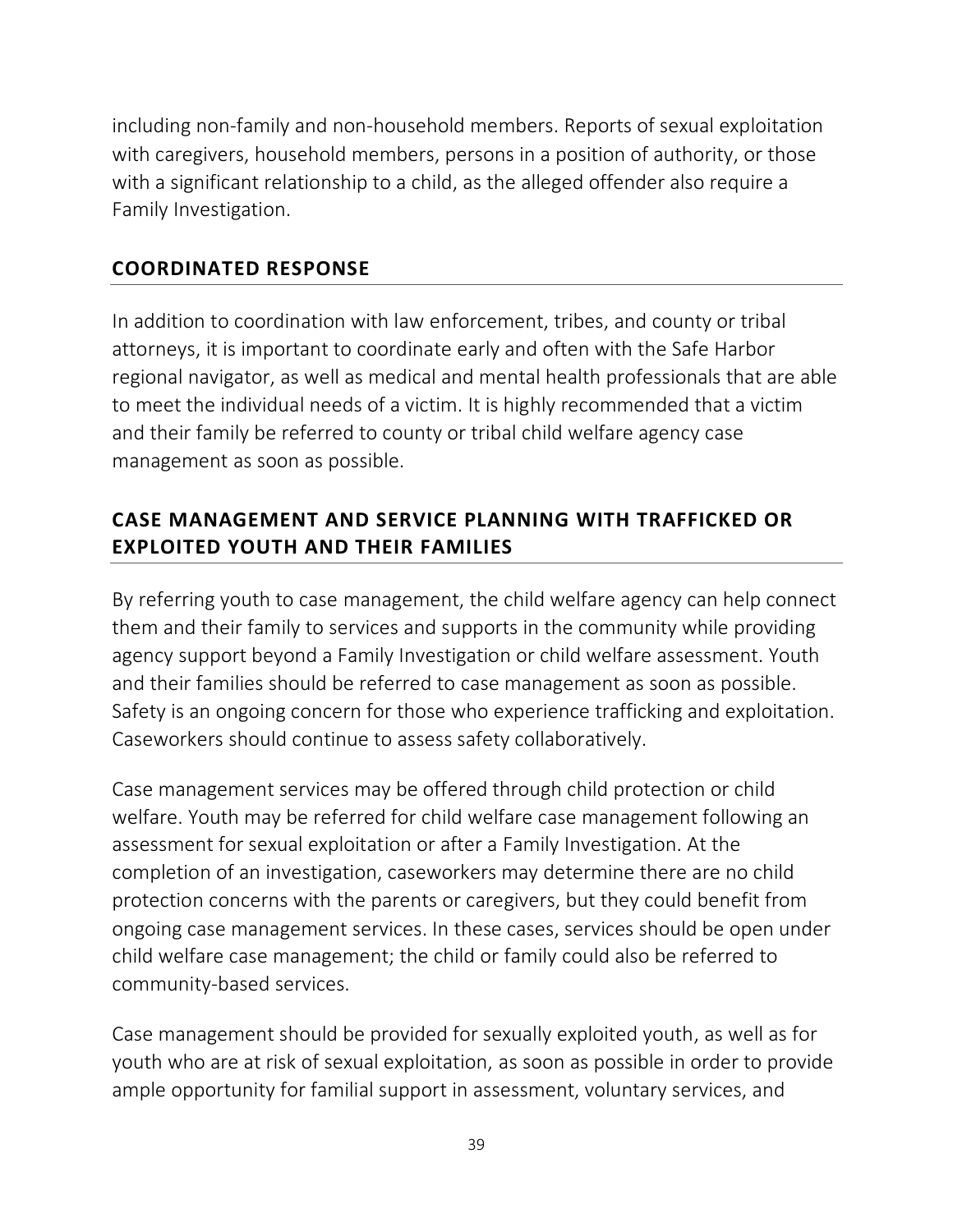competency determinations. Youth should be directed to culturally responsive case management that works more intimately with their respective community and/or where youth feel most comfortable including accessibility and language interpreters as needed.

Available services and supports should be clearly presented to youth and time should be given for them to make the decision they feel most comfortable with.

If the matter moves into the court system, a Guardian ad Litem (GAL) may be assigned. A GAL advocates for the best interests of the young person and helps to give the youth power and voice in their court process. GALs should be mindful that youth who have been sexually exploited may be highly distrustful of their support as many youth do not want to be associated with the juvenile or child protection systems.

# **PLACEMENT**

There are options for youth who have been sexually exploited when their family home is no longer safe or parents/guardians refuse return of a youth.

Placement only happens if a child protection petition has been filed or an out-ofhome placement request has been filed for a runaway section. Without petition or placement, youth can go directly to shelters without court order. Youth may be eligible for services and support through the Homeless Youth Act.<sup>12</sup>

Foster care is an option, but due to the high level of need for youth victims/survivors of sexual exploitation, foster parents must have the training and resources to work with youth. Youth may feel distrustful of foster care or even being in shelter based on their prior experiences. Lack of culturally appropriate services or staff trained to work with youth from diverse communities may also contribute to this feeling.

For more specific information about the child protection response and real time updates please visit:

<sup>12</sup> Minn. Stat 256k.45 (Homeless Youth Act)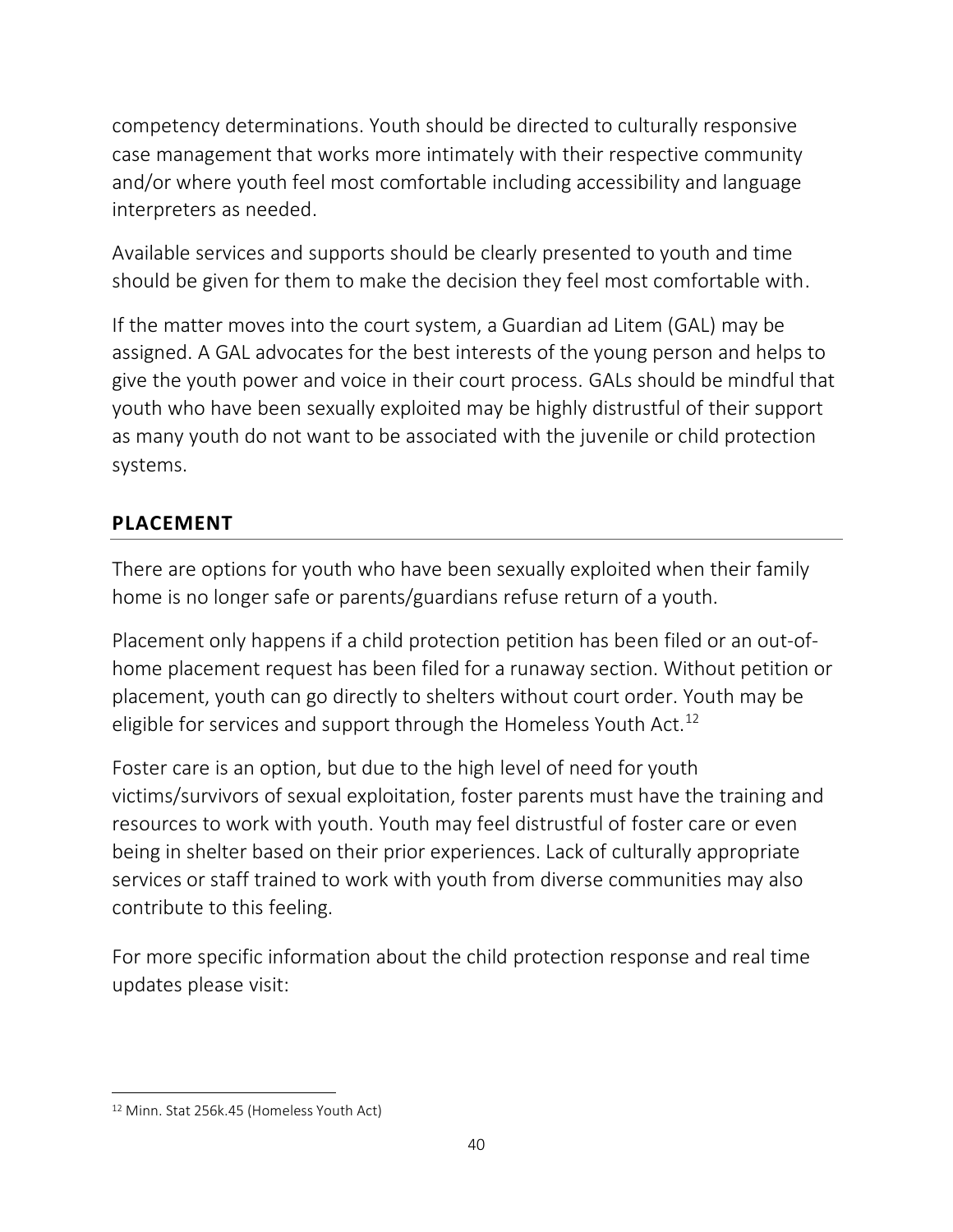MN DHS Safe Harbor website: [https://mn.gov/dhs/partners-and](https://nam10.safelinks.protection.outlook.com/?url=https%3A%2F%2Fmn.gov%2Fdhs%2Fpartners-and-providers%2Fprogram-overviews%2Fchild-protection-foster-care-adoption%2Fsafe-harbor%2F&data=01%7C01%7Cbholger%40thelinkmn.org%7Ca7977c4fc19747b24a8508d86eac2f08%7Cbd1d1ddd73864fdb86e2f12d1165790f%7C0&sdata=s9GQ7hrjCEHfXJ7EhSOjnBVomTJH9zyMrsAs1j2camo%3D&reserved=0)[providers/program-overviews/child-protection-foster-care-adoption/safe-harbor/](https://nam10.safelinks.protection.outlook.com/?url=https%3A%2F%2Fmn.gov%2Fdhs%2Fpartners-and-providers%2Fprogram-overviews%2Fchild-protection-foster-care-adoption%2Fsafe-harbor%2F&data=01%7C01%7Cbholger%40thelinkmn.org%7Ca7977c4fc19747b24a8508d86eac2f08%7Cbd1d1ddd73864fdb86e2f12d1165790f%7C0&sdata=s9GQ7hrjCEHfXJ7EhSOjnBVomTJH9zyMrsAs1j2camo%3D&reserved=0)

MN Best Practices Response to Trafficking and Exploitation of Children and Youth: [https://edocs.dhs.state.mn.us/lfserver/Public/DHS-7641Z-ENG](https://nam10.safelinks.protection.outlook.com/?url=https%3A%2F%2Fedocs.dhs.state.mn.us%2Flfserver%2FPublic%2FDHS-7641Z-ENG&data=01%7C01%7Cbholger%40thelinkmn.org%7Ca7977c4fc19747b24a8508d86eac2f08%7Cbd1d1ddd73864fdb86e2f12d1165790f%7C0&sdata=bWLxysw2KPU6kDqdHvcx6D57DIJdLBmJKCWJG5Mw8U0%3D&reserved=0)

# **SHELTER, HOUSING AND PLACEMENT PROTOCOL**

### **LEGAL BACKGROUND**

The Safe Harbor Law removes prostitution from the juvenile delinquency code meaning that no youth under the age of 18 can be arrested or charged with being hired to engage in sex. Instead, when appropriate, this youth should be referred to the child protection and welfare systems along with specialized services, shelter and housing for sexually exploited youth. A legal placement is driven by the child protection system. Please reference Minnesota Statutes 260C.175, 260C.176 and 260C.181 for further detail.

### **FURTHER CONTEXT AND BACKGROUND**

Placement options for youth under 18 identified as sexually exploited is one of the most challenging issues faced by systems professionals and service providers.

Sexually exploited youth need and deserve settings specifically designed for their needs, which are also culturally responsive and staffed by skilled professionals who have experience working with this population. Unfortunately, at present, many therapeutic options that would be best for young people remain either limited or unavailable altogether in Hennepin County as well as the state of Minnesota.<sup>i</sup>

Moreover, youth may also have other identities that influence the type of shelter or housing placement that they feel most comfortable in or is most appropriate for them. For example, Native American youth may feel most supported in a Nativespecific shelter or housing placement as opposed to one designated solely for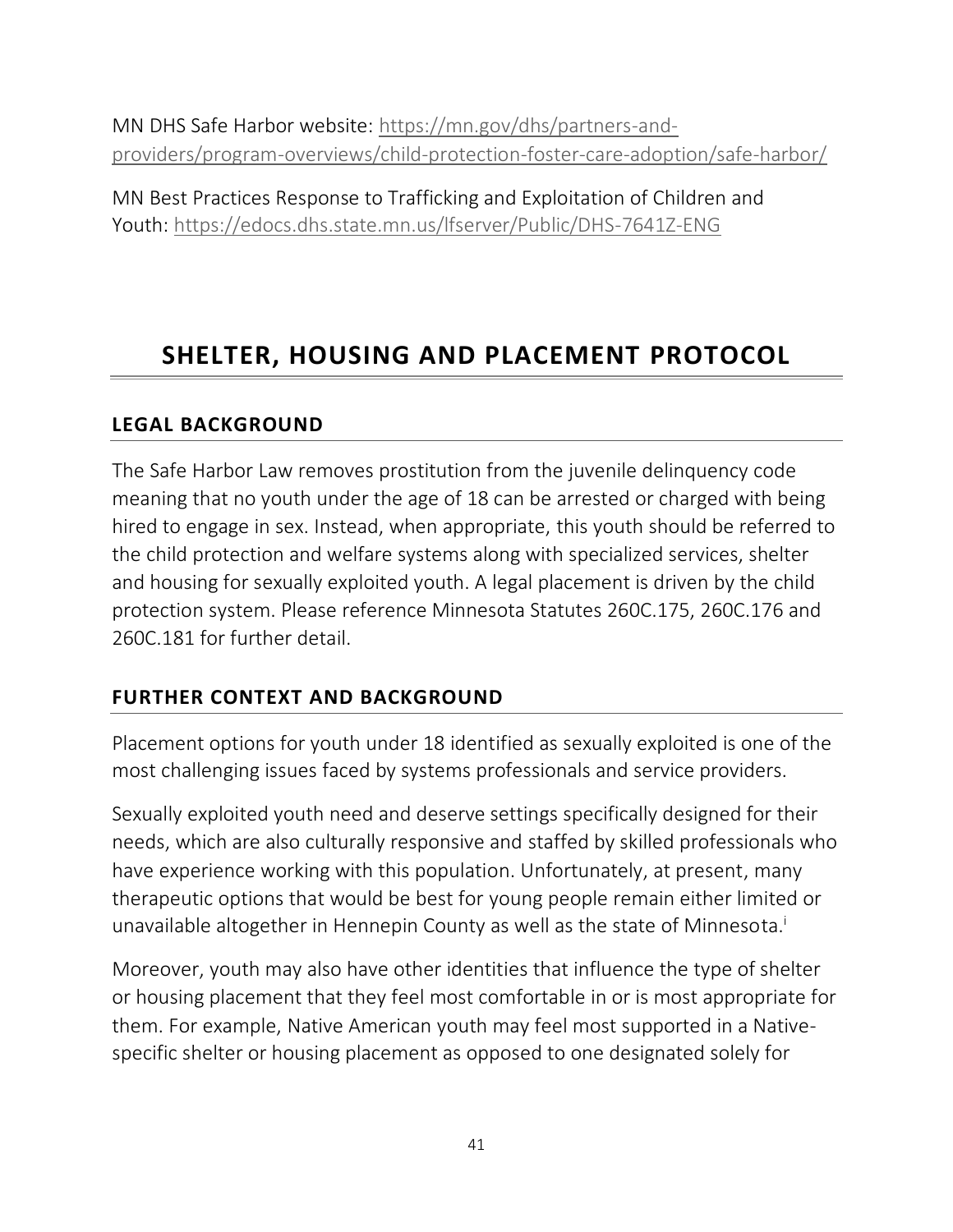sexually exploited youth. Culturally responsive and specific options, such as Ain Dah Yung Center, should be presented to youth as appropriate options.

The Hennepin County Safe Harbor Protocol Team strongly recommends an increase in the number of culturally responsive emergency shelters and trauma informed residential facilities for sexually exploited youth who are suffering from mental health and/or chemical dependency issues.

In addition, our Protocol Team recognizes there are clear gaps—both in a centralized place for law enforcement to bring 18-24 year-old victims as well as emergency shelter, residential treatment and housing options. The Protocol Team recommends that a centralized space be developed along with the additional placement options referenced above.

The protocol outlined represent what our multidisciplinary Protocol Team recommends as a response for placement, shelter and housing for sexually exploited youth within the current capacity and resources that our county currently has. Our hope is that the Protocol Team will be successful in building the capacity per these recommendations in the future.

# **TYPES OF PLACEMENTS AND HOUSING**

### Recommendations

Our Protocol Team has made the following recommendations based on the first point where the youth is identified as a victim of sexual exploitation or trafficking. The goal is to provide a victim-centered response that will keep the youth safe.

Whenever possible, the Protocol Team recommends that a youth be able to make the decision about where they want to live, however, there may be times where they are at risk of imminent danger and/or a court order may determine where the youth will be placed or live. When at all possible, the Protocol Team would recommend the following protocol for working with exploited youth in determining the best and safest option for them to live.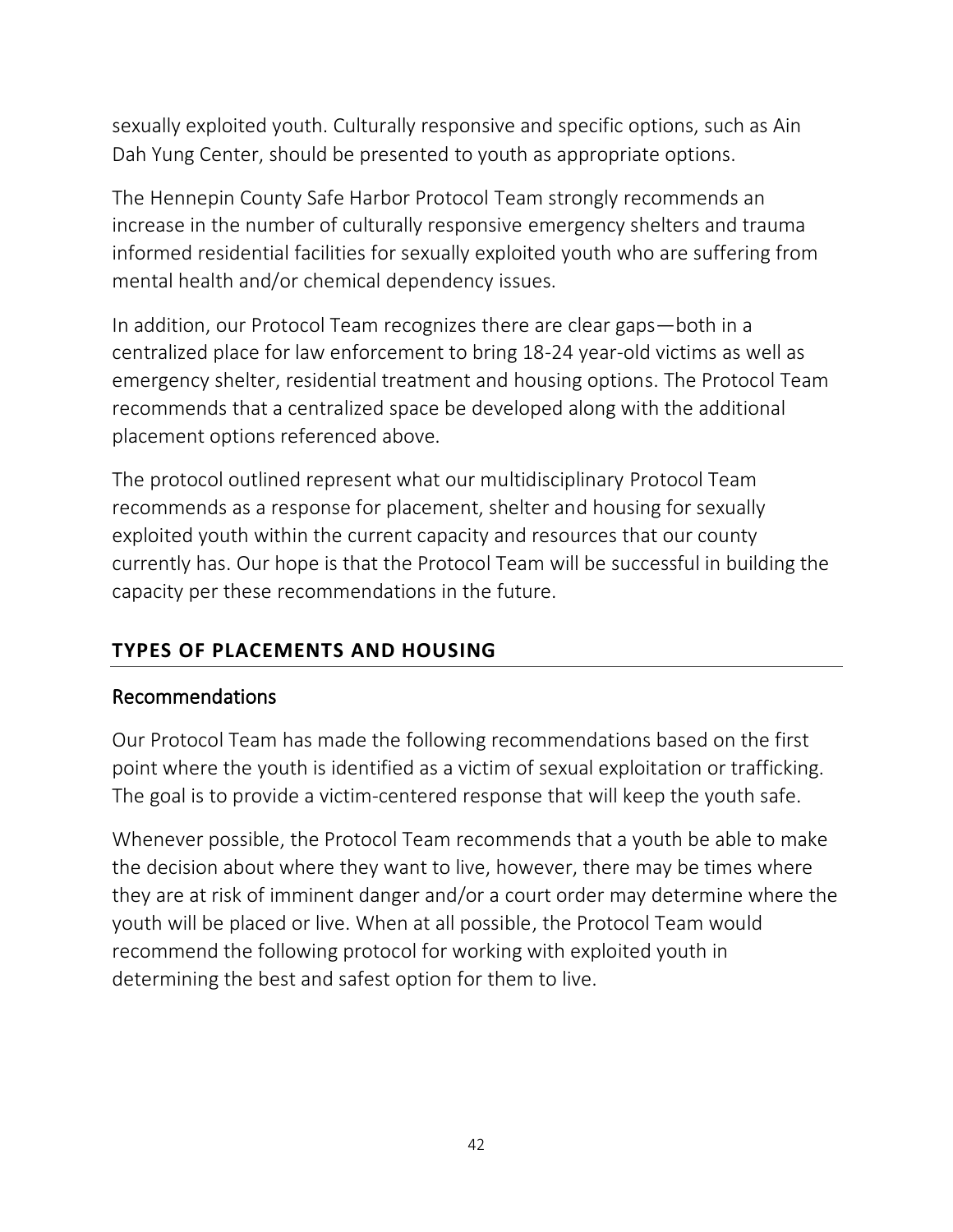### **LAW ENFORCEMENT (MINOR VICTIMS)**

The Protocol Team acknowledges that depending on the circumstances of the situation, officers will use their discretion to determine what option is in the best interest and safest option for the youth. Below are three options that are best practice recommendations:

> 1. An officer can bring the youth to the Midwest Children's Resource Center (MCRC) at Children's Hospital in Minneapolis or University of Minnesota Masonic Children's Hospital (Center for Safe and Healthy Children in collaboration with Hennepin Assault Response Team).

This provides immediate access to a Sexual Assault Nurse Examiner (SANE), mental health assessment, chemical dependency assessment, reproductive healthcare, and addresses other acute or chronic medical conditions. MCRC will then contact the West Metro Regional Navigator. Please see Appendix for additional list of culturally responsive providers.

2. Drop off youth at The Link's Youth Connections Center (YCC) formerly called the Juvenile Supervision Center (JSC). In this case, YCC staff would then contact the West Metro Regional Navigator. Law Enforcement should also work with YCC staff to properly identify the youth and determine if youth is listed as a runaway through the National Crime Information Center.

Description of the Youth Connections Center (YCC): The YCC is a safe place that is open 24/7 located in downtown Minneapolis for youth between the ages of 10 and 17 who have been picked up by law enforcement within Hennepin County for any low level or status offense (and/or no offense) and/or who are suspected of being sexually exploited. After the officer has dropped off the youth, the staff within the YCC do a brief assessment with the youth and work with them to get them connected to a safe place to go (i.e. their home if that is safe and they have one, an emergency shelter and/or county placement setting) along with offering on-going mobile case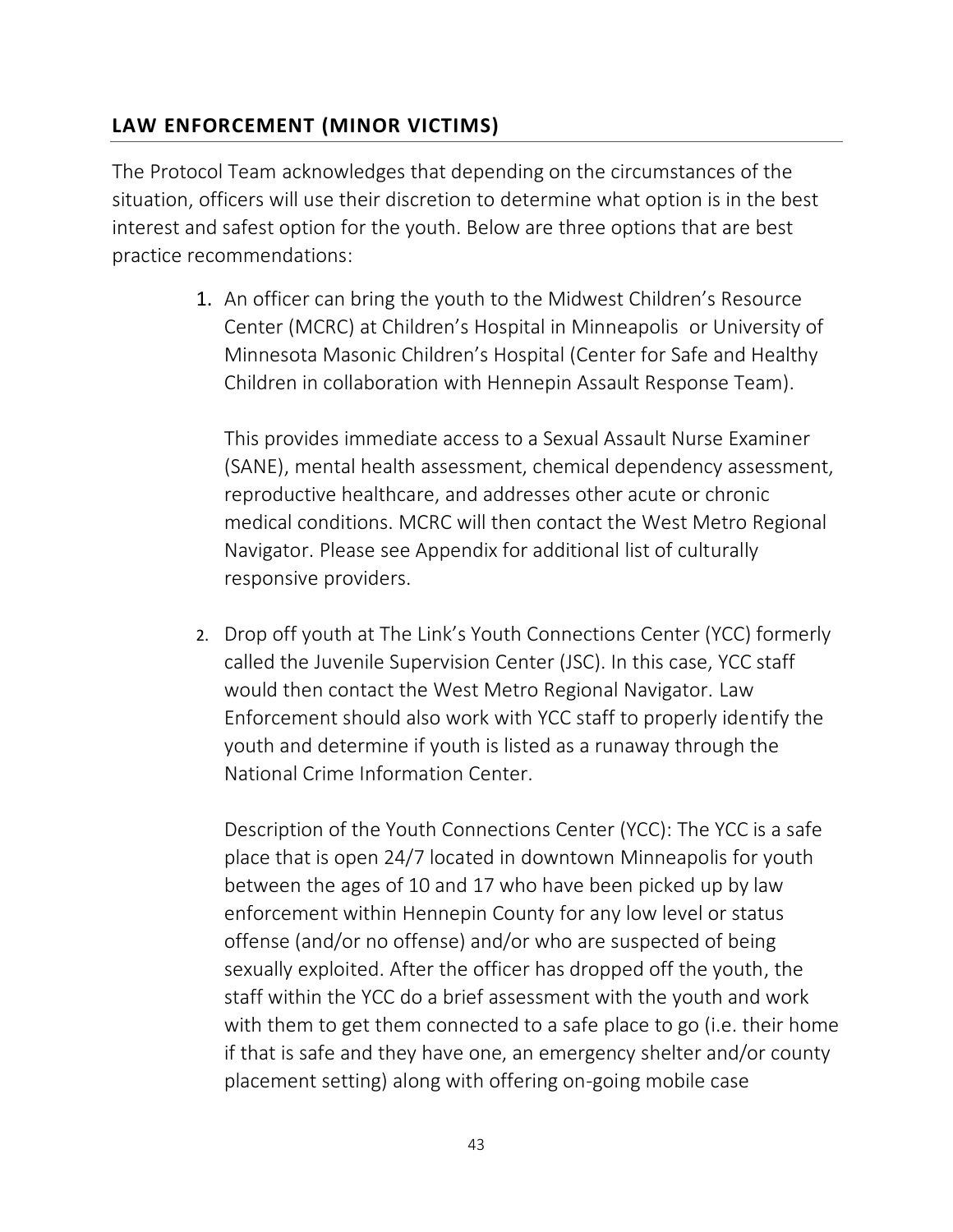management and supportive services for the youth and their families. For more information on the YCC please visit The Link's website: www.thelinkmn.org

3. Contact the West Metro Regional Navigator directly at 612-232-5428 and have them provide crisis intervention, support and connection to needed/wanted services, shelter and housing.

Mandated reports will be made to child protection per mandated reporting laws.

### **LAW ENFORCEMENT (18-24 YEAR OLDS)**

- 1. Contact the West Metro Regional Navigator directly and have them provide crisis intervention, support and connection to needed/wanted services, shelter and housing
- 2. If there are immediate medical needs, take the youth to a medical provider with specialized knowledge of providing medical care to sex trafficking victims/survivors, ideally one that is culturally responsive to the community the young person identifies as being from (please see Appendices for a list of providers). The medical provider would then contact the West Metro Regional Navigator.
- 3. Law Enforcement aims to have a centralized place to bring youth victims/survivors, 18-24, however, no such place currently exists. Our Protocol Team is currently exploring partnerships with non-profit service providers to determine if there is an available space that could be utilized for this purpose.

Mandated reports for vulnerable adults will be made when needed and in accordance with mandated reporting laws.

### Child Protection (Minor Victims)

Please see page 37 for the child protection response.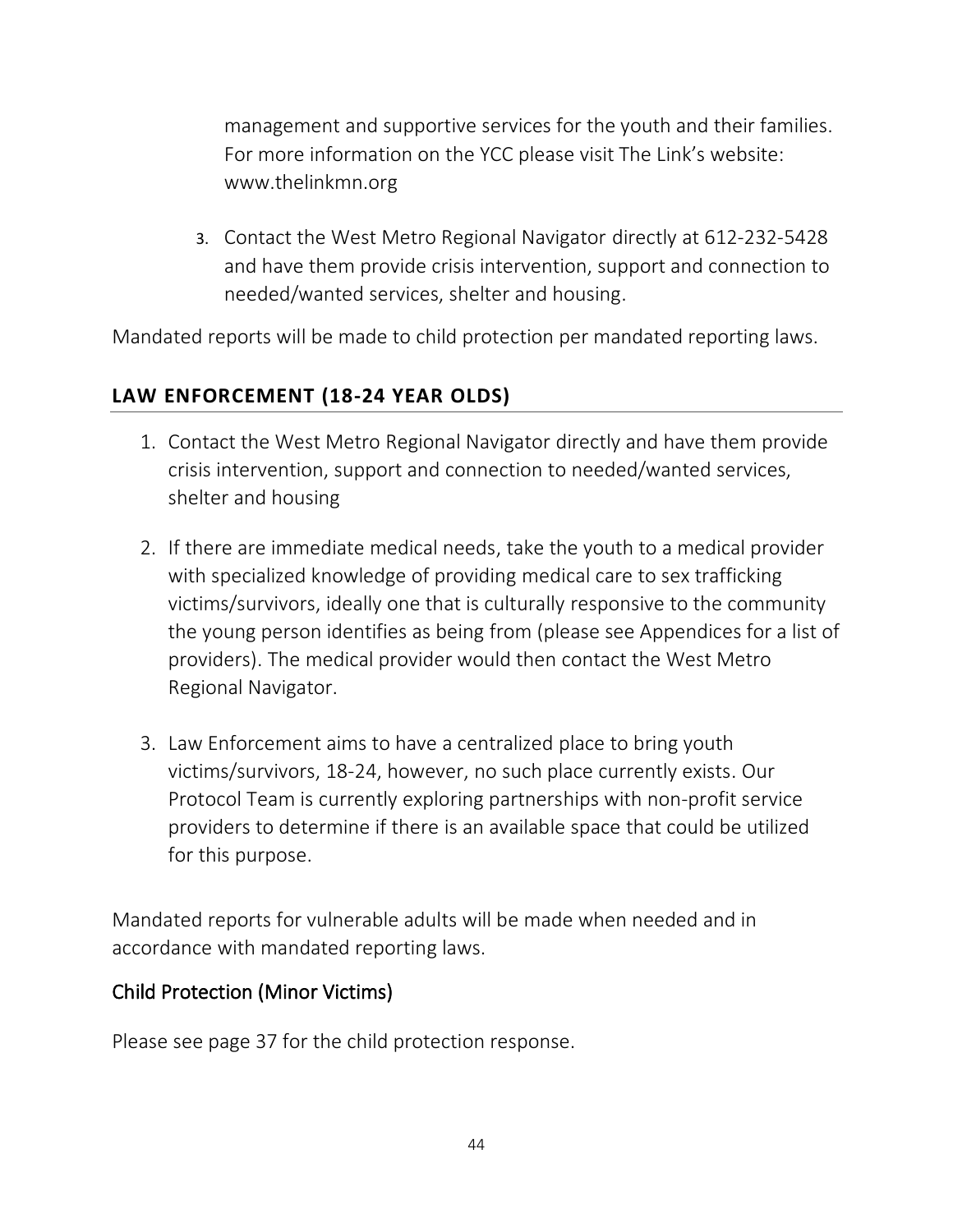# **YOUTH WHO SELF-IDENTIFY OR ARE REFERRED BY FRIENDS OR FAMILY:**

- 1. If a young person is already connected with a Safe Harbor service provider such as The Link, Cornerstone, Minnesota Indian Women's Resource Center, YMCA or the Family Partnership, the young person would receive supportive services and connection to emergency shelter and housing.
- 2. If a young person discloses to a family or friend, but is not already connected to a Safe Harbor provider then that family or friend would contact with the 24/7 West Metro Regional Navigator (612-232-5428).

The West Metro Regional Navigator Program would then work with other Safe Harbor providers and systems as appropriate to provide support for the young person.

# **CULTURAL CONSIDERATIONS<sup>13</sup>**

Creating partnerships with culturally-specific organizations and hiring diverse staff are both ways to increase the comfort level for youth served by a shelter or in residential care.

Policies should include procedures for observing different religious holidays and traditions, providing for dietary needs, serving different sexual orientations and gender identities, and offering programming that appeals to the mind, body and spirit without a preference of one religion or cultural practice over another.

If a shelter or residential setting is serving residential youth who are male, it is important that they have programming tailored to their needs.

For LGBTQIA+ youth, inclusivity includes:

- using the gender the youth identifies with for bedroom and bathroom assignments;
- providing gender-neutral access to clothing, hair products, and make-up;
- avoiding heterosexist language; and
- using the youth's preferred name and preferred pronouns.

<sup>13</sup> RCAO & SVJI at MNCASA. 2017. Retrieved fro[m http://www.mncasa.org/wp](http://www.mncasa.org/wp-content/uploads/2018/07/Safe_Harbor_Protocol_Guidelines.pdf)[content/uploads/2018/07/Safe\\_Harbor\\_Protocol\\_Guidelines.pdf](http://www.mncasa.org/wp-content/uploads/2018/07/Safe_Harbor_Protocol_Guidelines.pdf)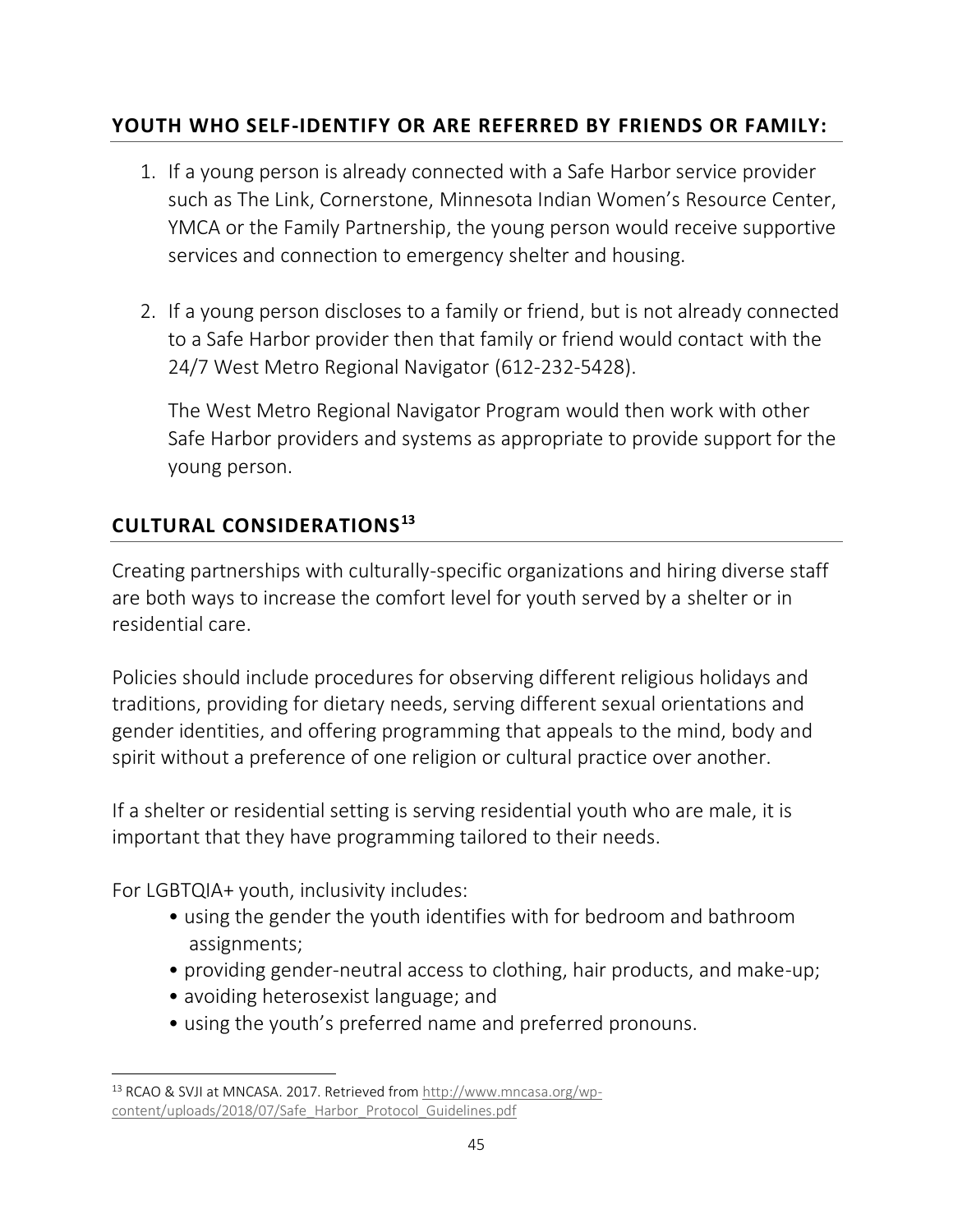LGBTQIA+-sensitive supportive services, such as a trans-friendly medical providers and safer-sex supplies for same-sex relationships, should be made available as well.

# **HEALTH CARE PROTOCOL**

*Please note the majority of this language has been adapted from the Safe Harbor Protocol Guidelines Book written by the Ramsey County Attorney's Office and the Minnesota Coalition Against Sexual Assault and Rape in 2017.*

### **ORGANIZATION AND TRAINING**

As a first step, each health care system and facility should designate a point person who will be responsible for developing the system or facility's approach to sexual exploitation.

All health care providers, no matter their role, should receive training and ongoing education on identification, response and resources regarding sexual exploitation and trafficking. In many cases, trainings can be incorporated into existing opportunities such as staff meetings, grand rounds and educational events for continuing credits. The best source of training is by healthcare professionals with expertise in this area, in partnership with victim/survivors and the agencies who work with them.

### **MINOR CONSENT TO MEDICAL TREATMENT**

It is also important for medical providers to understand the Minor's Consent to Medical Treatment, MN Statute 144.341.

In Minnesota, as in most other states, the general rule is that a parent or guardian must be informed about and give consent for medical treatment of the parent or guardian's minor child. However, there are exceptions to this rule:

• For example, a minor may consent to medical services to diagnose and treat pregnancy or sexually transmitted infections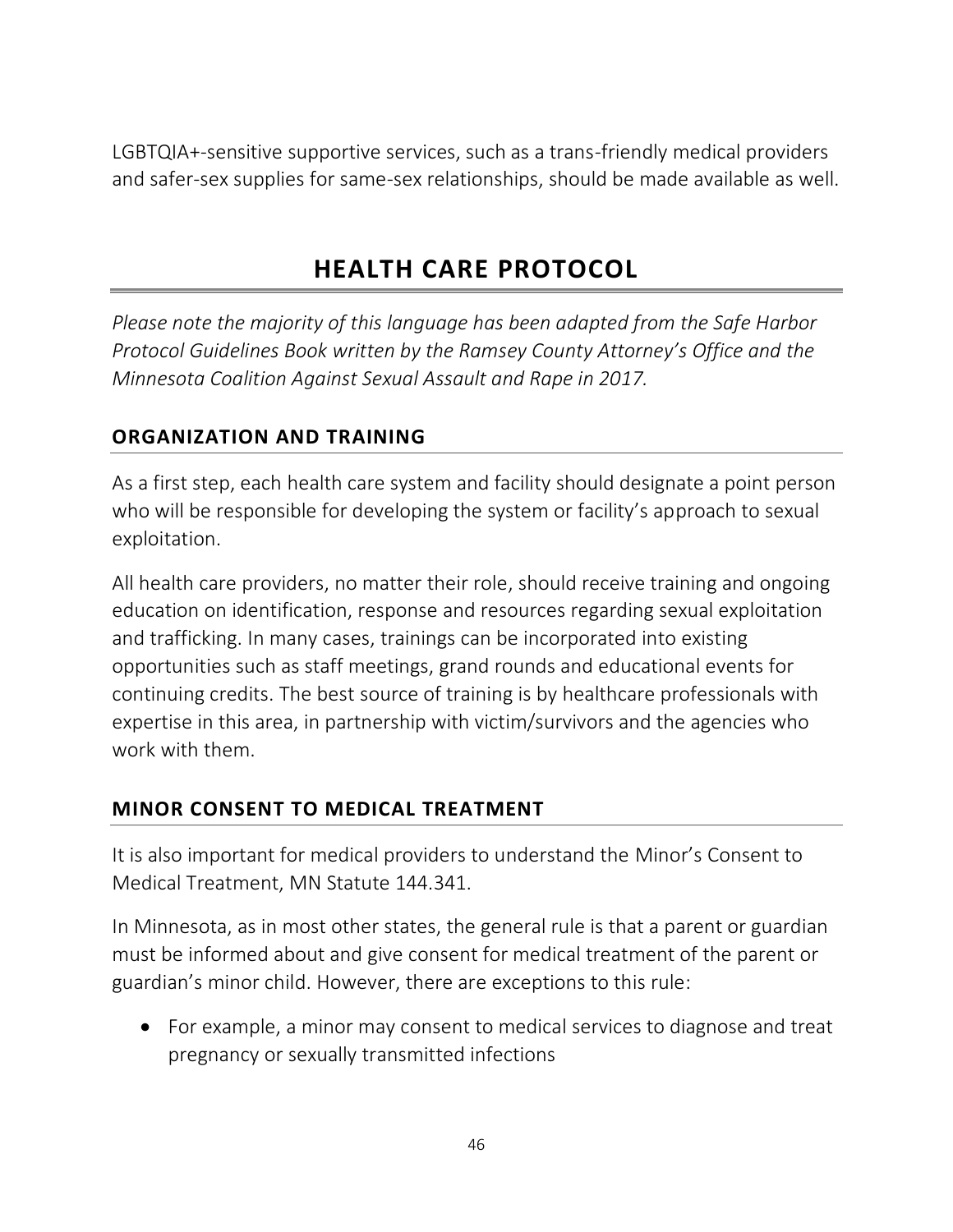- A minor may also access contraceptive care without parental consent, as well as obtain medical to address chemical dependency issues
- When a minor's life or health is at such risk, that treatment should not be delayed; consent from a parent is not required

A youth who is (or has been) married, or is living separately from a parent or legal guardian and managing their own financial affairs may also seek any medical treatment for the youth or the youth's own child without parental consent.

# **PRIVACY**

In many instances, youth victims/survivors may be reluctant to disclose information. Some examples are:

- Sexually exploited youth may be reluctant (or unable) to disclose information during exams and treatment
- They may not wish to disclose a full medical history during a routine exam
- They may be concerned that their family will learn about a visit to a physician or emergency room and may not want them to know about their health issues
- They may be concerned that information they share will show up on an explanation of benefits on the family's insurance plan
- The youth may be from another community (physical and/or cultural), region, or state and may not want their families to know where they are or feel comfortable disclosing information
- Some youth may be unable to provide basic information like an address or phone number and/or may not want their families to know where they are

Patients who appear to be at risk of experiencing sexual exploitation should be seen alone for at least some part of the visit, even if someone else accompanies them to the health care facility as a support. However, it is not uncommon for an exploiter, even someone of the same age or from the patient's family, to accompany the patient in a healthcare setting. For example, a trafficker may bring a youth in for treatment so the youth can be in a physical condition to be exploited again. Further, when a non-offending caregiver, such as a parent or guardian accompanies the young person, the youth might be less inclined to divulge crucial information for fear of upsetting or angering their family.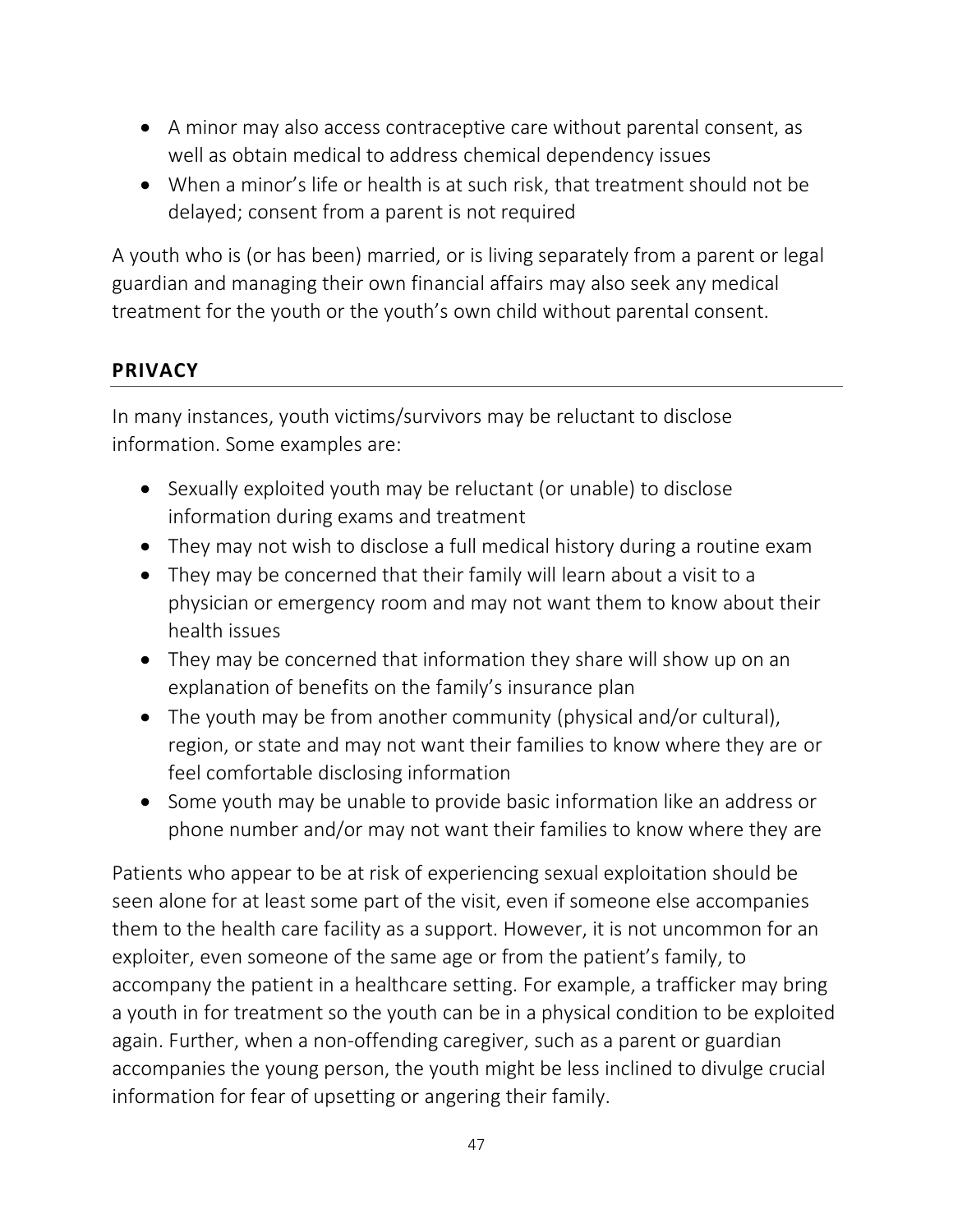# **CLINICAL EVALUATION**

There is a large body of research regarding the specific health problems affecting victim/survivors of sexual exploitation. One study suggests six broad categories of health consequences for victim/survivors of human trafficking: (1) infectious diseases including HIV and AIDS, (2) noninfectious diseases, (3) reproductive health problems, (4) substance use disorder, (5) mental health problems, and (6) physical trauma. $14$ 

# **RECOMMENDATIONS**

The Protocol Team recommends the following processes to be used within healthcare and hospital settings for youth that are suspected of or who have already been identified as being sexually exploited and/or trafficked.

- The provider should be aware of these sets of issues when evaluating potential patients who may have experienced sexual exploitation. Keep in mind that exploitation may well be hidden
- A patient who presents acutely shows signs of sexual assault should immediately be offered a medical forensic exam from a trained and certified provider with the appropriate medical expertise
	- o Two such options are the following: a sexual assault nurse examiner (SANE) or medical provider, such as Midwest Children's Resource Center or Masonic Children's Hospital and the Center for Safe and Healthy Children. This exam is helpful for both investigatory purposes and to address the complex healthcare needs of these patients

The clinical evaluation of patients who have been sexually exploited may be lengthy and detailed, given the risk factors for chronic and acute mental and physical health problems. Sexually exploited youth should be screened for:

- Suicidal ideation, self-harming behavior, and active suicidality
- Problem substance use, substance use disorders, and withdrawal symptoms

<sup>14</sup> Reference: Human Trafficking and the Healthcare Professional, supra note 1.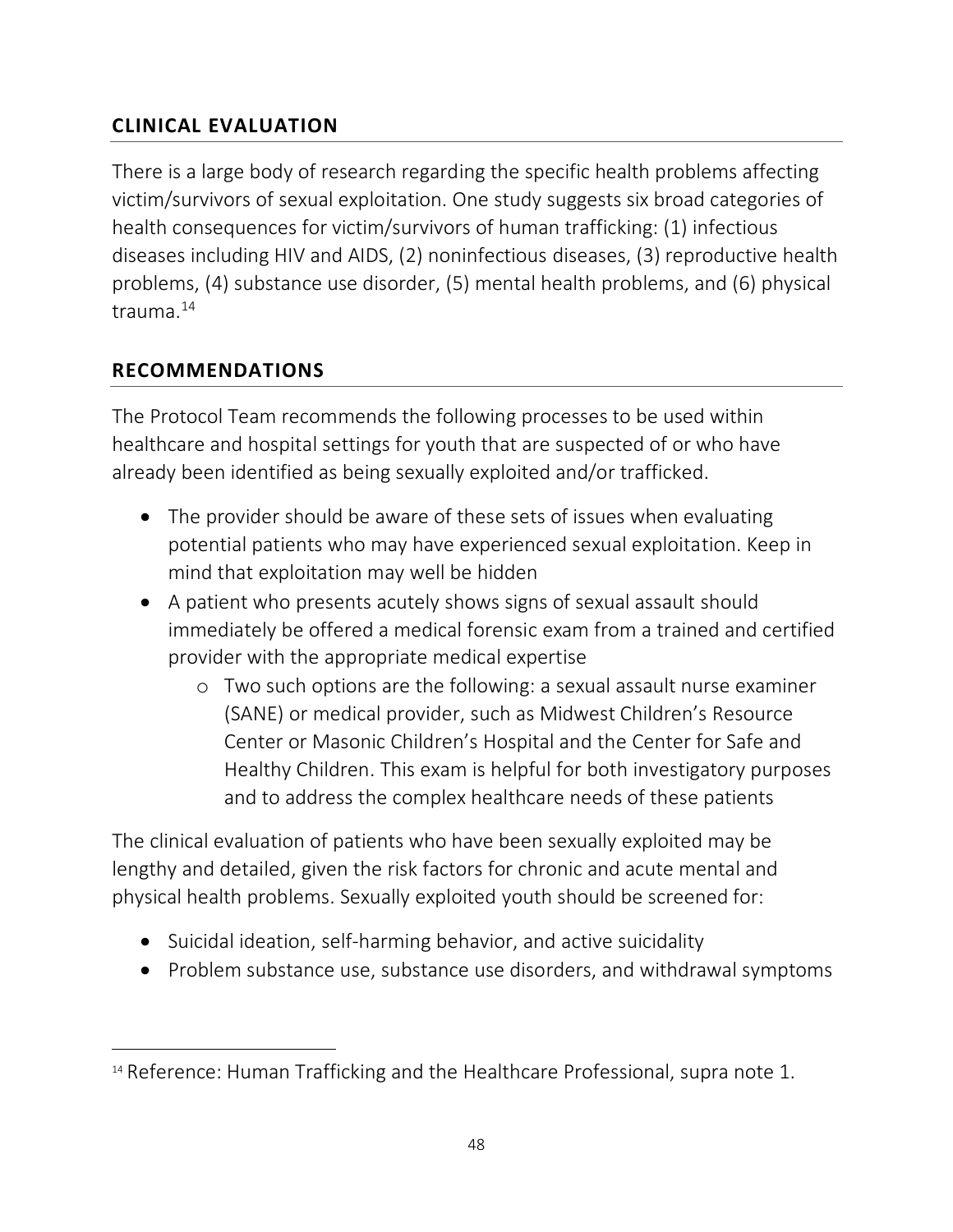- o Youth with an alcohol use disorder or opioid use disorder should have access to Medication Assisted Treatment (MAT)
- o Arrangements for this level of care should begin upon the initial visit when youth is first identified/recovered.

Any injuries noted should be assessed. Lastly, prophylaxis for sexually transmitted infections (STIs) and pregnancy, including contraceptive options should be discussed and provided. It is key that reproductive healthcare go beyond laboratory testing and an immediate forensic sexual assault exam.

Laboratory testing for patients involved in juvenile sexual exploitation should be aimed at assessment of both sexual and non-sexual health.

- Complete STI testing should be done including serology for syphilis and HIV, with consideration given to Hepatitis B and C exposure
- STI testing should also include Neisseria gonorrhoeae (GC), Chlamydia trachomatis (CT), and Trichomonas vaginalis testing
	- o Testing for GC and CT may be done using Nucleic Acid Amplification Tests (NAAT) on urine
	- o Alternatively, cultures may be done on patients
	- o Urethral swabs are not recommended
	- o The least invasive method of diagnostic testing is preferred for all youth

The patient's health care needs should be evaluated in a timely manner with an emphasis on follow up and building relationships that fully involve the patient in decision-making about the patient's treatment. For example, an ignored STI can lead to lifelong consequences; it is imperative that the medical response not only address the immediate symptoms but also provide information about prevention and long-term care so that the patient can make informed decisions. Other health concerns should be addressed as they present. Lastly, the healthcare provider should provide contact information for follow up in case the patient has further questions.

It is recommended that hospitals and healthcare providers use a validated tool to assess whether or not a child/patient has experienced sexual exploitation and/or trafficking.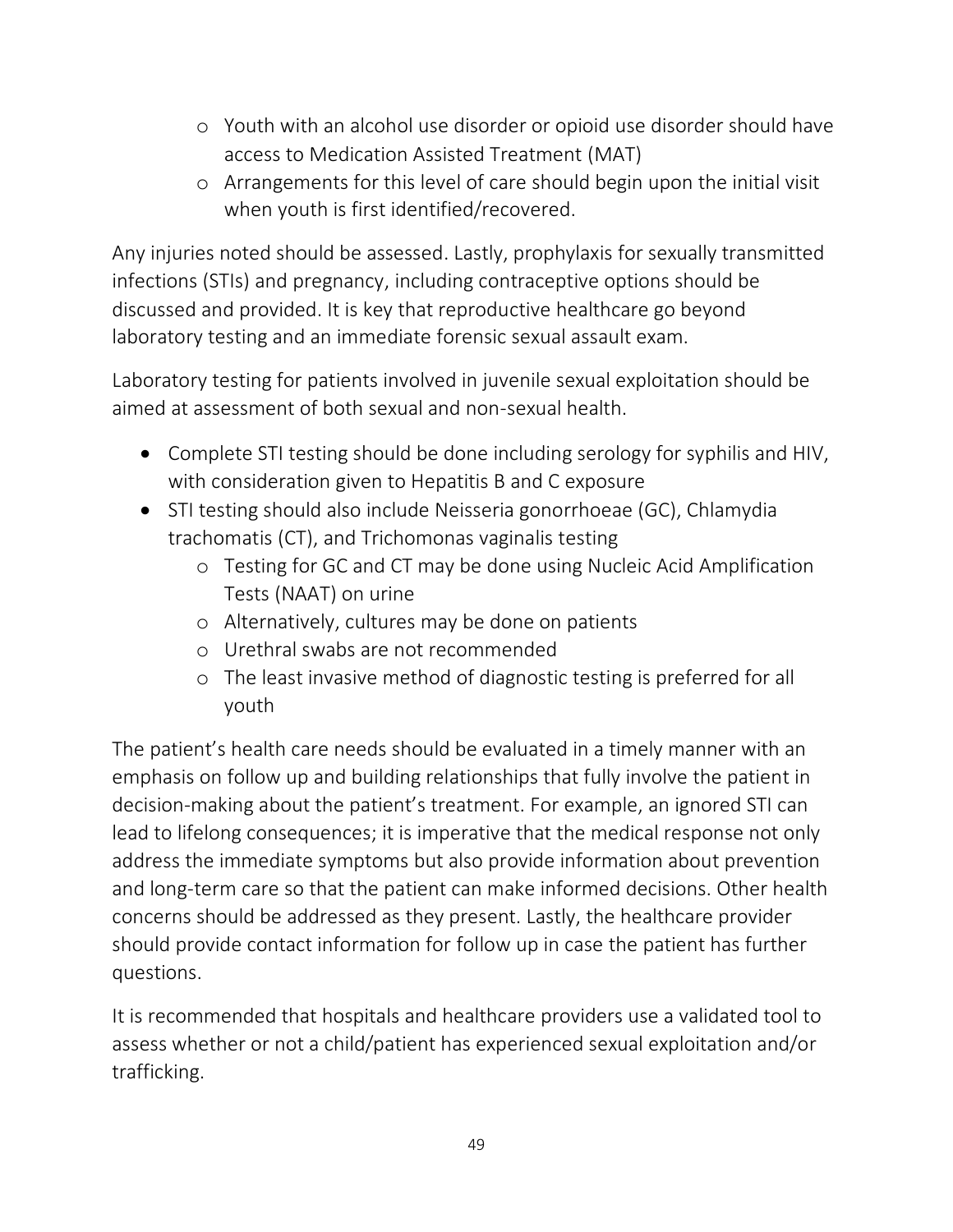Based on this screening, if a youth is suspected of or has been identified as being sexually exploited and/or trafficked, the healthcare provider will contact the West Metro Regional Navigator. One can also use validated screening tools for substance abuse, PTSD, anxiety, and depression.

If the youth would prefer a culturally responsive contact, the provider will make initial contact (for example with the Hmong American Partnership for Southeast Asian youth, Minnesota India Women's Resource Center for American Indian youth).

The West Metro Regional Navigator or a culturally specific youth worker will then work with the healthcare provider and the youth to determine what services and needs the youth is requesting and help coordinate so the youth receives appropriate culturally specific support and referral connections.

# **MENTAL HEALTH RECOMMENDATIONS**

Mental health must be given critical attention when working with sexually exploited youth. Often, trauma associated with sexual exploitation can result in significant mental health barriers for victims/survivors.

Services, when offered, can support victims/survivors as they manage major lifestyle changes, reconnect to family, learn to ground themselves, and properly handle the triggers that may recall traumatic experiences. Mental health professional should be prepared to screen youth in treatment programs, child advocacy centers (CACs) like Minnesota Children's Resource Center, and victim services programs like Minnesota Indian Women's Resource Center. Moreover, they should be in close collaboration with colleagues in other disciplines to find creative and culturally responsive solutions and resources for youth victims/survivors.

There are key elements to consider when evaluating mental health of youth victims and survivors:

• There is significant stigma and shame associated with mental health barriers; youth may feel embarrassed as they seek out services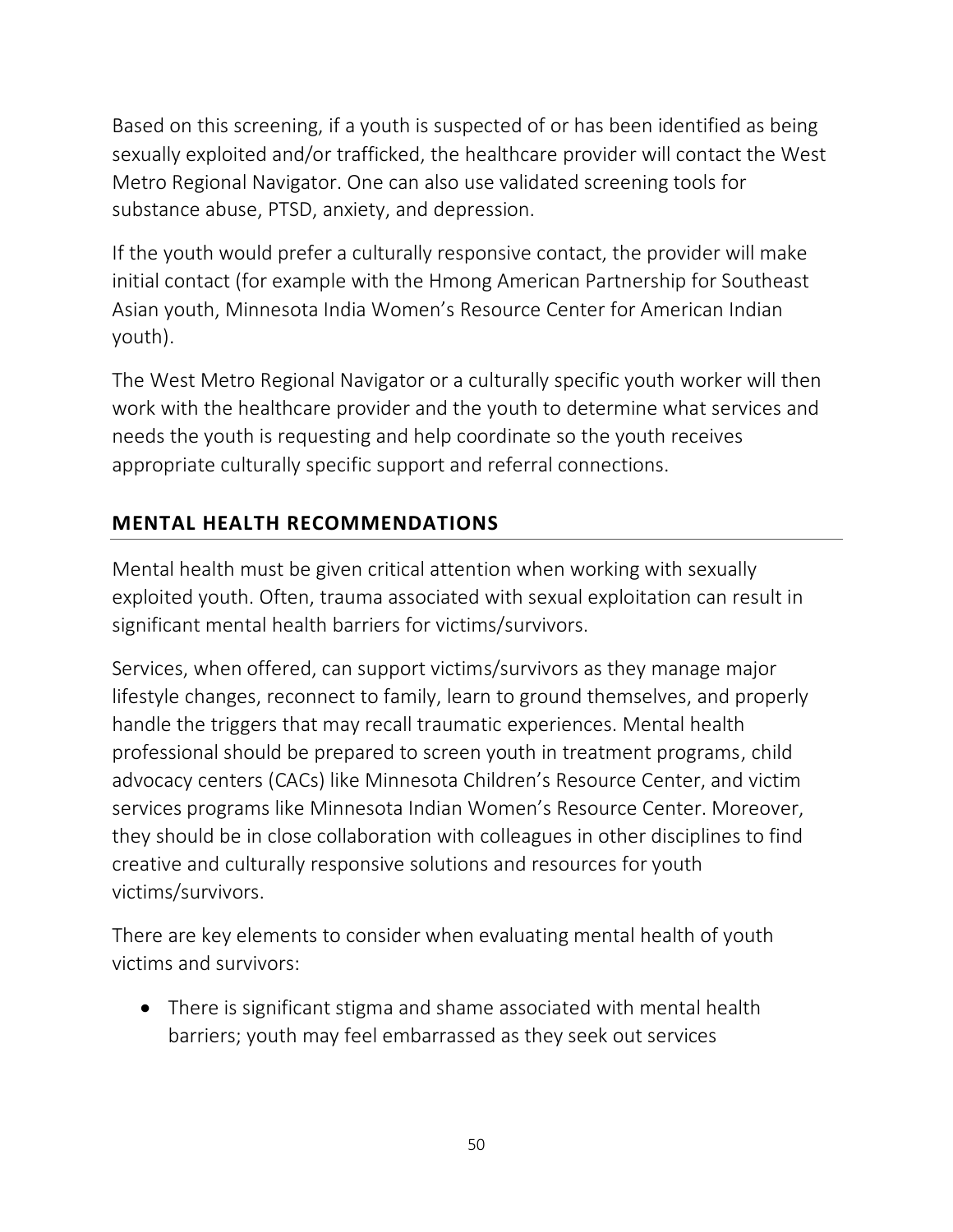• There is a historical gap among mental health professionals working with certain cultural and geographic communities; this could present additional room for vulnerabilities among youth

The Protocol Team strongly recommends an increase in funding for mental health services, especially those that are trauma-informed and culturally responsive. There must be additional resources for communities that have historically been marginalized as well as appropriate training for screening.

# **SCREENING**

Screening for mental health should consider a number of tools as there is currently no evidence-based screening tool for vulnerability to sexual exploitation.

Professionals should consider the following:

- Adverse Childhood Experiences (ACEs)
- Problem Oriented Screening Instrument for Teenagers (POSIT)
- Massachusetts Youth Screening Instrument Version 2 (MAYSI-2)
- Strengths and Difficulties Questionnaire (SDQ)
- Child Adolescent Screening Intensity Inventory (CASII)

Screening should be highly sensitive to the trauma experienced by youth and last as short as possible to ensure youth complete it.

There is a wide variety of reactions to trauma, and traumatized individuals can require a similar wide variety of supports. Assessments can act as a follow up to look at levels of experience, frequency of behaviors, level of affect or dysfunction being caused. They can see both short and potential long-term health effects associated with trauma. Early intervention can be helpful in addressing traumatic experiences before it becomes more complex and difficult to treat.

After assessment, a mental health professional may have enough information to offer a diagnosis of the client's behaviors and reported symptoms. Common diagnoses could include: PTSD, depression, anxiety, dissociative disorder, substance use disorder, adjustment disorders, and/or intermittent explosive disorder.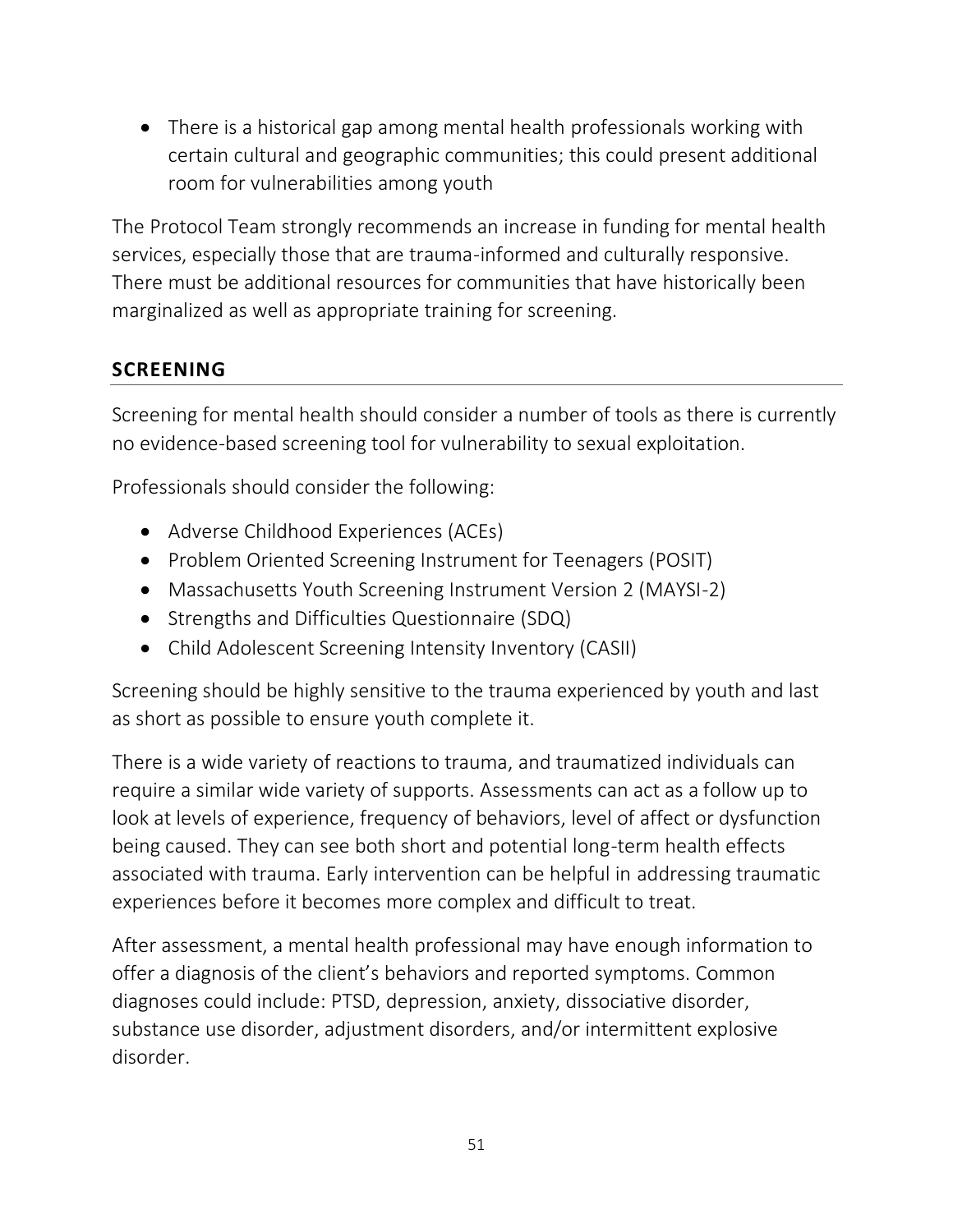Please be cautious when diagnosing: symptoms can emerge for a number of reasons, and youth may be more resilient or fragile than diagnosis indicates. This label, however, will follow youth into adulthood and could define their adolescence in medical and insurance company files. This label could be viewed as a stigma by non-mental health professionals and could become emotionally destructive or even dangerous for youth victims/survivors.

# **TREATMENT**

Treatment can vary greatly. Nevertheless, the focus must be on safety, security, and stabilization. Victims/survivors must have access to trusting, supportive relationships so they can transition into counseling and a treatment plan. This may take time. Youth should not be forced into a treatment plan.

The focus is on safety and building a relationship with youth that can model other health relationships with adults. Some therapy options that may apply to youth victims/survivors of sexual exploitation:

- Cognitive Behavioral Therapy (CBT), which emphasize mindfulness, distress tolerance, interpersonal regulation and emotional regulation
- Eye Movement Desensitization and Reprocessing (EMDR), which helps heal symptoms of emotional distress associated with traumatic experiences
- Attachment-based therapies, which address depression, anxiety, and radical attachment disorders

Chemical use can often be a critical issue faced by victims/survivors of sexual exploitation. Meet youth where they are at emotionally and physically. Go with what is comfortable for the youth in terms of setting and communication. Ensure basic needs are being met and that youth are not hungry, without shelter, or sleep deprived.

Be extremely mindful of the youth's cultural background and cultural community. If youth are not working with a preferred culturally responsive provider, ensure that this happens or at least the option is made available. Consider the importance of non-Western medicine for some youth, which focus on mind, body, and spirit connection and healing through alternative therapies. Yoga is known to help with PTSD; storytelling, tai chi, and even equine therapy has proved useful for working with youth.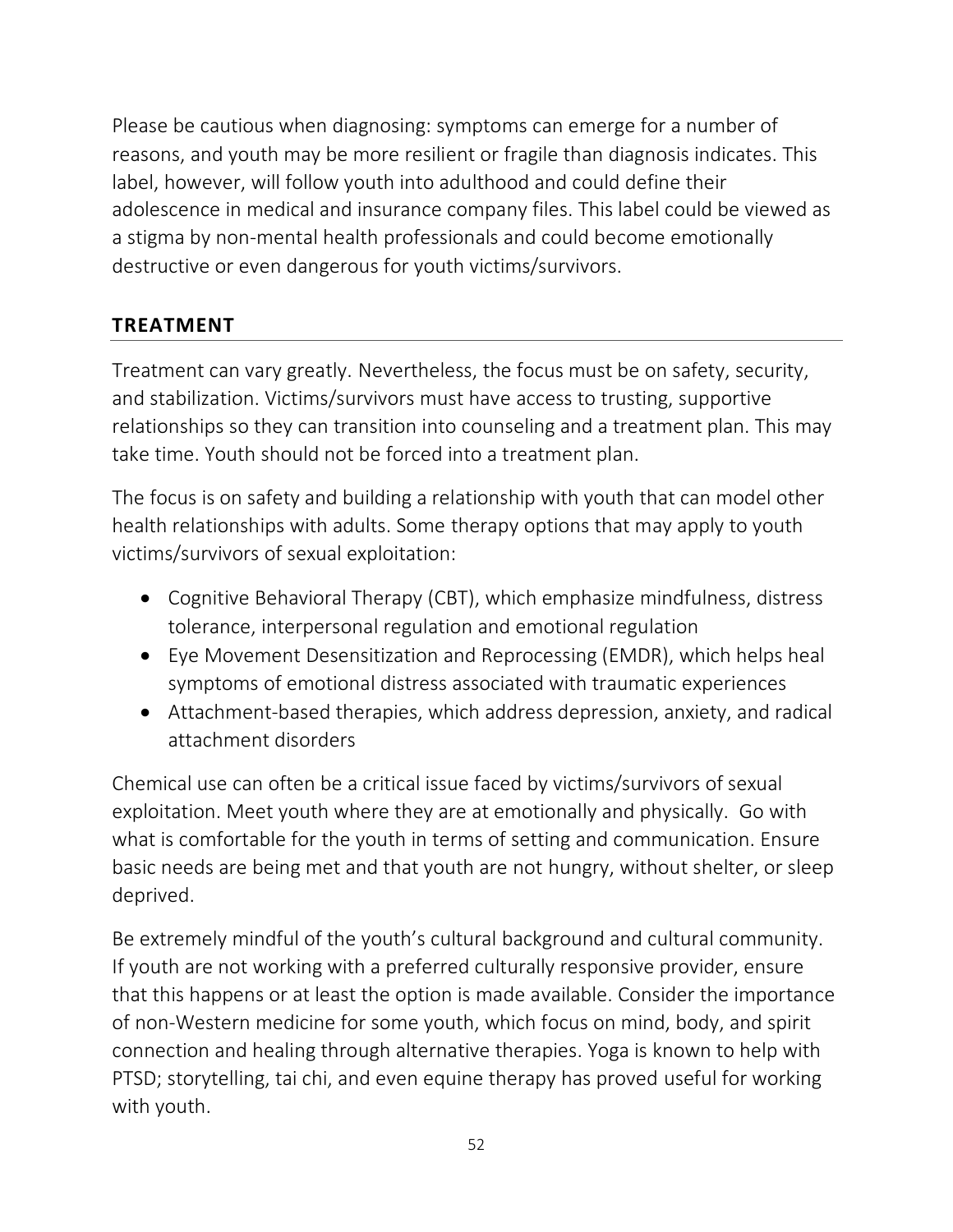Ultimately, one's support system must be rebuilt and strengthened. Family members, once the young person is comfortable, should be considered and brought in to help best support the youth. This is not always possible, but youth often need a base to not feel alone, abandoned, or isolated. Family members or community supports (also specific to cultural communities) can act in this role as well.

# **SCHOOL PROTOCOL**

*Please note the majority of this language has been adapted from the Safe Harbor Protocol Guidelines Book written by the Ramsey County Attorney's Office and the Minnesota Coalition Against Sexual Assault and Rape in 2017.*

### **IDENTIFICATION AND TRAINING**

School personnel are poised to observe changes in the lives of the students they see. These changes point to underlying problems that are affecting a student's behavior and appearance, academics and social life. Problems within the school environment such as multiple unexplained absences, academic decline, and disciplinary problems are red flags that can prompt an intervention not only for obvious reasons, but also for the possibility of hidden sexual exploitation.<sup>15</sup> All adults working in school settings should pay attention to the possibility of sexual exploitation, including but not limited to:

- Teachers
- Nurses and school-based health centers
- Social workers and guidance counselors
- Lunch room staff and attendance personnel
- Coaches, after school and enrichment program staff
- Paraprofessionals
- Volunteers
- Bus drivers

<sup>15</sup> E. Wright Clayton, R. Krugman, and P. Simon, eds. Confronting Commercial Sexual Exploitation and Sex Trafficking of Minors in the United States, 297 (Sept. 25, 2013).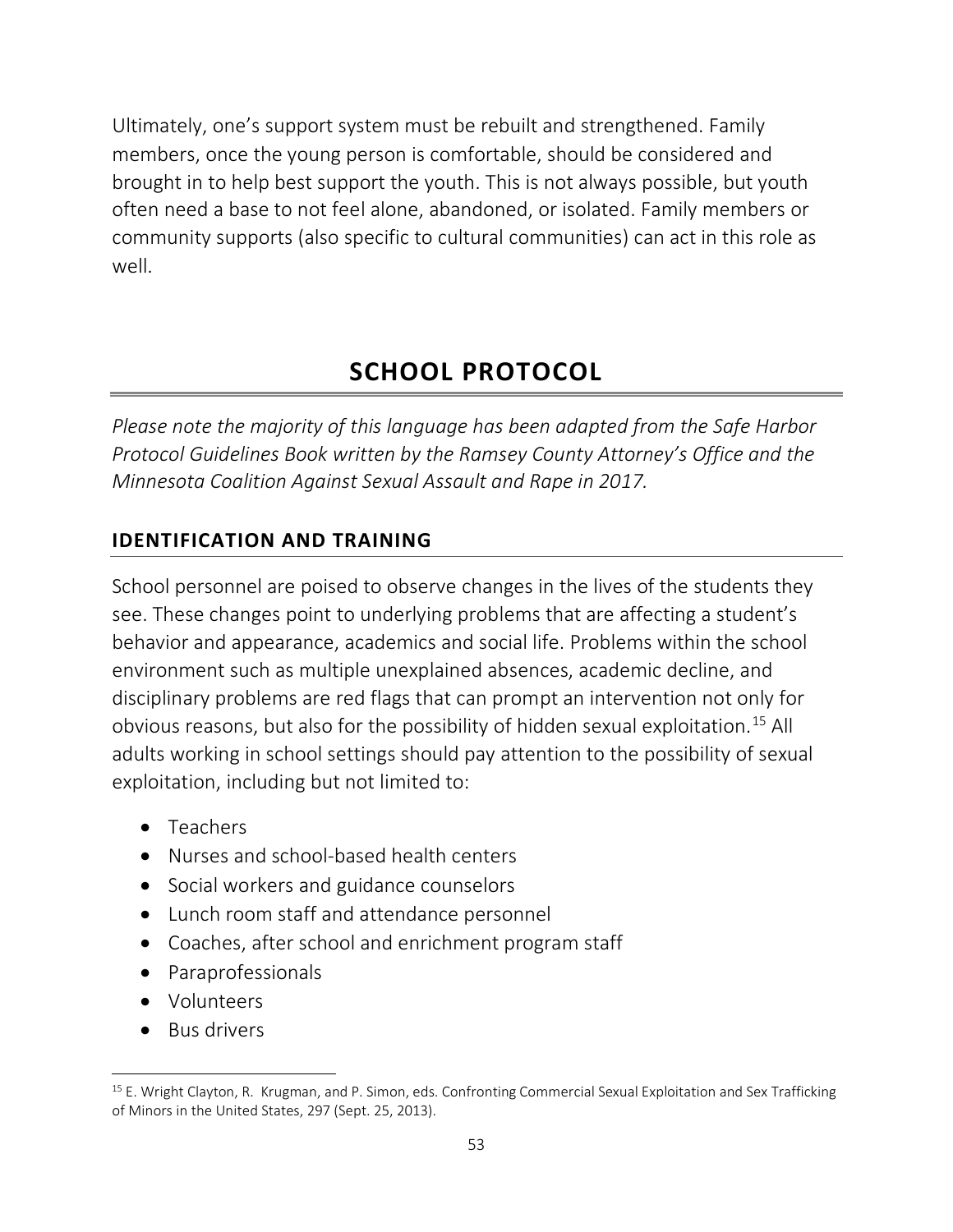• Maintenance staff

Several indicators may be present when a student is being sexually exploited, although none of these conclusively confirm a youth is being exploited or trafficked. Some of these indicators are:

- Changes in behavior and academic performance
- Attendance problems
- Hunger, tiredness, depression or withdrawal
- Lack of records about previous schools or homes
- Running away from home
- Use of lingo connected with sexual exploitation
- An excess of cash, expensive clothing, or jewelry that may be beyond the means of the student
- Academic regression $16$

Training for educators and school personnel is critical, highly recommended and must include how to recognize trafficking and how to respond.

Our recommendation is for each school district to partner with their local Safe Harbor Regional Navigator agency (which in Hennepin, Scott, and Carver counties is The Link) on at least an annual basis to provide training for school personnel which includes but is not limited to: Check & Connect staff; social workers, and teachers. For community-specific schools or school programs (e.g. Nawayee Center School and All Nations Program at South High School), we recommend partnering with their local, culturally responsive grantee to provide training for school personnel.

School districts can also request one page implementation surveys (otherwise known as cheat sheets) from the West Metro Regional Navigator to distribute to school staff so they are made aware of indicators that could indicate trafficking. It will also include the West Metro Regional Navigator number (612-232-5428).

<sup>16</sup> *No Wrong Door: Hennepin County Response Plan to End the Sexual Exploitation of Youth*, 23(2014).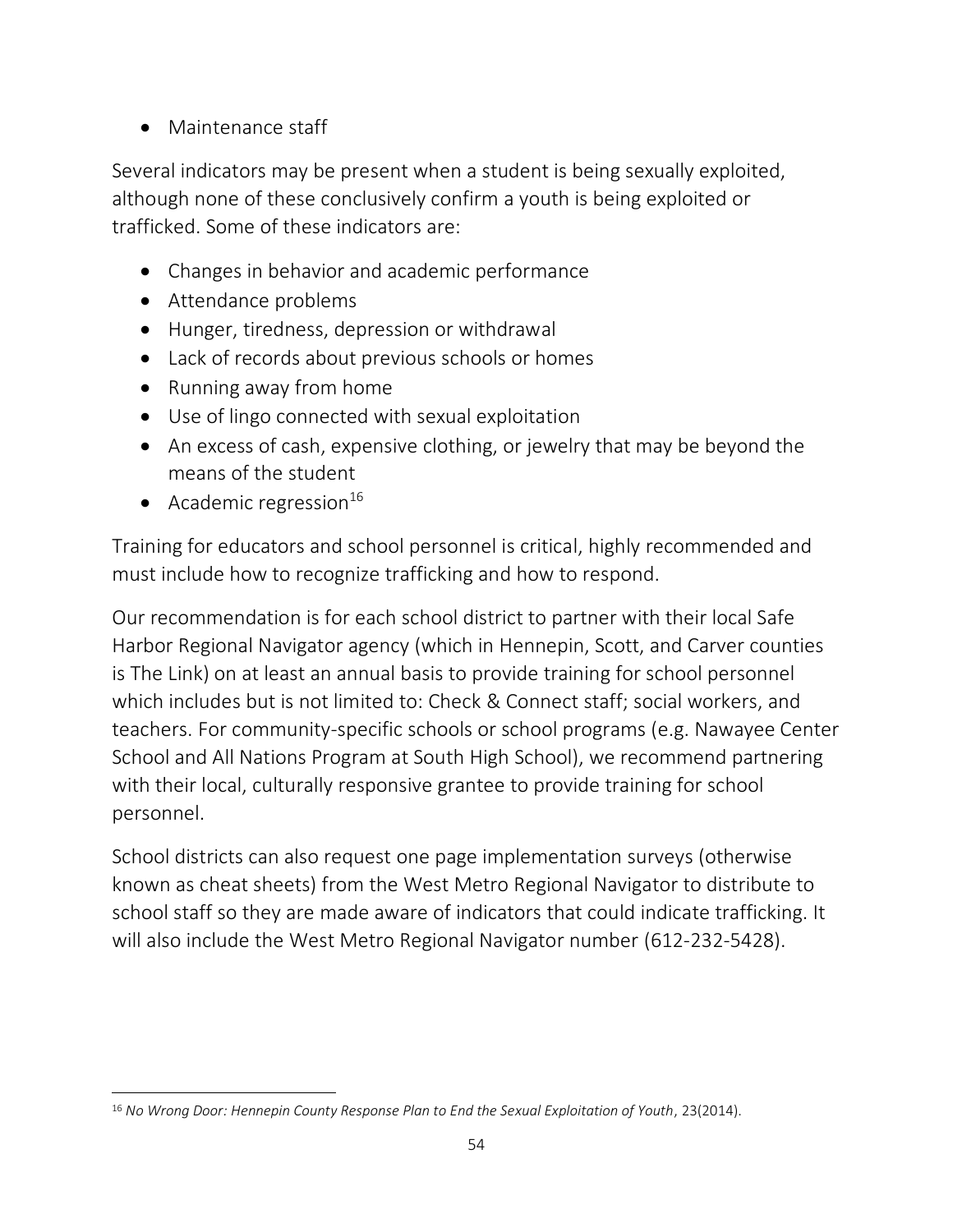# **RECOMMENDATIONS FOR SCHOOLS FROM YOUTH:**

- 1. Schools need more culturally specific guidance counselors and more guidance counselors to be available for youth to talk to.
- 2. Schools need to have more trainings for teachers and students on how to be respectful and inclusive of students identifying as LGBTQ+; homeless and sex trafficked.
- 3. Schools should have after school support groups for youth experiencing homelessness, sex trafficking and for students identifying as LGBTQ+.
- 4. Sexual exploitation/trafficking awareness and prevention should be taught in schools.
- 5. Schools should partner more with street outreach workers.
- 6. Try to help support students and their families so that they do not have to switch or move schools often including help with coordinating transportation to and from school.

# **RECOMMENDATIONS FOR SCHOOLS REGARDING IMMIGRANT COMMUNITIES:**

1. Multilingual Family Outreach Programs, Immigrant and Resources Program should be coordinated and worked collaboratively with in regards to sexually exploited and/or trafficked youth.

# **SCHOOL PROTOCOL RECOMMENDATION:**

Once a youth has been identified as being sexually exploited (or suspected of being sexually exploited), the school personnel that identifies them should contact the West Metro Regional Navigator at 612-232-5428.

The West Metro Regional Navigator will then work with the school personnel and the youth to provide the requested and needed support.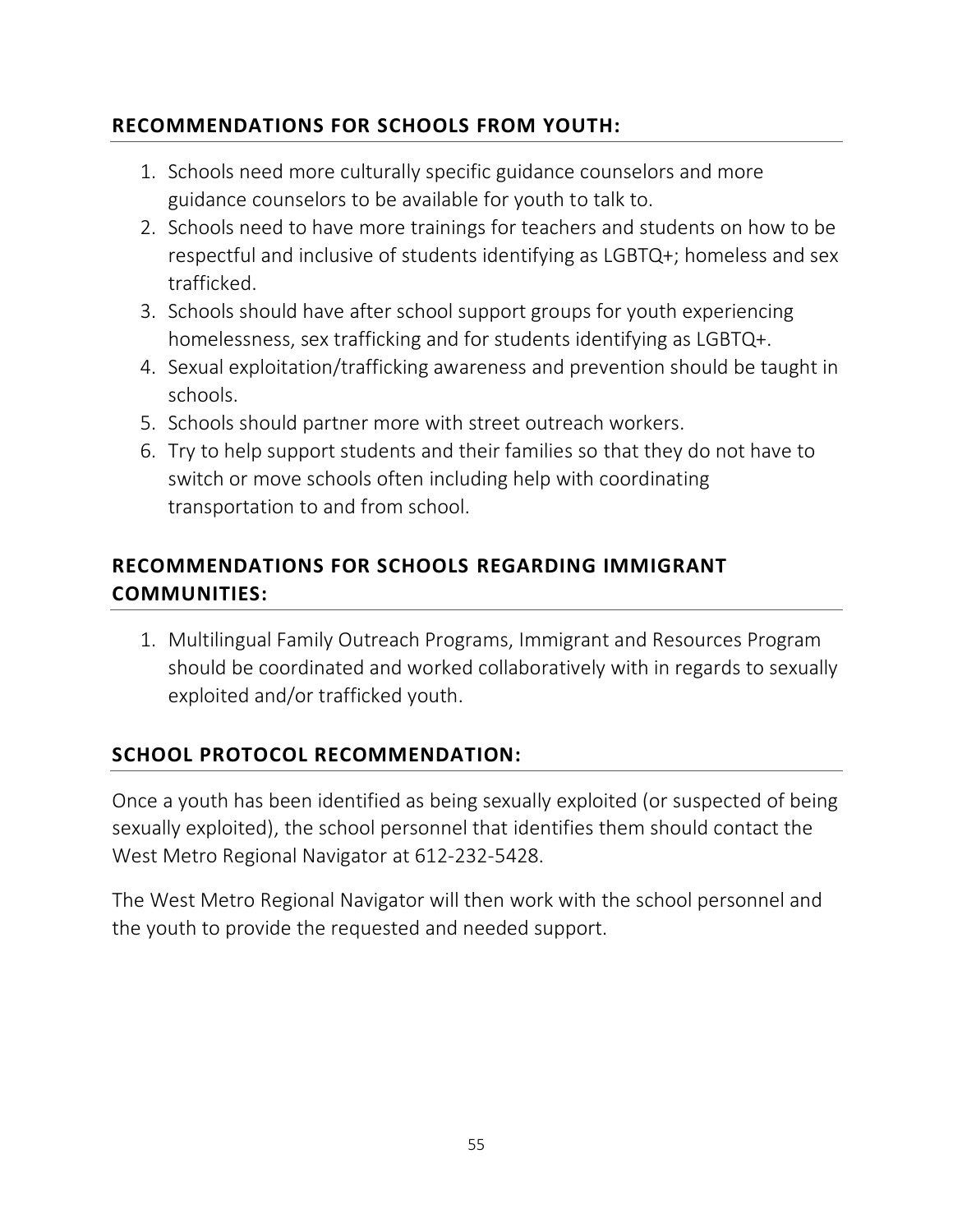# **LAW ENFORCEMENT AND SERVICE PROVIDER PARTNERSHIP PROTOCOL**

### **BACKGROUND**

The roles of law enforcement and service providers are both important roles in the response and support for youth who have been sexually exploited and/or trafficked.

Some of the gaps identified during this protocol and subsequently being addressed but may not have resolution by the time the protocols are published are:

- Lack of a drop-in location for victims/survivors that are age 18 or older
- Difficulty of not having centralized communication/list for who main contacts are within each law enforcement jurisdiction and service providers are as well staffing changes

### **PROTOCOL RECOMMENDATIONS**

Our Protocol Team has made the following recommendations based on the first point where the youth is identified as a victim of sexual exploitation or trafficking.

The goal is to provide a victim centered response that will keep youth safe.

### **LAW ENFORCEMENT (MINOR VICTIMS)**

The Protocol Team acknowledge that depending on the circumstances of the situation, officers will use their discretion to determine what option is the safest and in the best interest of the youth. Below are three options that are best practice recommendations.

• Bring the youth to the Midwest Children's Resource Center (MCRC) at Children's Hospital or Masonic Children's Hospital and the Center for Safe and Healthy Children.

This provides immediate access to a Sexual Assault Nurse Examiner (SANE), mental health assessment, chemical dependency assessment,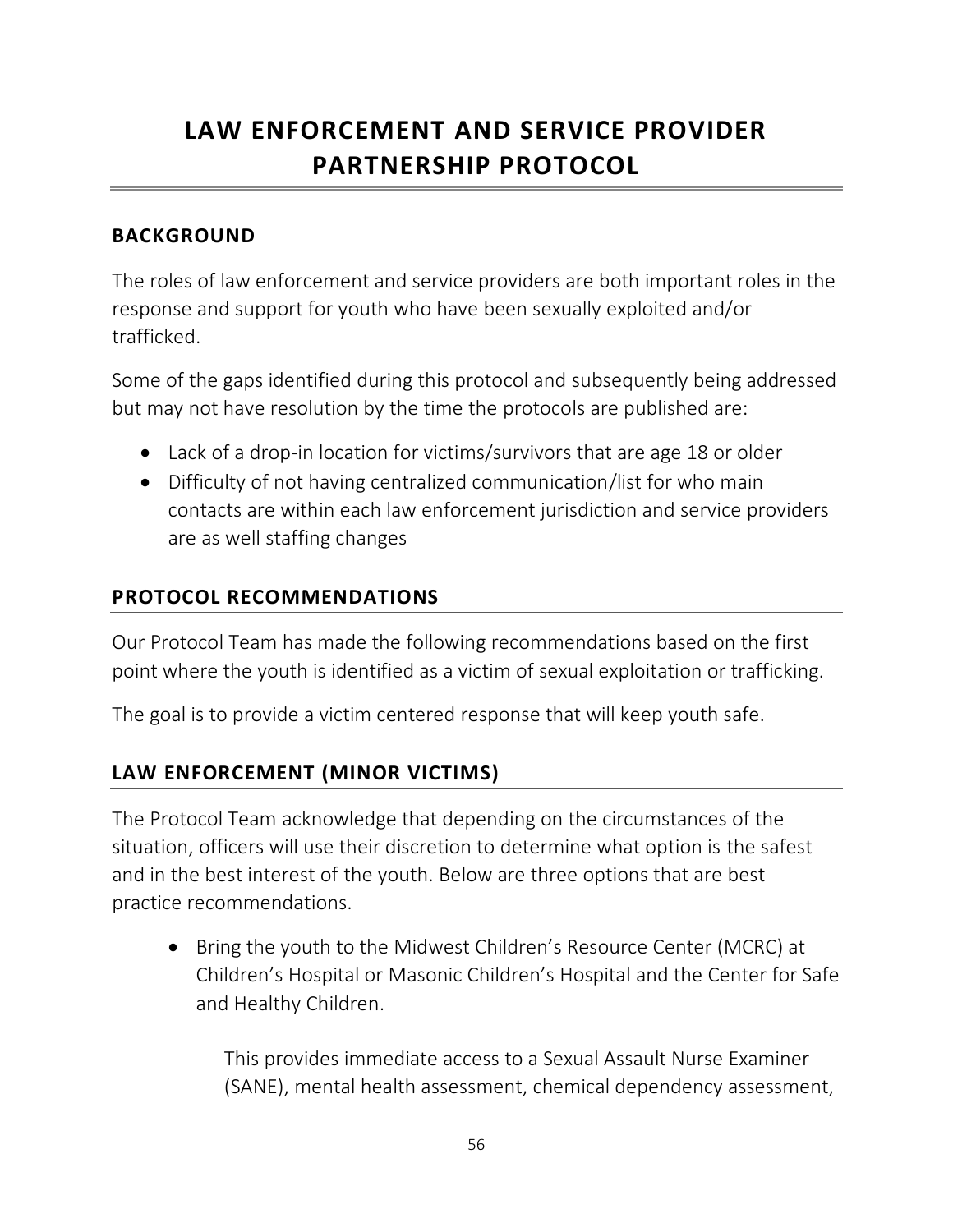reproductive healthcare, and addresses other acute or chronic medical conditions. MCRC or the Center will then contact the West Metro Regional Navigator. Please see Appendix for additional list of culturally responsive providers.

• Drop off youth at The Link's Youth Connections Center (YCC) formerly called the Juvenile Supervision Center (JSC). In this case, YCC staff would then contact the West Metro Regional Navigator.

Description of the Youth Connections Center (YCC): The YCC is a safe place that is open 24/7 located in Minneapolis City Hall (need to change to new location?) for youth between the ages of 10 and 17 who have been picked up by law enforcement within Hennepin County for any low level or status offense (and/or no offense) and/or who are suspected of being sexually exploited. After the officer has dropped off the youth the staff within the YCC do a brief assessment with the youth and work with them to get them connected to a safe place to go (i.e. their home if that is safe and they have one, an emergency shelter and/or county placement setting) along with offering on-going mobile case management and supportive services for the youth and their families. For more information on the YCC please visit The Link's website: www.thelinkmn.org

• Contact the West Metro Regional Navigator directly at 612-232-5428 and have them provide crisis intervention, support and connection to needed/wanted services, shelter and housing.

Mandated reports will be made to child protection per mandated reporting laws.

### **LAW ENFORCEMENT (18-24 YEAR OLDS)**

1. Contact the West Metro Regional Navigator directly at 612-232-5428 and have them provide crisis intervention, support and connection to needed/wanted services, shelter and housing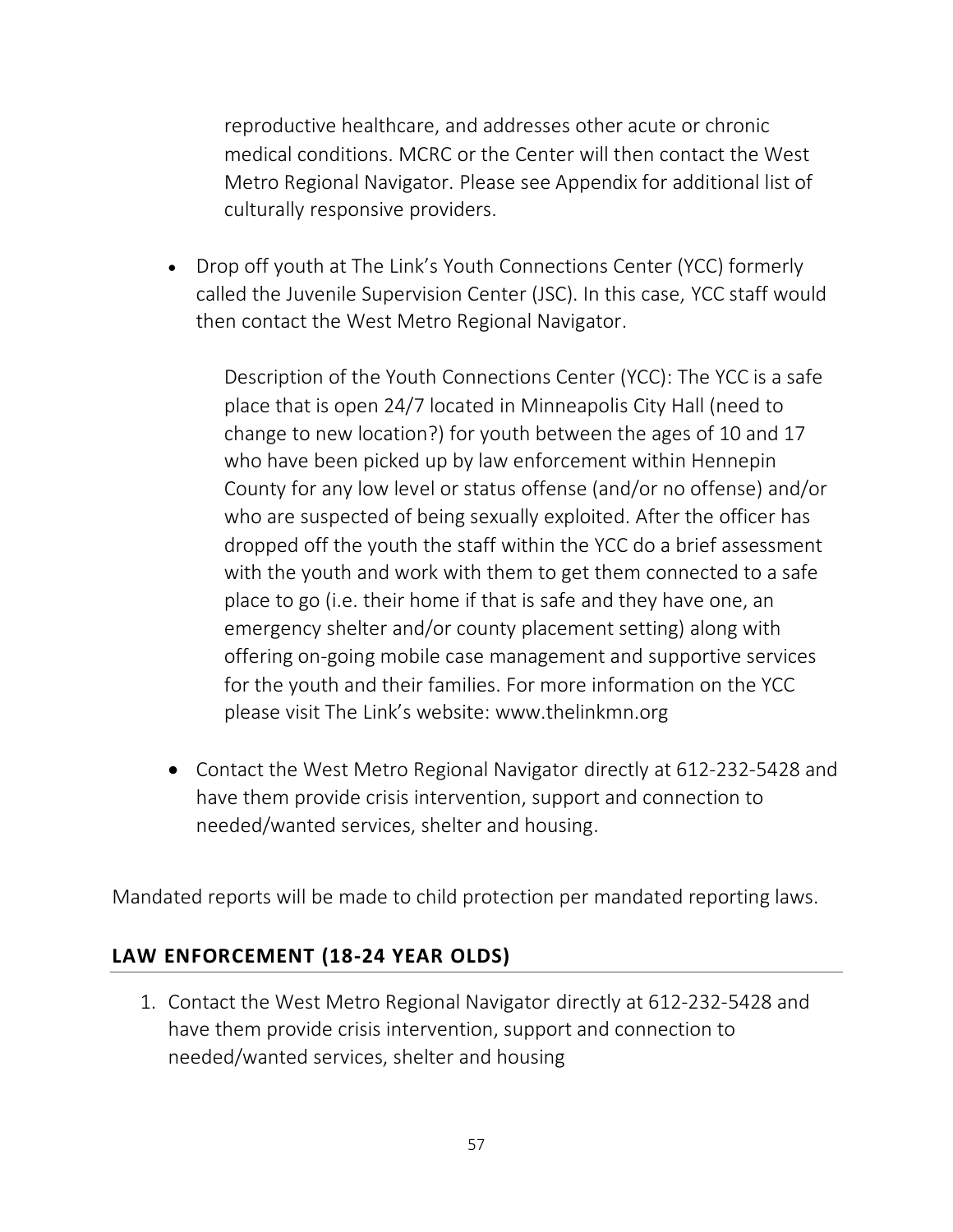- 2. If there are immediate medical needs, take the youth to a medical provider that has specialized (and culturally specific) knowledge of providing medical care to sex trafficking victims. Please see Appendices for a list of providers. The medical provider would then contact the West Metro Regional Navigator.
- 3. Law Enforcement would like to have a centralized place to drop youth victims/survivors, 18-24 old, however, there is not a place that currently exists. Our Protocol Team is currently in the process of exploring partnerships with non-profit service providers to determine if there is a space that could be utilized for this purpose.

### **GOOD LINES OF COMMUNICATION**

The Protocol Team acknowledges that building trusting relationships between law enforcement and service providers is critical in being able to partner together in best serving youth who have been sex trafficked. This can prove difficult as one of the realities of the work is staff turnover and/or reassignments within both the law enforcement and service provider fields. Moreover, historical trauma and legacies of distrust exist in many communities for police due to historical injustice. As a result of these considerations, the Protocol Team created the following recommendations:

- 1. Hold a quarterly meeting with law enforcement officers and service providers. These meetings would provide further opportunity to build relationships and partner.
- 2. Add information into the Youth Services Network App (<https://ysnmn.org/>), identifying key staff and services available to sexually exploited youth. Some of these already exist such as the Regional Navigators and emergency shelter options, but it should be strengthened.
- 3. Whenever possible, selected service providers should be made aware of upcoming stings/law enforcement operations regarding sex trafficking in order to best prepare to serve a larger number of victims/survivors.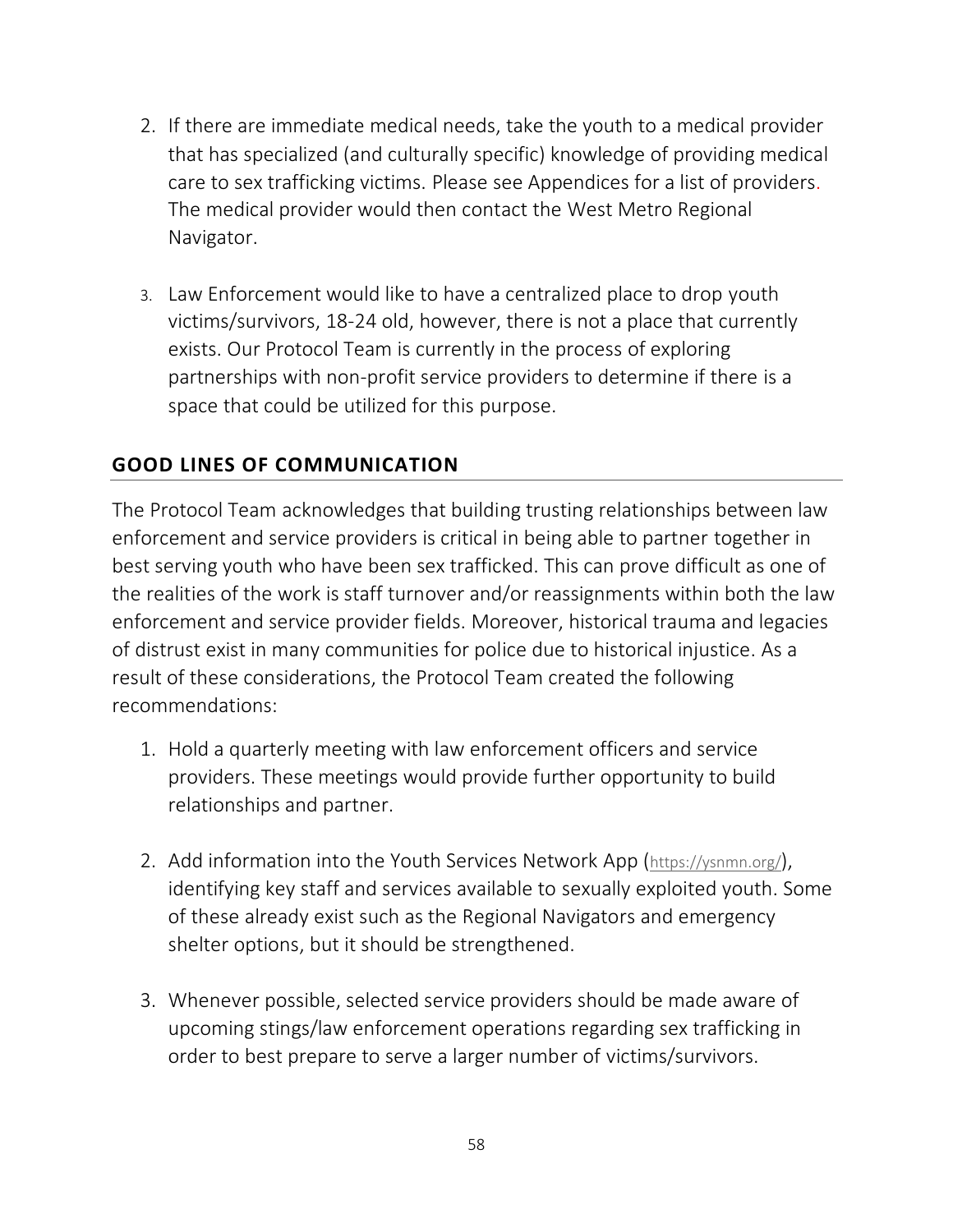# **COMMUNICATION WITH YOUTH REGARDING LAW ENFORCEMENT OPTIONS**

Services providers must always make youth aware of their legal options and their legal rights in reporting to law enforcement.

- Service providers should allow youth to make the decision on how and if they want to report to law enforcement and support them in their decision.
- If the youth wants to report into law enforcement, the service provider should contact the appropriate law enforcement and help make the connection.
- If youth do not want to report into law enforcement but are under the age of 18, the service provider would need to refer to mandated reporting requirements to determine if a report would still need to be made.
- Service providers should always explain the mandated reporting requirement to youth at the beginning of the initial interaction or relationship with youth.

### **INTERVIEWS WITH LAW ENFORCEMENT AND YOUTH**

- 1. Youth recommend not flashing a light in a youth's eyes while talking with them; ask if they are okay prior to any other questions, be respectful and understanding and refer the youth to a victim service provider. Youth also ask that law enforcement not make assumptions based on how they are dressed.
- 2. Youth recommend that law enforcement be understanding that youth may be scared and therefore not be honest about their experience being sexually exploited and/or trafficked.
- 3. Whenever possible, law enforcement should coordinate and communicate to schedule interviews with the youth's service provider (when and if they have one). This is especially the case if youth is living in a shelter or a supportive housing program.
- 4. In Hennepin County, CornerHouse offers forensic interviews and family services for sexually exploited youth. This allows interviews to happen in a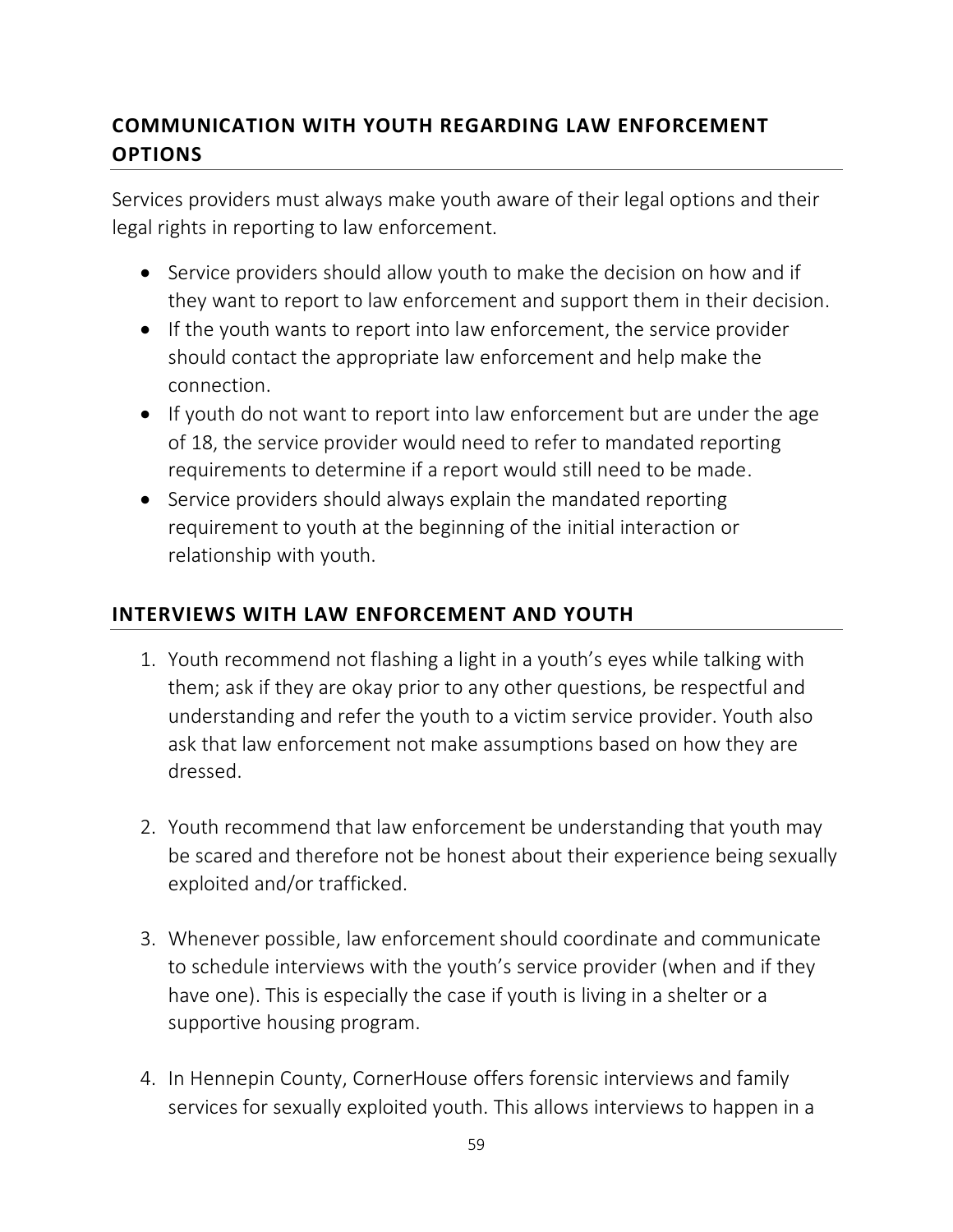person-centered, trauma-informed environment where youth tend to feel more comfortable. Caregivers can access case management and support group services as well. It may be most appropriate for a forensic interview to happen at a later stage in the investigation when the youth is ready to talk about their experiences.<sup>17</sup>

5. Whenever possible, law enforcement should allow a service provider staff to sit in with the youth during interviews if youth requests it. The service provider should know and clearly understand that if they sit in during an interview with law enforcement that they could be called as a witness during court proceedings.

Law Enforcement response looks different from the perspective of a patrol officer compared to a responding investigator.

### PATROL OFFICER RESPONSE:

- Law Enforcement Agencies should seek training for patrol officers and 911 response in identification of Human Trafficking victims and traffickers.
- If Law Enforcement identifies a victim/survivor, first separate victim from all others on scene, in particular if a potential trafficker is on scene, remove them from being able to have visual contact as well.
- Establish safety and wellbeing of victim, assure that essential needs are met such as medical attention, basic food, water, clothing, etc.
- Keep in mind victims may have been controlled and manipulated and therefore may have a negative response to law enforcement in general. A victim may have a specific trigger to an officer (gender, race, size, etc). If possible, ask the victim if they would be more comfortable speaking with you or a partner.
- Offer victims the opportunity to speak with a Safe Harbor Victim Service Advocate through West Metro Regional Navigator at 612-232- 5428.

<sup>17</sup> Citation—Johanna Lindholm etc. Adolescent girls exploited in the sex trade (2014)—get reference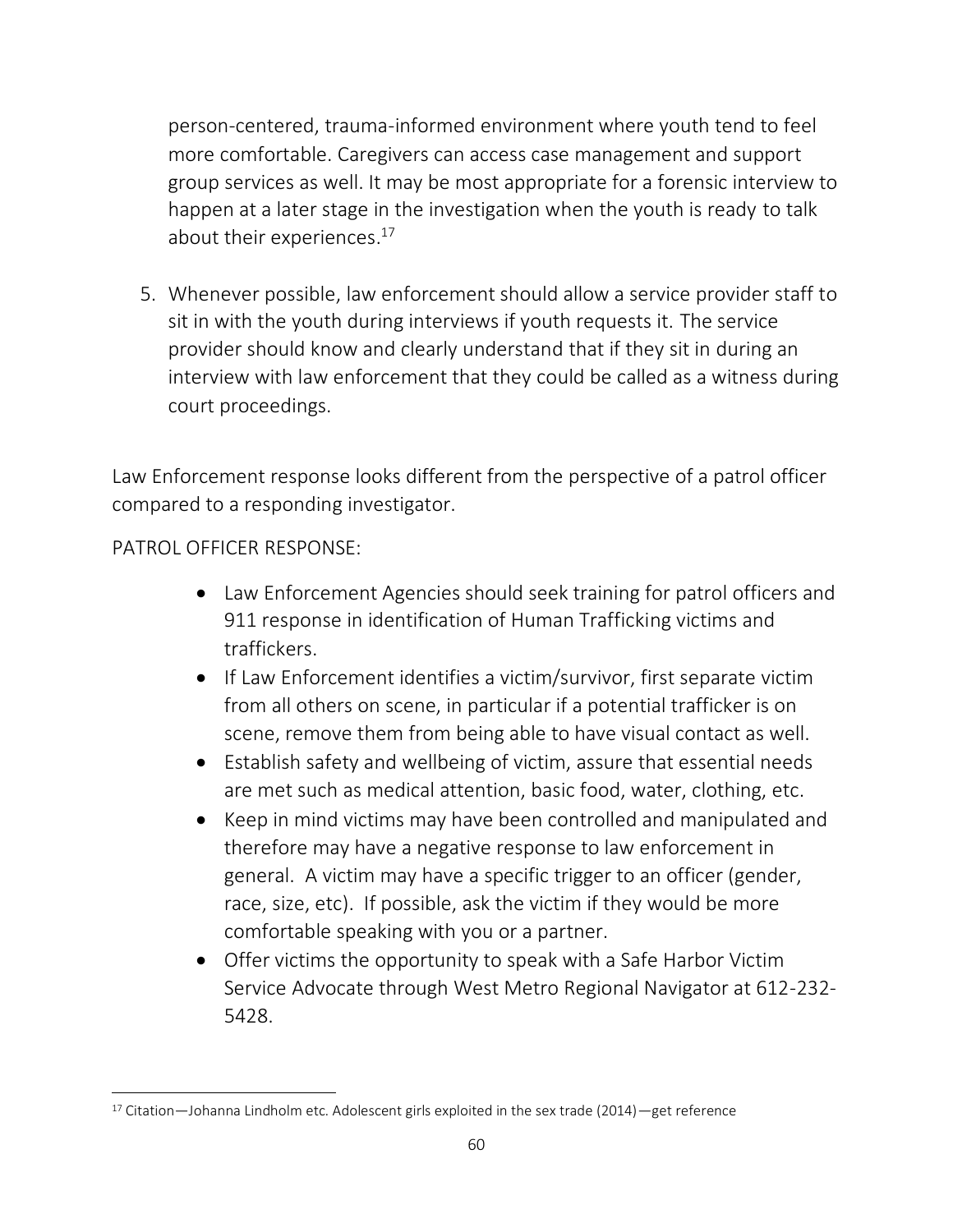- During your conversation with victim make it clear you are there to help them and not to incarcerate them. The investigation may have to come second as victims could see you as just another person who wants something from them. This could result in them shutting down and even further distrust in Law Enforcement.
- Meet the youth where they are at without victim blaming. Keep in mind tone of voice, body language and be cognizant of victim's way of communicating. For example, a victim may refer to the trafficker as a "boyfriend" or "girlfriend", instead of disagreeing continue to use their language.
- Make sure you have contact information to provide to the victim for a sex trafficking investigator and or advocate. At a minimum offer them services through Safe Harbor West Metro Regional Navigator. They may not want to talk to Law Enforcement on scene, but may want to call a Law Enforcement Officer/Investigator at a later time when they are ready.
- Law Enforcement Resource Pocket Cards are available through the MN Human Trafficking Investigators Task Force.
- Document the contact with victim and all others involved and forward to a sex trafficking investigator.

# **CLOSING REMARKS**

We appreciate your support of these protocols. Our common goal is to help all victims and survivors to be safe and successful in ways that they define success; to help them to grow into a place of further empowerment, well-being and happiness.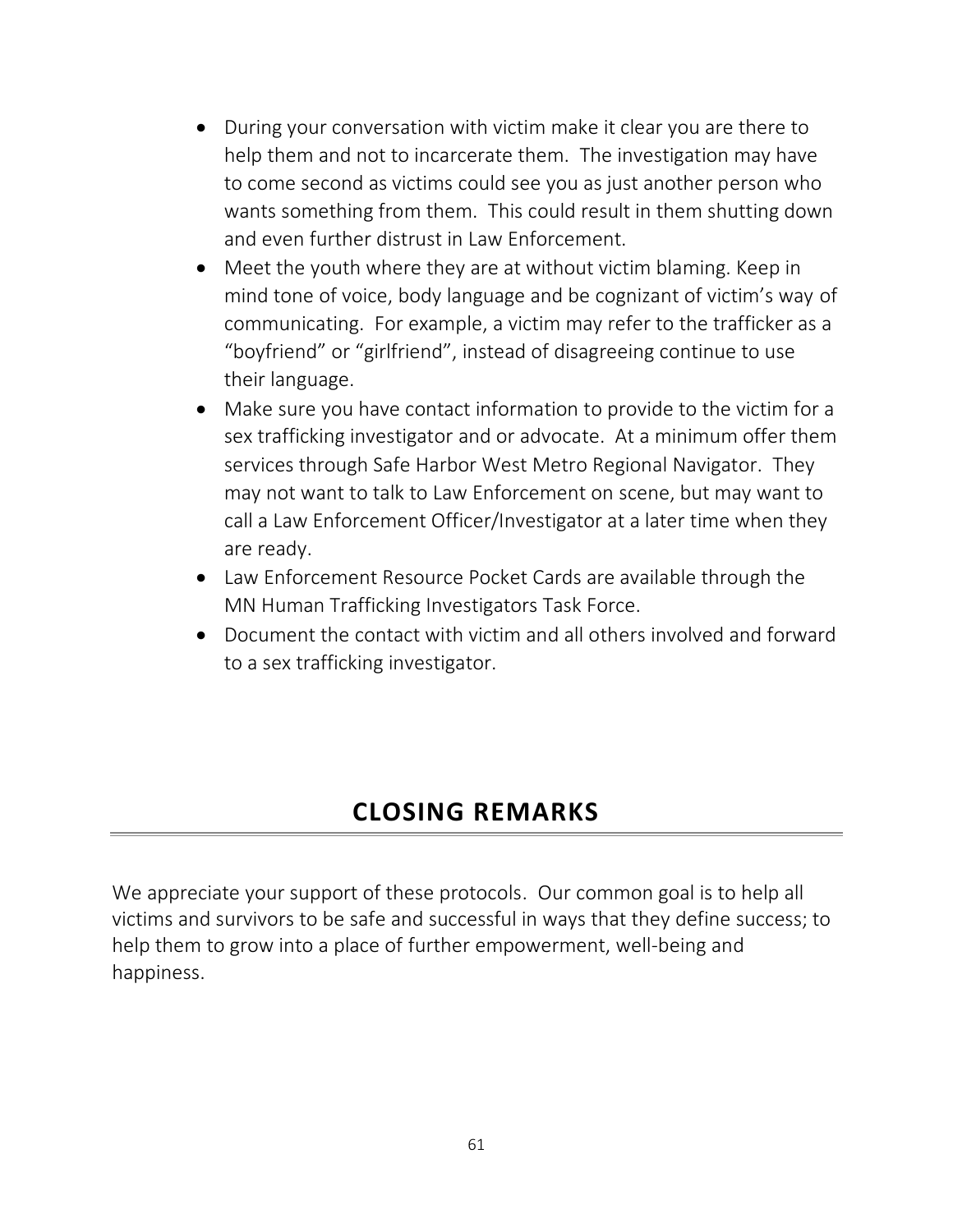# **APPENDICES AND ADDITIONAL MATERIALS**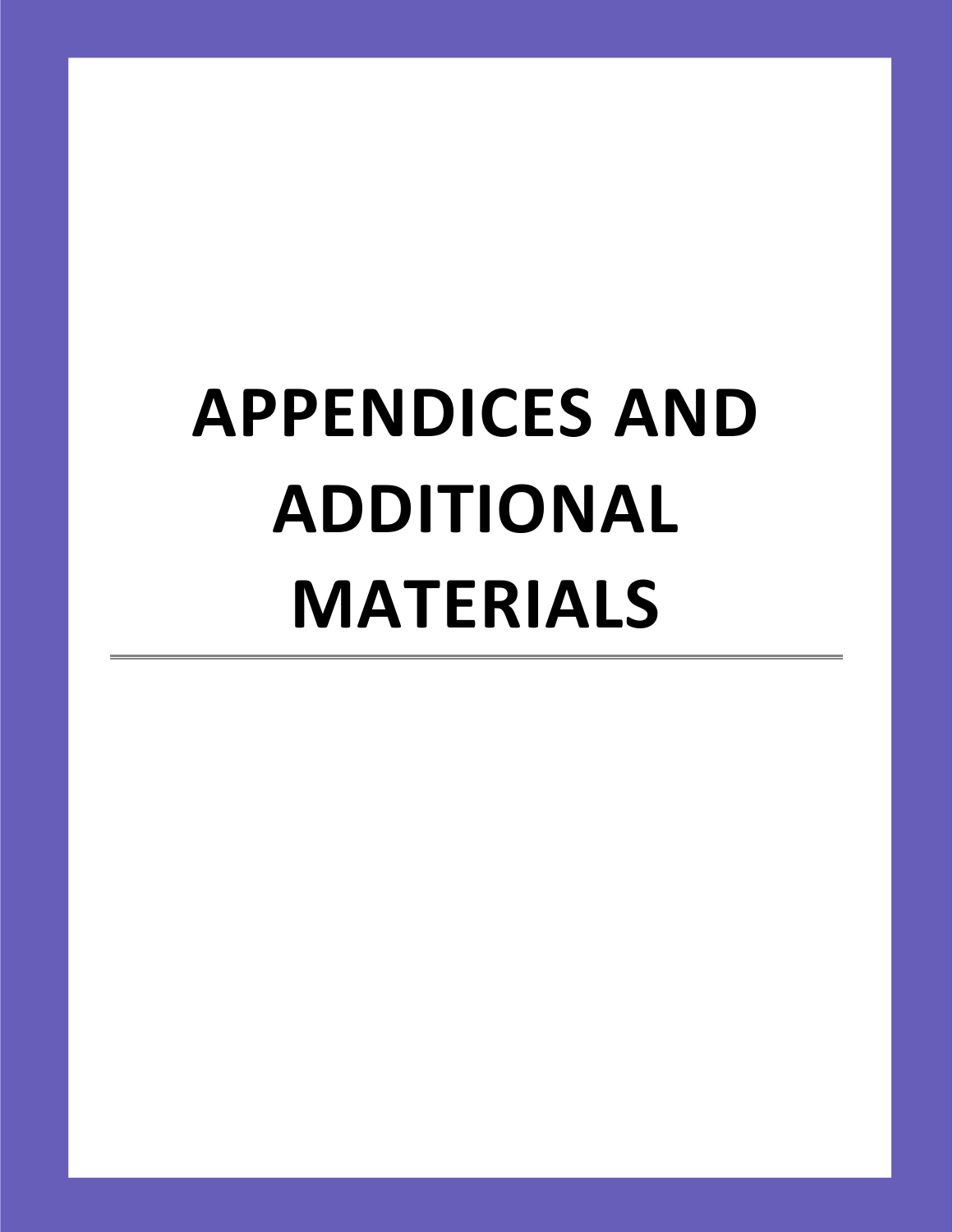### **CRIMINAL LAW**

MN. Stat. § 609.321 subd. 7a (1) "receiving, recruiting, enticing, harboring, providing, or obtaining by any means an individual to aid in the prostitution of the individual"

MN. Stat. § 609.321 subd. 7a (2) "receiving profit or anything of value, knowing or having reason to know it is derived from [sex trafficking]."Minn. Stat. § 609.321, subd. 7a.

*No force, fraud, or coercion required for youth or adults.*

# **CHILD PROTECTION LAW**

MN. Stat. § 626.556, subd. 2(n) and 3(e). Sex trafficking is a form of sexual abuse and child protection must investigate all reports regardless of the relationship between the alleged victim and the alleged offender.

MN. Stat. § 260B.007, subd. 6(c). Juvenile victims of exploitation and trafficking are now treated as victims, not perpetrators. Definition of "delinquent child" excludes child engaged in sex-for-hire.

MN. Stat. § 260C.007, subd. 6(11), 31. Definition of "child in need of protection or services" (CHIPS) includes "sexually exploited youth," such as child engaged in sex-for-hire, involved in sexual performance (e.g., stripping or pornography), or "sex trafficking victim."

### **PLACEMENT OF A CHILD**

MN. Stat. § 260C.175, subd. 1. No child may be taken into immediate custody except: (1) with an order issued by the court, (2) by a peace officer: (i) when a child has run away from a parent, guardian, or custodian, or when the peace officer reasonably believes the child has run away from a parent, guardian, or custodian, but only for the purpose of transporting the child home, to the home of a relative, or to another safe place, which may include a shelter care facility; or (ii) when a child is found in surroundings or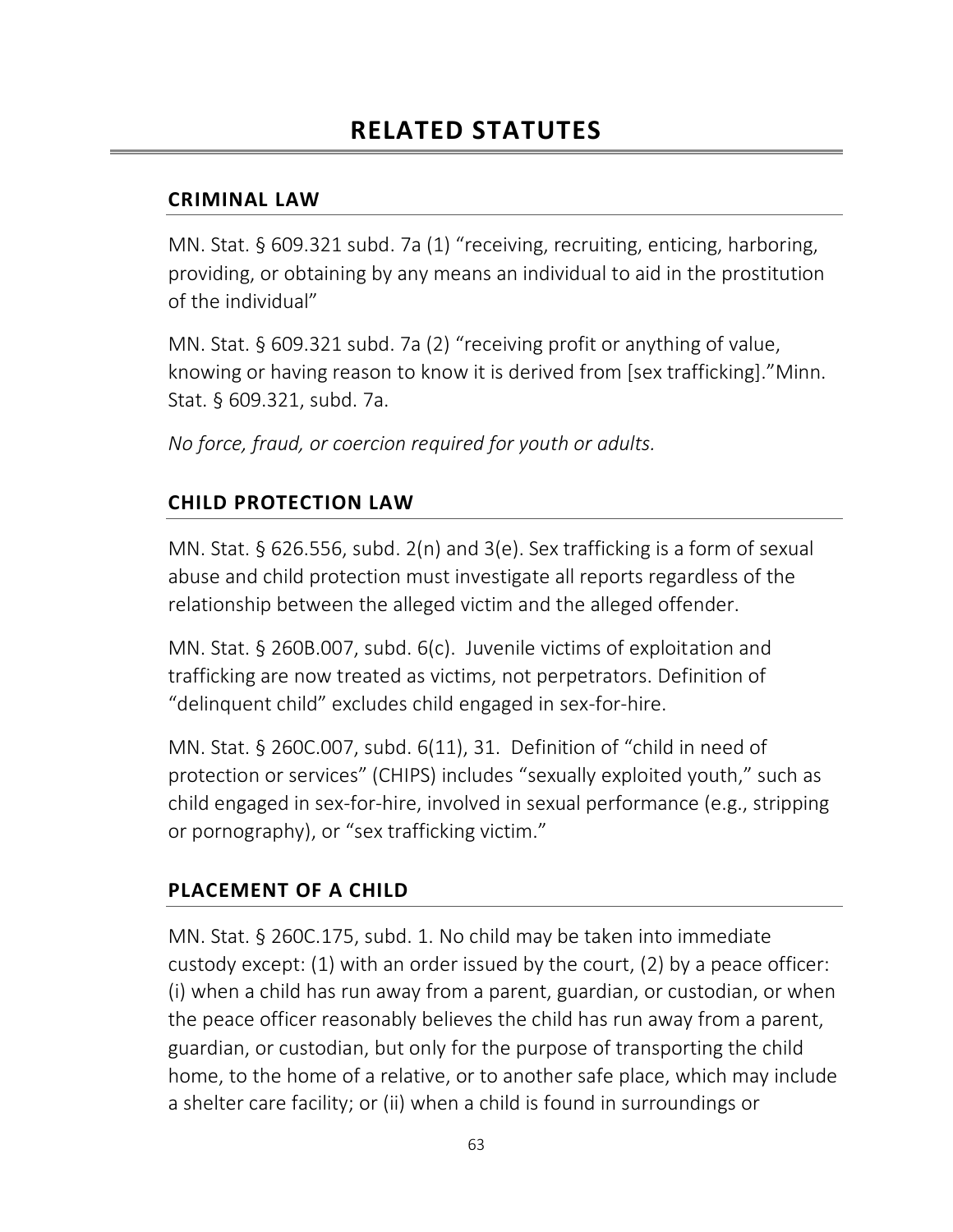conditions which endanger the child's health or welfare or which such peace officer reasonably believes will endanger the child's health or welfare. (3) by a peace officer or probation or parole officer when it is reasonably believed that the child has violated the terms of probation, parole, or other field supervision; or (4) by a peace officer or probation officer under section [260C.143, subdivision 1](https://www.revisor.mn.gov/statutes/cite/260C.143#stat.260C.143.1) or 4.

MN. Stat. § 260C.176 subd. 2 (a) If the child is not released as provided in subdivision 1, the person taking the child into custody shall notify the court as soon as possible of the detention of the child and the reasons for detention. (b) No child taken into custody and placed in a shelter care facility or relative's home by a peace officer pursuant to section [260C.175,](https://www.revisor.mn.gov/statutes/cite/260C.175#stat.260C.175.1)  [subdivision 1,](https://www.revisor.mn.gov/statutes/cite/260C.175#stat.260C.175.1) clause (1) or (2), item (ii), may be held in custody longer than 72 hours, excluding Saturdays, Sundays and holidays, unless a petition has been filed and the judge or referee determines pursuant to section [260C.178](https://www.revisor.mn.gov/statutes/cite/260C.178) that the child shall remain in custody

MN. Stat. § 260C.181 subd. 2 "if the child had been taken into custody, and is not alleged to be delinquent, the child shall be detained in the least restrictive setting consistent with the child's health and welfare and in closest proximity to the child's family as possible."

# **MINOR CONSENT TO MEDICAL TREATMENT**

MN. Stat. § 144.341 "any minor who is living separate and apart from parents or legal guardian, whether with or without the consent of a parent or guardian and regardless of the duration of such separate residence, and who is managing personal financial affairs, regardless of the source or extent of the minor's income, may give effective consent to personal medical, dental, mental and other health services

Find more information on Consent and Confidentiality Laws in MN at: <https://www.health.state.mn.us/people/adolescent/youth/confidential.html>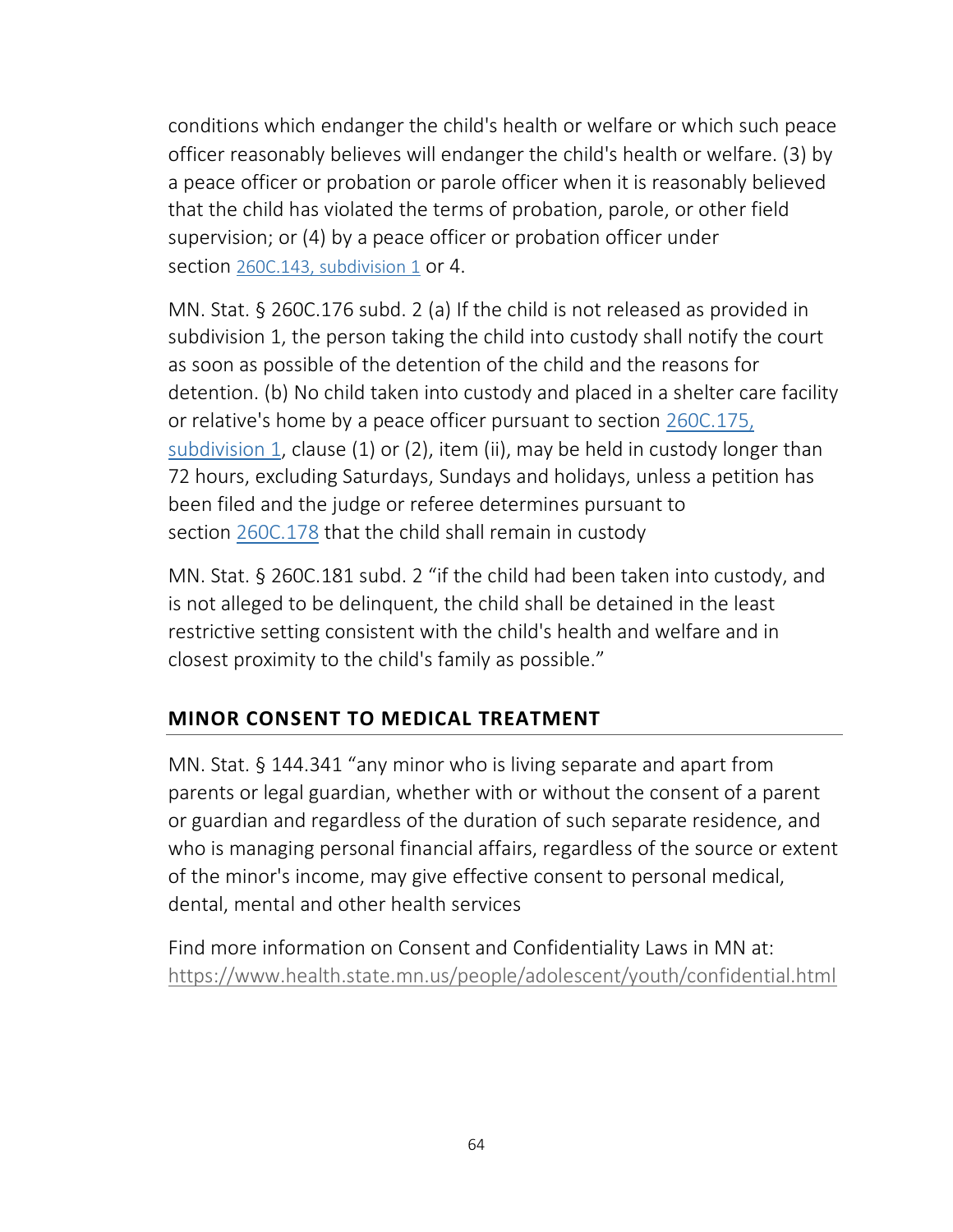# **CHILD PROTECTION INVESTIGATIVE PROTOCOLS**

The revised MN Department of Human Services bulletin #17-68-09C: Sex Trafficked Children and Youth Investigative Protocols is available at: [http://www.dhs.state.mn.us/main/groups/publications/documents/pub/dhs](http://www.dhs.state.mn.us/main/groups/publications/documents/pub/dhs-293934.pdf) [-293934.pdf](http://www.dhs.state.mn.us/main/groups/publications/documents/pub/dhs-293934.pdf)

# **MINNESOTA HUMAN TRAFFICKING INVESTIGATORS TASK FORCE (MNHITF)**

The Task Force is led by the Minnesota Department of Public Safety Bureau of Criminal Apprehension (BCA). MNHITF is dedicated to targeting crimes committed by organized groups or individuals related to child sexual exploitation, sex trafficking with a focus on minors being trafficked, and labor trafficking. Agencies that elect to become members of the MNHITF assign at least one investigator full time to the task force and their offices are then housed at the BCA Headquarters in St Paul.

Agencies also have the option of becoming an Affiliate Member. Affiliate members do not assign an investigator to the MNHITF but their regular investigators work with the task force members as needed on cases of interest to both agencies. Both members and affiliates have access to the BCA's equipment, analysts, and operations funds.

Local law enforcement (including non-affiliate agencies) can contact MNHITF for support with operations and investigations at whatever level is needed. MNHITF staff are able to assist in whatever capacity is necessary to produce a successful case to include everything from consultation to working a joint investigation.

MNHITF support is available 24/7 via the BCA operations center (651-793- 7000). The operations center staff can either pass messages or information requests along to Task Force members to follow up on, or put callers in contact with someone right away if needed.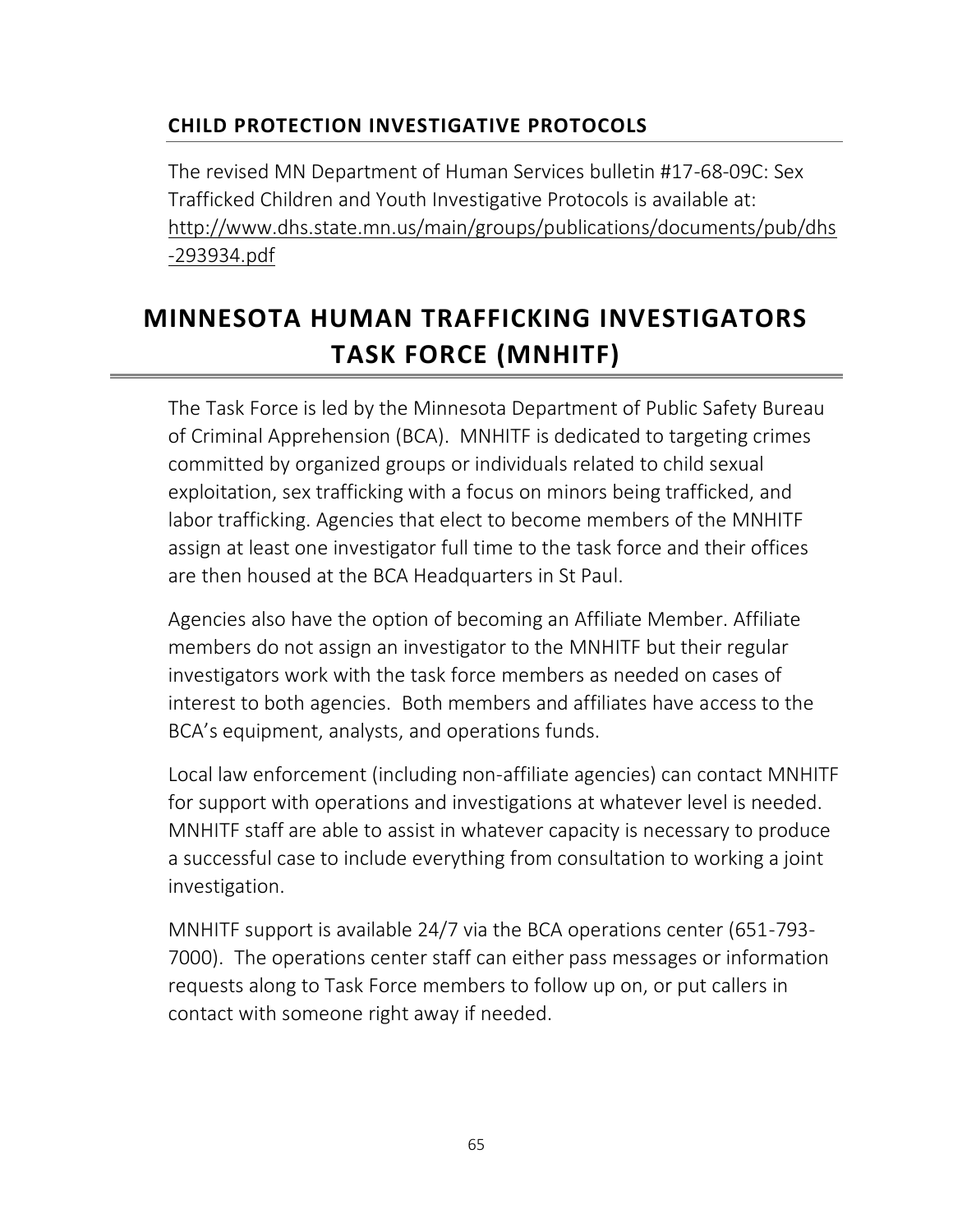# **ADDITIONAL RESOURCES**

### **SAFE HARBOR PROTOCOL GUIDELINES**

The Safe Harbor Protocol Guidelines were developed by the Ramsey County Attorney's Office in partnership with the Sexual Violence Justice Institute at the Minnesota Coalition Against Sexual Assault. The Guidelines are available online at: [http://www.mncasa.org/wp](http://www.mncasa.org/wp-content/uploads/2018/07/Safe_Harbor_Protocol_Guidelines.pdf)[content/uploads/2018/07/Safe\\_Harbor\\_Protocol\\_Guidelines.pdf](http://www.mncasa.org/wp-content/uploads/2018/07/Safe_Harbor_Protocol_Guidelines.pdf)

### **MINNESOTA SAFE HARBOR OVERVIEW**

Information about Minnesota's Safe Harbor law and response can be found on the Minnesota Department of Health website. An overview handout is available at:

[https://www.health.state.mn.us/communities/safeharbor/documents/safeh](https://www.health.state.mn.us/communities/safeharbor/documents/safeharborhandout.pdf) [arborhandout.pdf](https://www.health.state.mn.us/communities/safeharbor/documents/safeharborhandout.pdf)

### **SAFE HARBOR SERVICES MAP**

Locations and contact information for all Safe Harbor Regional Navigators and service providers can be found at:

[https://www.health.state.mn.us/communities/safeharbor/documents/safeh](https://www.health.state.mn.us/communities/safeharbor/documents/safeharbormap.pdf) [arbormap.pdf](https://www.health.state.mn.us/communities/safeharbor/documents/safeharbormap.pdf)

### **STREET OUTREACH METHODS FOR SEXUALLY EXPLOITED YOUTH**

Specialized Street Outreach methods and research can be found in the Journal of Child Sexual Abuse article "The Illusions and Juxtapositions of Commercial Sexual Exploitation among Youth: Identifying Effective Street-Outreach Strategies" at: [https://thelinkmn.org/wp](https://thelinkmn.org/wp-content/uploads/2021/01/Journal-of-Child-Sexual-Abuse-2013.pdf)[content/uploads/2021/01/Journal-of-Child-Sexual-Abuse-2013.pdf](https://thelinkmn.org/wp-content/uploads/2021/01/Journal-of-Child-Sexual-Abuse-2013.pdf)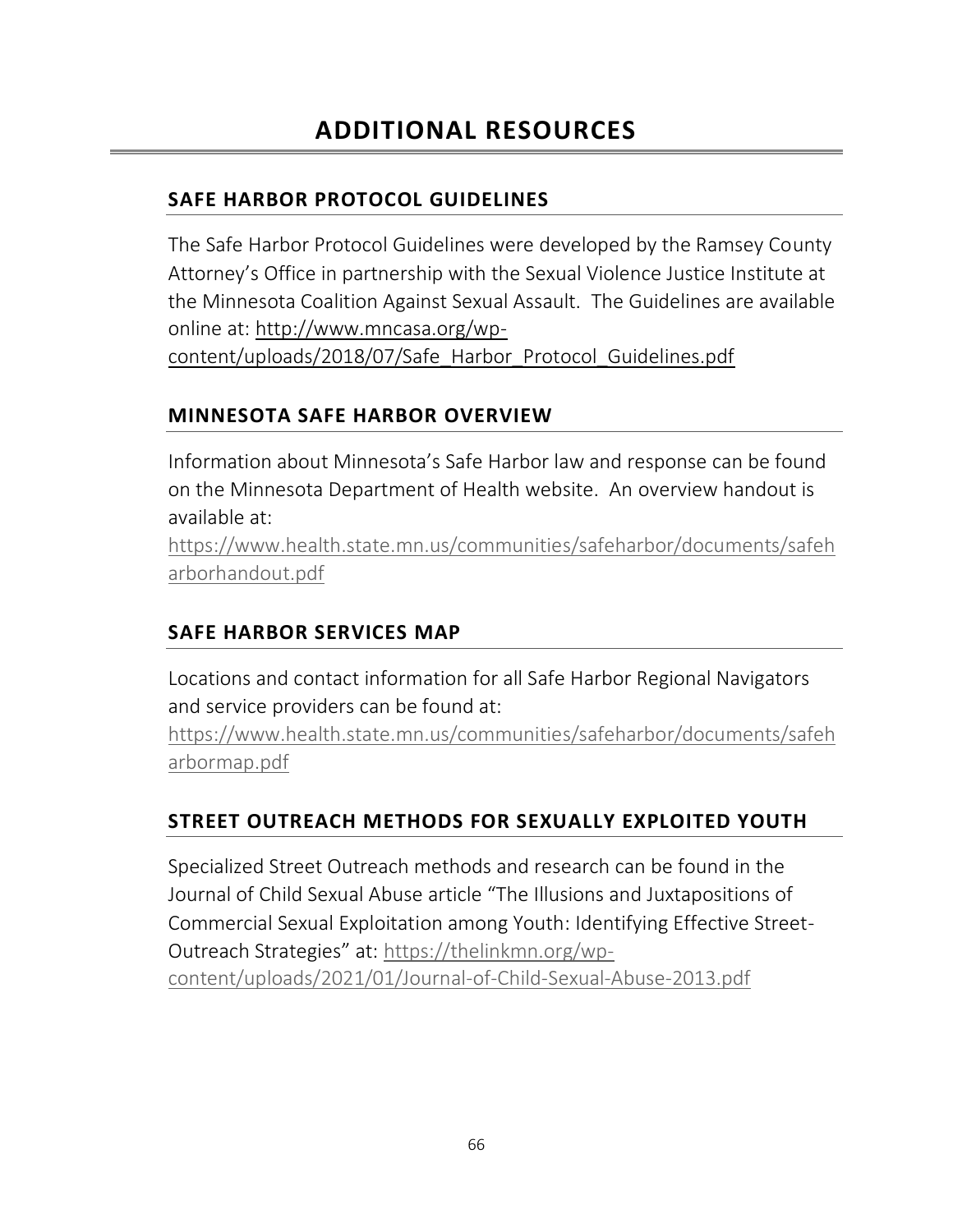### **UNIVERSITY OF MINNESOTA'S MASONIC CHILDREN'S HOSPITAL**

The Center for Safe and Healthy Children at the University of Minnesota Masonic Children's Hospital is dedicated to providing medical care for victims and potential victims of child abuse and neglect. They provide comprehensive consultation, education and support for medical providers, community agencies and caregivers. To make a referral or for more information, call 612-273-SAFE (7233), 24 hours a day. More information can be found at: [https://www.mhealth.org/childrens/care/overarching](https://www.mhealth.org/childrens/care/overarching-care/child-abuse-and-neglect-services-pediatrics)[care/child-abuse-and-neglect-services-pediatrics](https://www.mhealth.org/childrens/care/overarching-care/child-abuse-and-neglect-services-pediatrics)

### **MIDWEST CHILDREN'S RESOURCE CENTER**

Midwest Children's Resource Center (MCRC) is a child advocacy center and clinic within Children's Minnesota. They offer medical evaluations and case management in alleged child abuse cases, serious neglect and witness to violence. To start a referral or request a consultation call 612-343-2121. More information can be found at:

[https://www.childrensmn.org/services/care-specialties](https://www.childrensmn.org/services/care-specialties-departments/midwest-childrens-resource-center/)[departments/midwest-childrens-resource-center/](https://www.childrensmn.org/services/care-specialties-departments/midwest-childrens-resource-center/)

# **CULTURALLY SPECIFIC MENTAL HEALTH RESOURCES AND COMMUNITY PROVIDERS**

### **CRISIS**

### Community Outreach for Psychiatric Emergencies (C.O.P.E.)

- 18+: 612-596-1223
- 18-: 612-348-2233

### Peoples Inc (All Ages)

• 18+ Residential Crisis (7a-5:30p) 651-774-0011

### Crisis Nursery (0-6)

Intake: 763-591-0100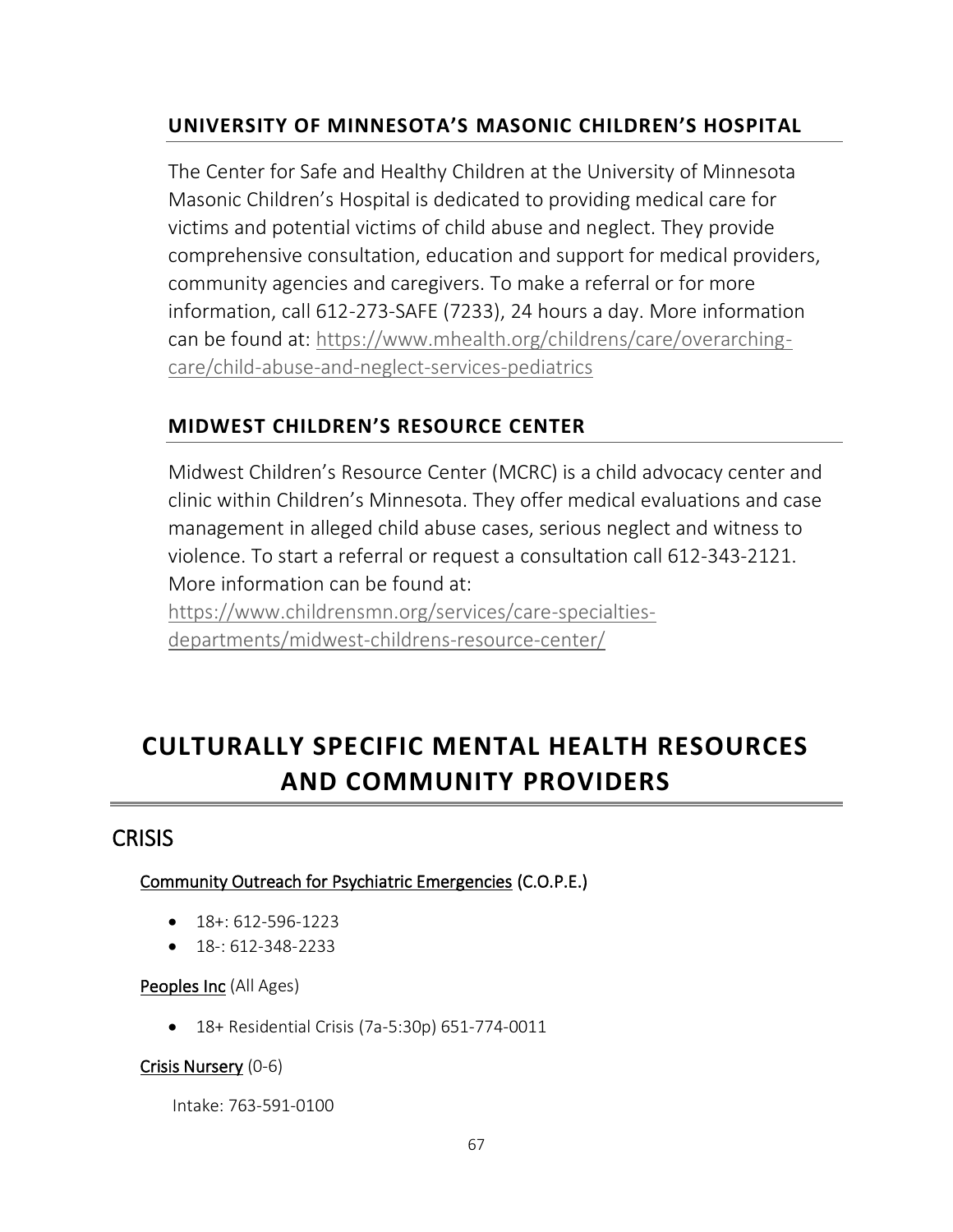- 24/7 Crisis
- Children can stay up to 72hrs in a row with a total of 30 days per year
- Family Support

# YOUTH ONLY

### Volunteers of America: Hope For Children and Adults (Hennepin County – only youth)

Phone: 952-945-4168

• Have to have a diagnostic assessment for eligibility

### Runaway Intervention Program –R.I.P. - MCRC

Phone: 651-220-6750

- Mental Health
- Medical
- Insurance Needed (will work with families to avoid out of pocket costs)

### Center for Safe & Healthy Children (18 & Under)

Phone: 612-273-7233

- Mental Health
- Medical
- Insurance Needed

### **Juxtaposition Arts** (18 & Under)

Phone: 612-588-1148

• Teen-staffed art and design center, gallery, retail shop and artists' studio space in North Minneapolis

# ALL AGES

### Peoples Inc (All Ages)

Central Intake: 612-230-1300

- Insurance needed medical through city covers
- Therapy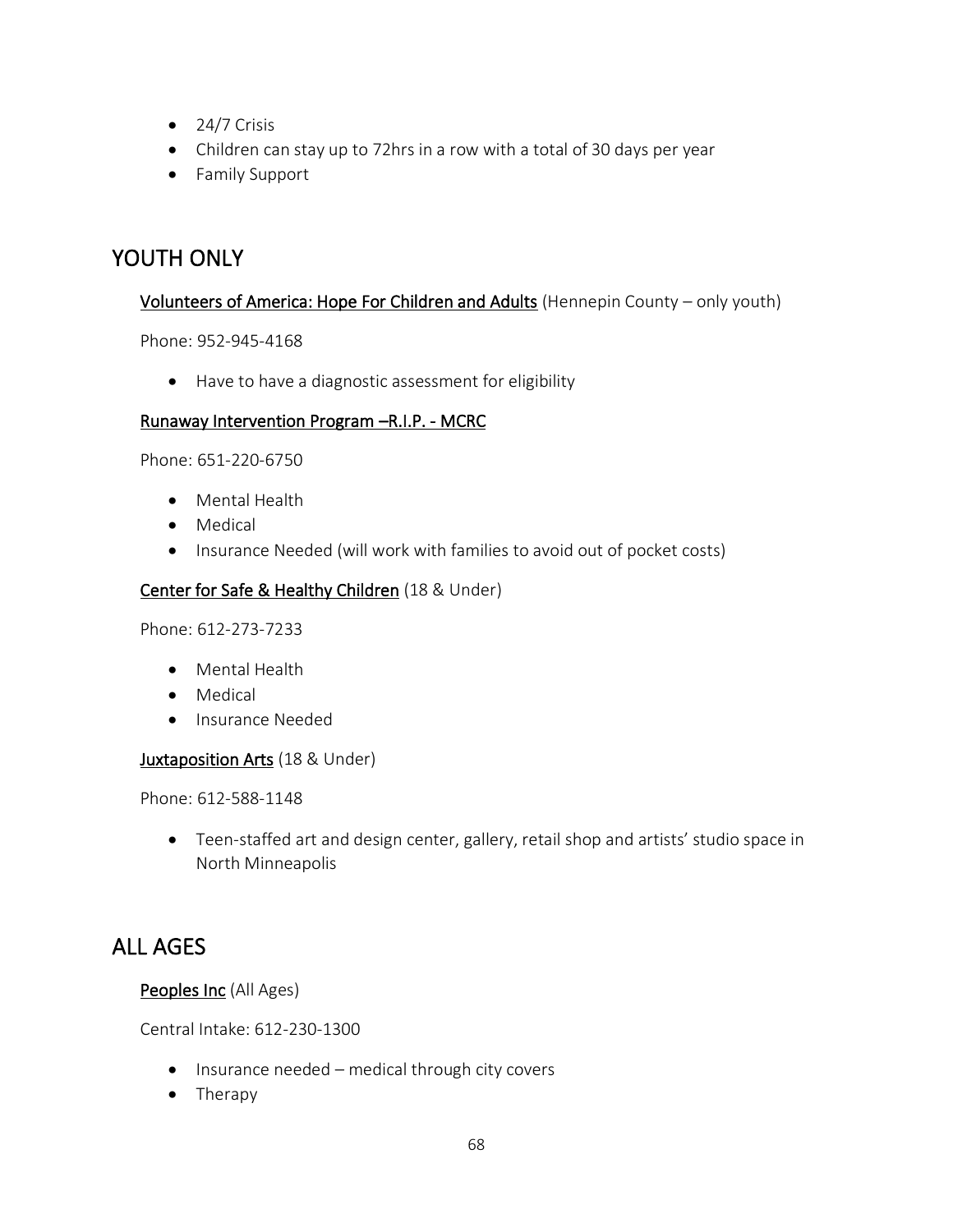- CD
- Outpatient
- Supportive Housing & Services
- Youth & Family Services

### Community University Health Care Center (CUHCC) (All Ages)

#### Phone: 612-301-3433

- No insurance necessary
- Chemical Dependency
- Mental Health
- Sexual Violence
- ARMS workers

### Headway Emotional Health (All Ages)

Phone: 612-861-1675

- Adult DBT
- Outpatient
- Children & Family Support

### The Family Partnership (All Ages)

Phone:612-728-2061

- Mental Health
- Home Visiting
- Unified Therapy Rehab (Occupational, Physical, Speech)

### Cornerstone (All Ages)

Intake: 612-374-9077

- Therapy
- Sliding Scale or Insurance Needed

### Caspersen (All Ages)

Leila Erlandson MA, LMFT

Phone: 952-428-6332

- Therapy
- Private Practice Insurance Needed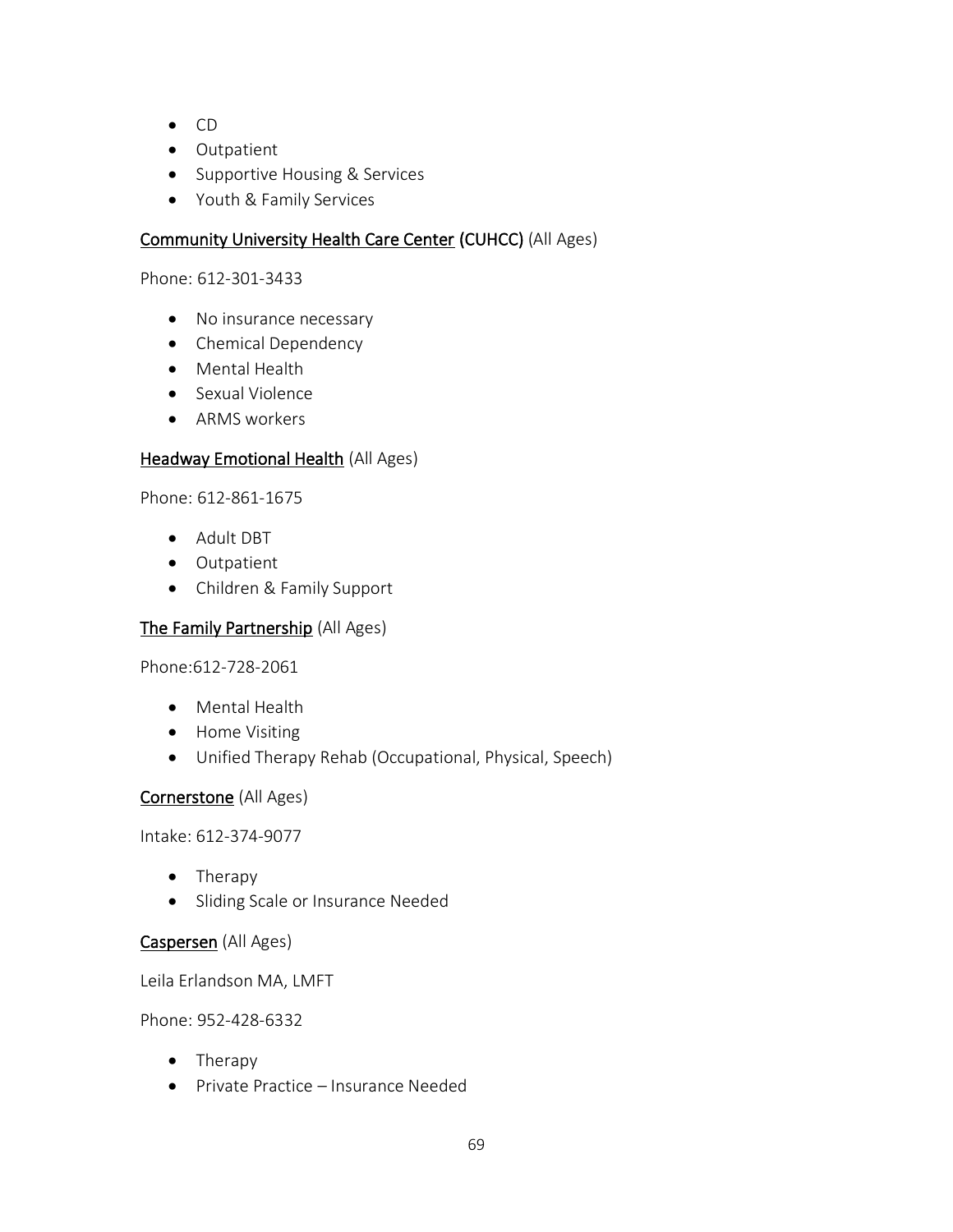### Southside Harm Reduction Services (All Ages)

Phone: 612-615-9725

- Naloxone, clean syringe & works delivery
- Text the number above Mon-Thurs 5-8pm

# NATIVE SPECIFIC

Native American Community Clinic (NACC) (All Ages- Native Therapists include: Larissa

White and Josette Croud) CD: 612-843-5921 Mental Health: 612-843-5981

- No Insurance needed
- Sliding Fee Payment
- Therapy
- Psychiatry
- Rule 25

White Earth Urban Office (All Ages) - Native Specific, may require tribal enrollment or descendancy

Phone: 612-872-8388

- Therapy
- CD

**Indian Health Board (All Ages) - Native Specific** 

Phone: 612-721-9800

• Therapy

Minnesota Indian Women's Resource Center (All Ages) - Native Specific, some programs

require tribal enrollment or descendancy Phone: 612-728-2000

- Therapy
- CD (women 18+)

American Indian Community Development Corporation - Native Specific

Website: http://www.aicdc-mn.org/ Phone: 612-813-1610

### Upper Midwest American Indian Resource Center - Native Specific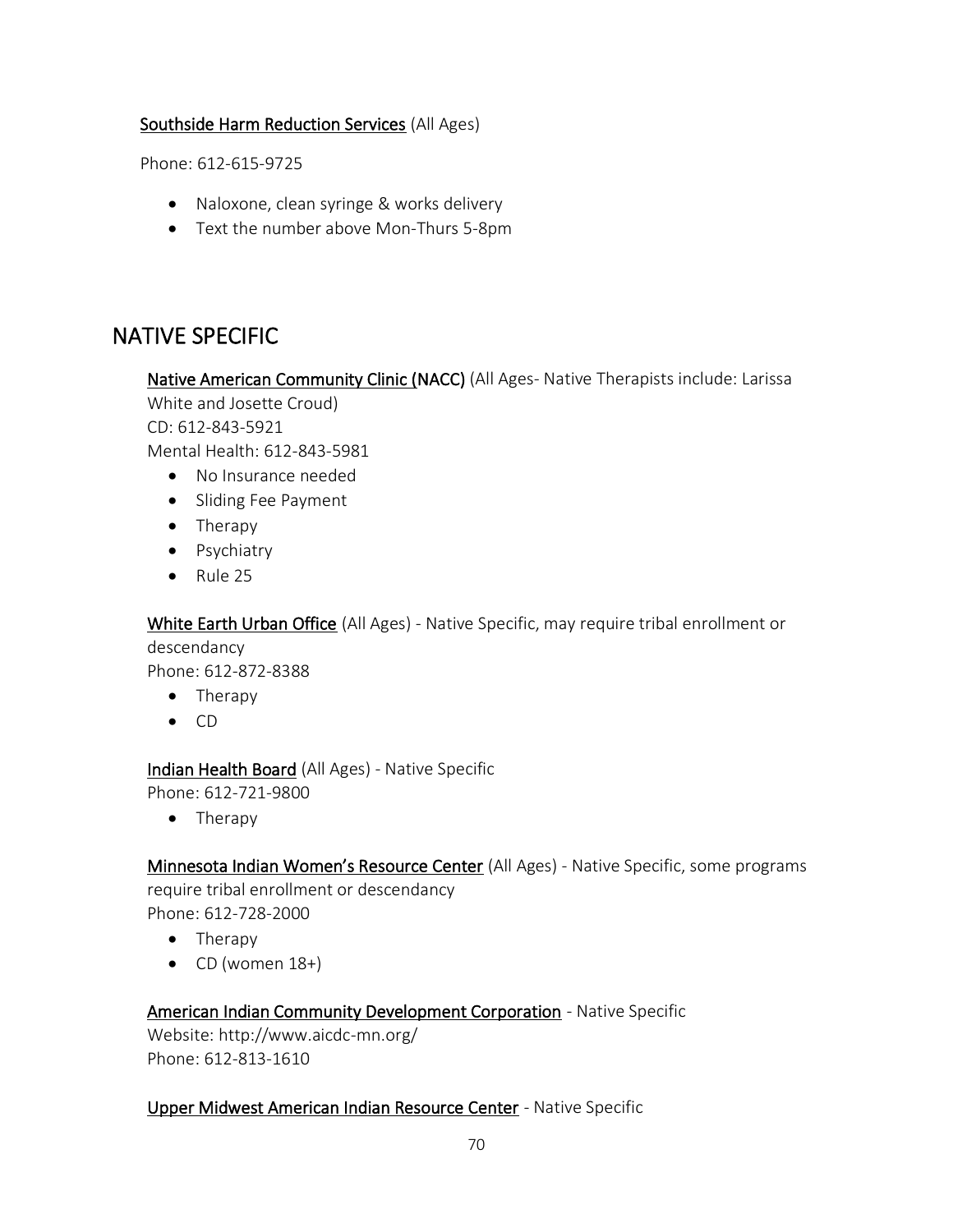Phone: 612-522-4436

#### Center School - Native Specific

Phone: 612-721-1655

• Open to students in grades 7-12 (ages 12-19)

### Mending the Sacred Hoop - Native Specific

Website: https://mshoop.org/ Phone: 888-305-1650

Dream of Wild Health - Native Specific Website: https://dreamofwildhealth.org/ Phone: 612-874-4200

# BLACK/AFRICAN AMERICAN SPECIFIC

#### Increasing Life Changes 4 You (All Ages)

Carl Young, MS Phone: 612.310.3093

- Therapy & Crisis Therapy
- Sliding Scale
- Individual & Family

#### Cultivating Family Services (All Ages)

Phone: 763.355.5461

- Therapy
- Play Therapy
- Diagnostic Assessments
- Insurance and Sliding Scale
- Individual and Family

#### North Point (Ages 5-Adult)

Phone: 612-543-2500

- Therapy
- CD
- Psychiatric
- Support Groups
- Insurance & Sliding Scale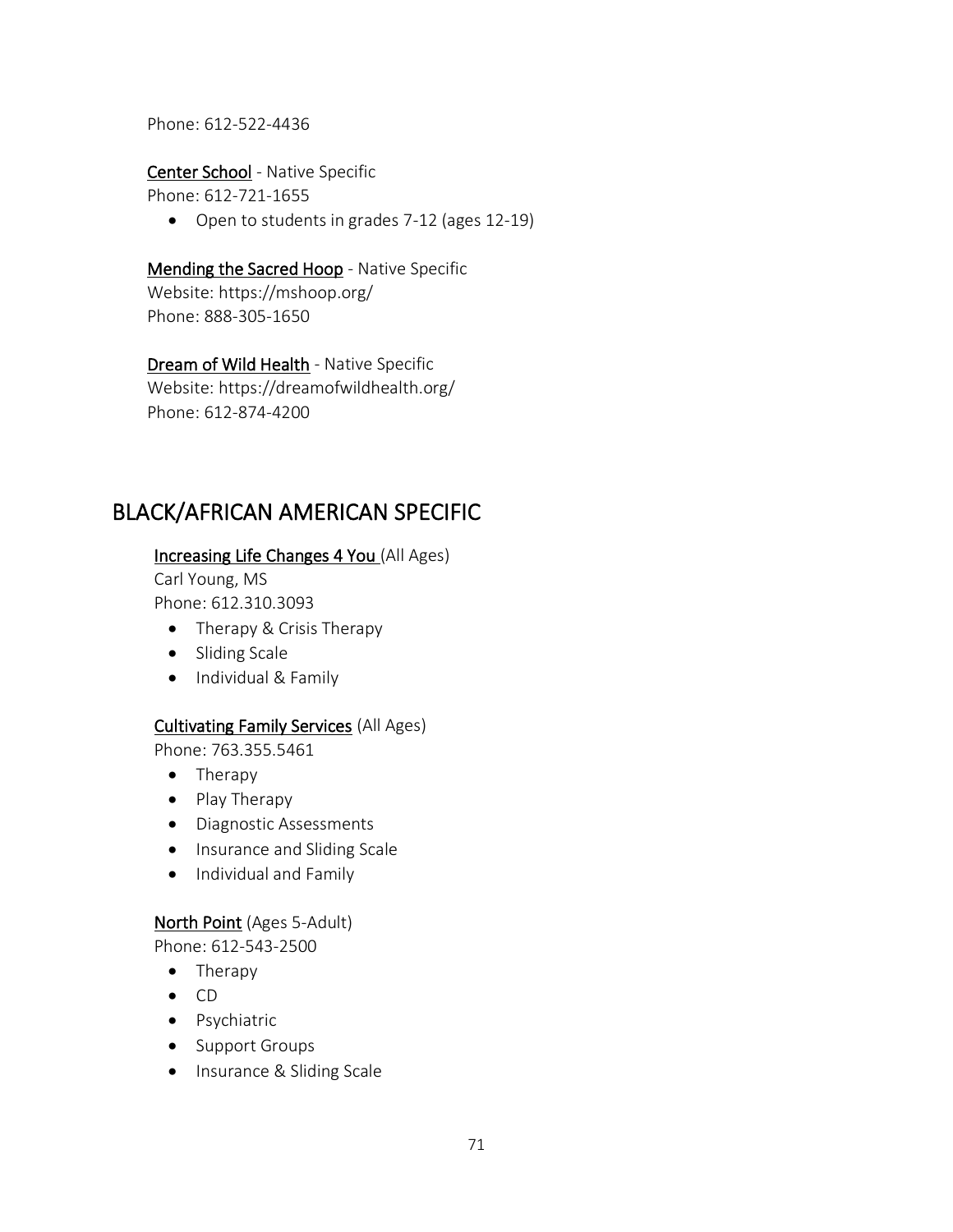#### Turning Point (All Ages)

Phone: 612-520-4004

- CD
- Housing Support
- Culturally Specific Services

### Bridging Therapy, LLC

Eva-Mae Emmerich, MA Phone: 612.324.4834

### Kente Circle, LLC

www.kentecircle.com Phone: 612.243.1600

### Levan Counseling

Erika McAfee Levan Phone: 612.440.0914

### Arubah Emotional Health

Anissa Keyes, MA, LMFT Phone: 612.284.8115 ext. 1

#### African American Wellness Institute

Phone: 612.813.5034

# LGBTQ+ SPECIFIC

### Pride Institute

Phone: 952-934-7554

- Therapy
- Outpatient
- Insurance & Sliding Scale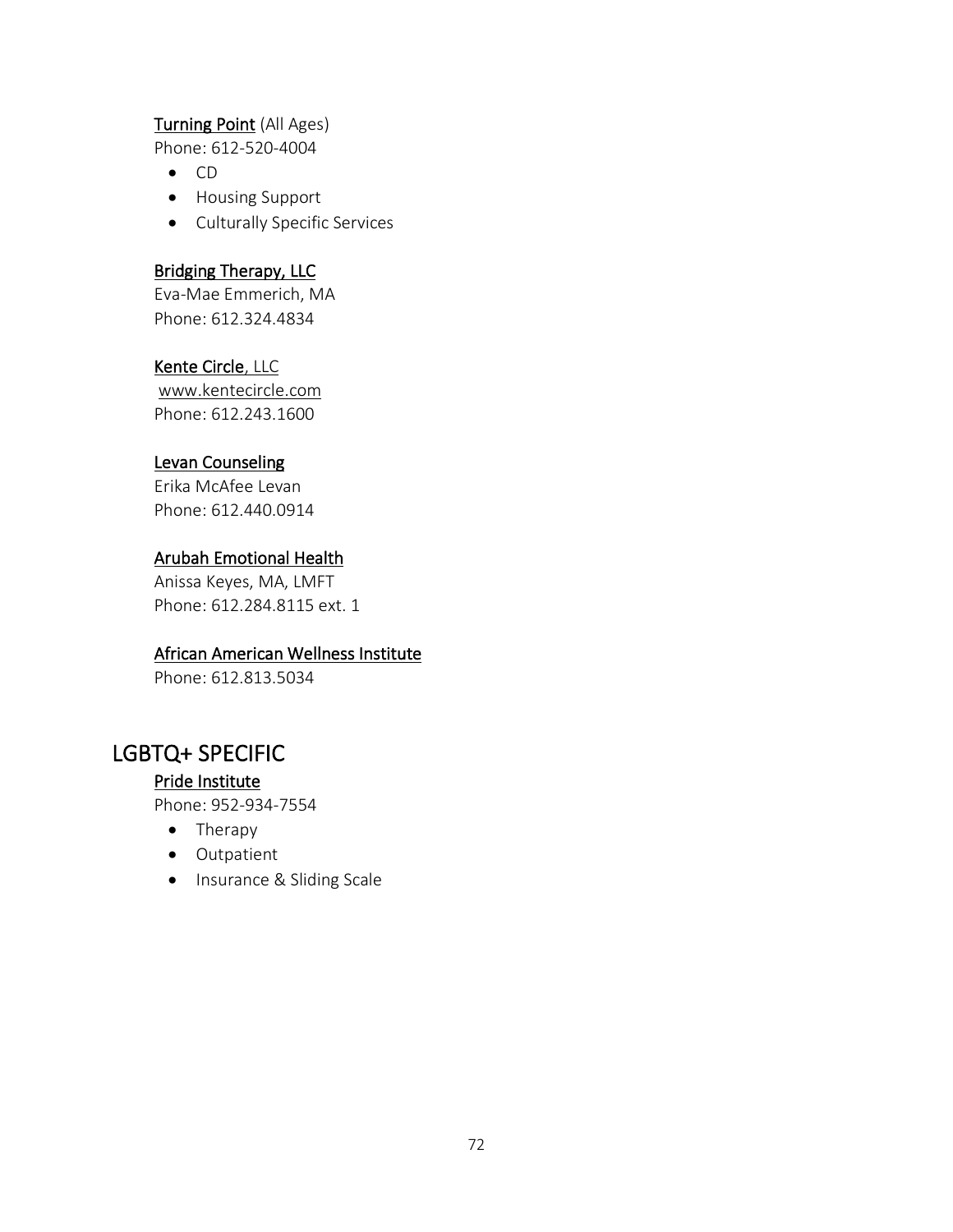## **Stages of Change**



Stages of change model

#### **Pre-contemplation**

Not yet acknowledging that there is a problem behavior that needs to be changed

### **Contemplation**

Acknowledging a problem but not yet ready or sure of wanting to make a change

#### **Preparation**

Getting ready to change

# **Action**

Changing behavior

#### **Maintenance**

Maintaining the behavior change

## **Relapse**

Returning to old behaviors and abandoning the new changes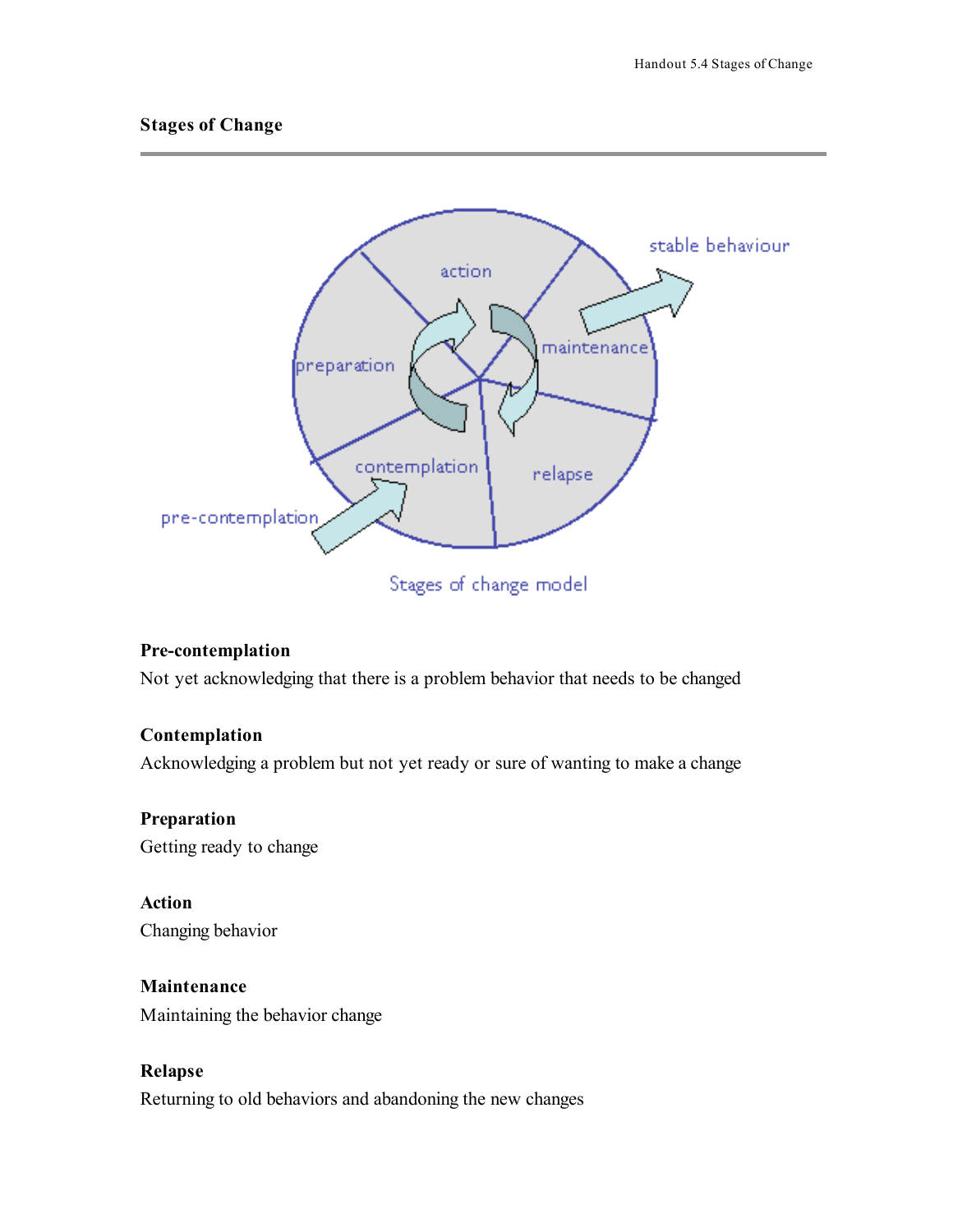# **Stages of Change in CSEC Counseling**

| <b>Stage of Change</b>                                     | <b>Pre-Contemplation</b><br>• Denies being sexually exploited<br>Discloses involvement in the life, but does not present it as a problem<br>• Is defensive<br>Does not want your help, wants you to "stay out of their business"<br>$\bullet$                                             |                                                                                                                                                                                                                                             |
|------------------------------------------------------------|-------------------------------------------------------------------------------------------------------------------------------------------------------------------------------------------------------------------------------------------------------------------------------------------|---------------------------------------------------------------------------------------------------------------------------------------------------------------------------------------------------------------------------------------------|
| <b>What This Looks</b><br>Like with CSEC<br><b>Victims</b> | • Not ready to talk about abuse<br>• Will defend or protect abuser<br>• Does not want help or intervention                                                                                                                                                                                | • "I love my daddy. He takes care of me."<br>"I'm happy making money."<br>"I'm good with the way things are."<br>"I make money doing what other people give<br>away for free"                                                               |
| <b>Counselor's Goals</b>                                   | • Validate experience/lack of readiness<br>Encourage re-evaluation of current behavior<br>$\bullet$<br>Encourage self-exploration, not action<br>Explain and personalize risk<br>Get legal identification documents<br>Set up appointments for healthcare & mental<br>$\bullet$<br>health | • "I can understand why you feel that way."<br>"Is there anything about your relationship with<br>him that you don't like?"<br>"How do you feel when?"<br>• "I'm proud of you. You're taking big steps right<br>now. Be proud of yourself!" |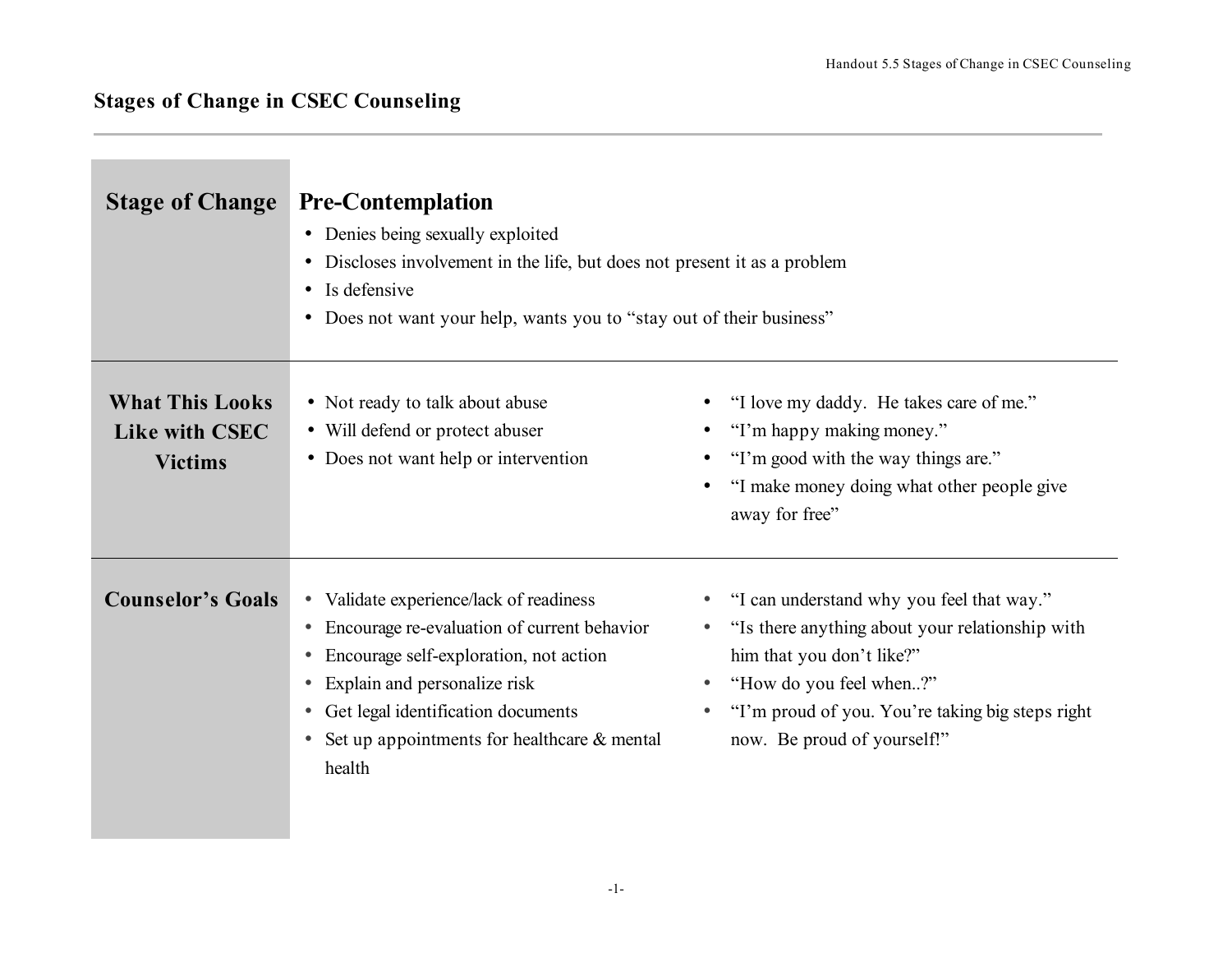| <b>Stage of Change</b>                                     | <b>Contemplation</b>                                                                                                                                                                                                                                                                                                                                                                                                                                                                   |                                                                                                                                                                                                                                                                                                             |
|------------------------------------------------------------|----------------------------------------------------------------------------------------------------------------------------------------------------------------------------------------------------------------------------------------------------------------------------------------------------------------------------------------------------------------------------------------------------------------------------------------------------------------------------------------|-------------------------------------------------------------------------------------------------------------------------------------------------------------------------------------------------------------------------------------------------------------------------------------------------------------|
|                                                            | Acknowledges that being in the life is painful and probably not what they want for themselves<br>$\bullet$                                                                                                                                                                                                                                                                                                                                                                             |                                                                                                                                                                                                                                                                                                             |
|                                                            | Not yet ready to leave but processing the abuse and the effects of the abuse<br>$\bullet$                                                                                                                                                                                                                                                                                                                                                                                              |                                                                                                                                                                                                                                                                                                             |
|                                                            | Ambivalent about actually leaving<br>$\bullet$                                                                                                                                                                                                                                                                                                                                                                                                                                         |                                                                                                                                                                                                                                                                                                             |
|                                                            | Open to self-reflection, weighing consequences, and talking about feelings<br>$\bullet$                                                                                                                                                                                                                                                                                                                                                                                                |                                                                                                                                                                                                                                                                                                             |
| <b>What This Looks</b><br>Like with CSEC<br><b>Victims</b> | • Often an external event, or "reality", has<br>confronted the pre-contemplative stage.<br>• Incidents can include violence, rape, assault,<br>getting pregnant, diagnosis with an STD, new<br>girls in the house, getting arrested, not getting<br>bailed out.<br>• Fear of the consequences of leaving: violence,<br>retribution, threats to self and family, being<br>homeless, having no money<br>Thinking of leaving but feeling isolated from the<br>$\bullet$<br>"square" world | • "I didn't think it was going to turn out this way."<br>"I feel like I don't deserve this."<br>• "I don't want this for my daughter."<br>• "I'm afraid that if I try to leave he'll just track me<br>down and find me. There's no point."<br>"This is what I'm good at. I'm not good at<br>anything else." |
| <b>Counselor's Goals</b>                                   | • Listen!!!!<br>Encourage client to list out the pros and cons<br>$\bullet$<br>Reflect change talk<br>$\bullet$<br>Affirm processing of problems<br>$\bullet$<br>Validate ability for client to make changes<br>$\bullet$<br>Identify and assist in problem solving/obstacles<br>$\bullet$<br>Help identify sources of support<br>$\bullet$                                                                                                                                            | "When are the times you feel really good? When<br>are the times you feel really bad?" (make lists)<br>"What do you feel is holding you back the most?"<br>"I think you should be proud of yourself for"<br>"I'm proud of you. You're taking big steps right<br>$\bullet$<br>now. Be proud of yourself!"     |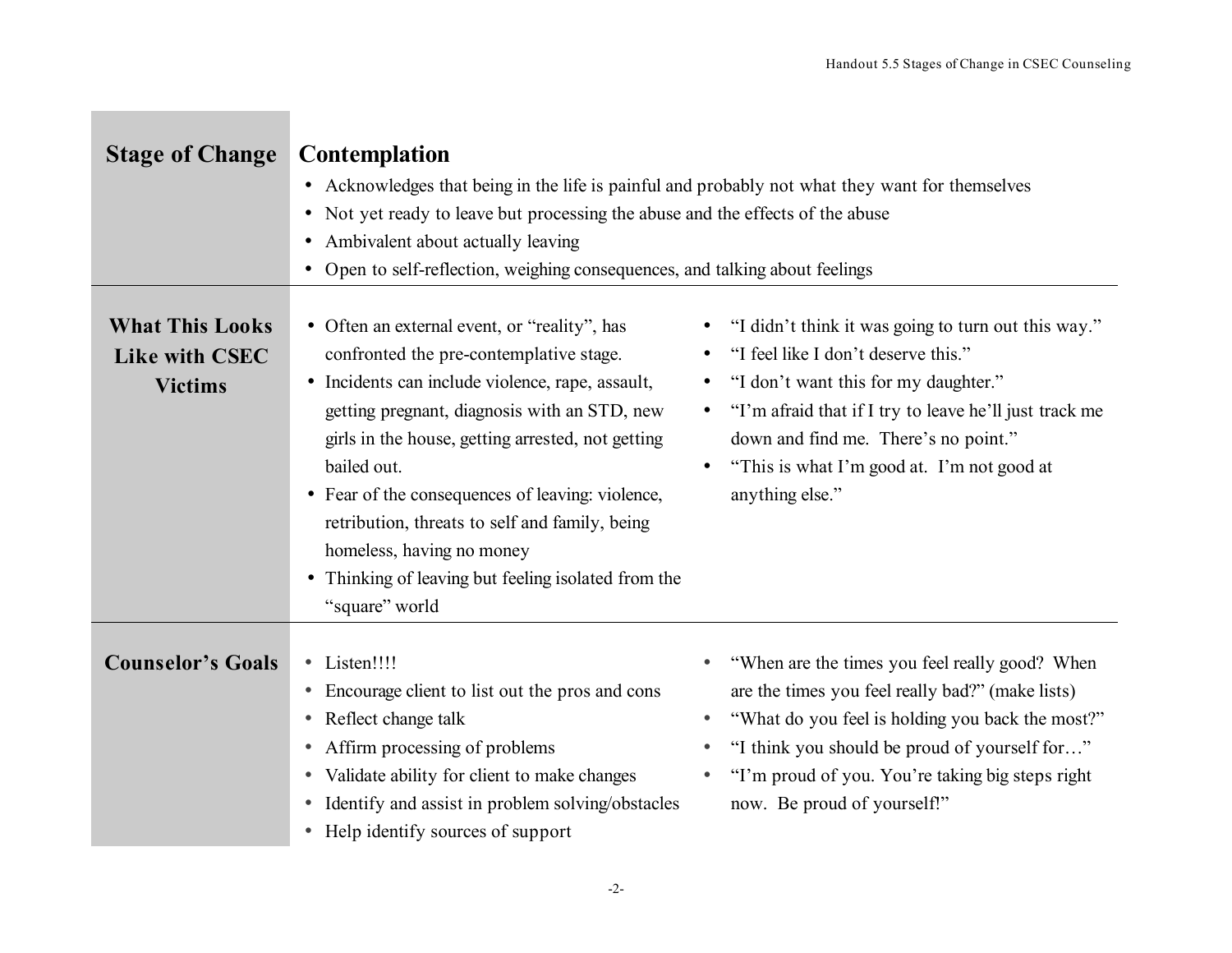| <b>Stage of Change</b>                                     | <b>Preparation</b><br>Has made a commitment to leave<br>$\bullet$<br>Has thought a lot about leaving, now begins to "test the waters"<br>$\bullet$<br>Exhibits signs of independence by taking small steps to be able to leave<br>$\bullet$<br>• Researches and is open to resources available                                                                                            |                                                                                                                                                                                                                                                                                                                                                               |
|------------------------------------------------------------|-------------------------------------------------------------------------------------------------------------------------------------------------------------------------------------------------------------------------------------------------------------------------------------------------------------------------------------------------------------------------------------------|---------------------------------------------------------------------------------------------------------------------------------------------------------------------------------------------------------------------------------------------------------------------------------------------------------------------------------------------------------------|
| <b>What This Looks</b><br>Like with CSEC<br><b>Victims</b> | • Regularly attends events/groups/counseling at<br>agency<br>Stashes money<br>$\bullet$<br>Brings clothes or belongings to the agency<br>$\bullet$<br>Doesn't answer cell phone every time exploiter<br>$\bullet$<br>calls<br><b>Starts GED classes</b><br>$\bullet$<br>Thinking about a part-time job<br>$\bullet$<br>Exploring housing/shelter options<br>$\bullet$                     | "I would really like to finish school."<br>"I still love home and want to be with him,<br>just not with all the other stuff."<br>"I want to leave, I just want to save some<br>money first."                                                                                                                                                                  |
| <b>Counselor's Goals</b>                                   | • Create a safety plan<br>Case management: find housing, education,<br>$\bullet$<br>employment, regular therapy<br>Encourage small initial steps<br>$\bullet$<br>Validate fear of change<br>$\bullet$<br>Introduce client to new experiences where he/she<br>$\bullet$<br>can gain new skills and increase self-esteem<br>Affirm underlying skills for independence<br>$\bullet$<br>$-3-$ | "You should be really proud of yourself for<br>doing ______, you are doing something healthy<br>for yourself."<br>"It's normal to be nervous about the changes<br>you're making."<br>"What kinds of things are you interested in?<br>What are your dreams for the future?"<br>"I'm proud of you. You're taking big steps<br>right now. Be proud of yourself!" |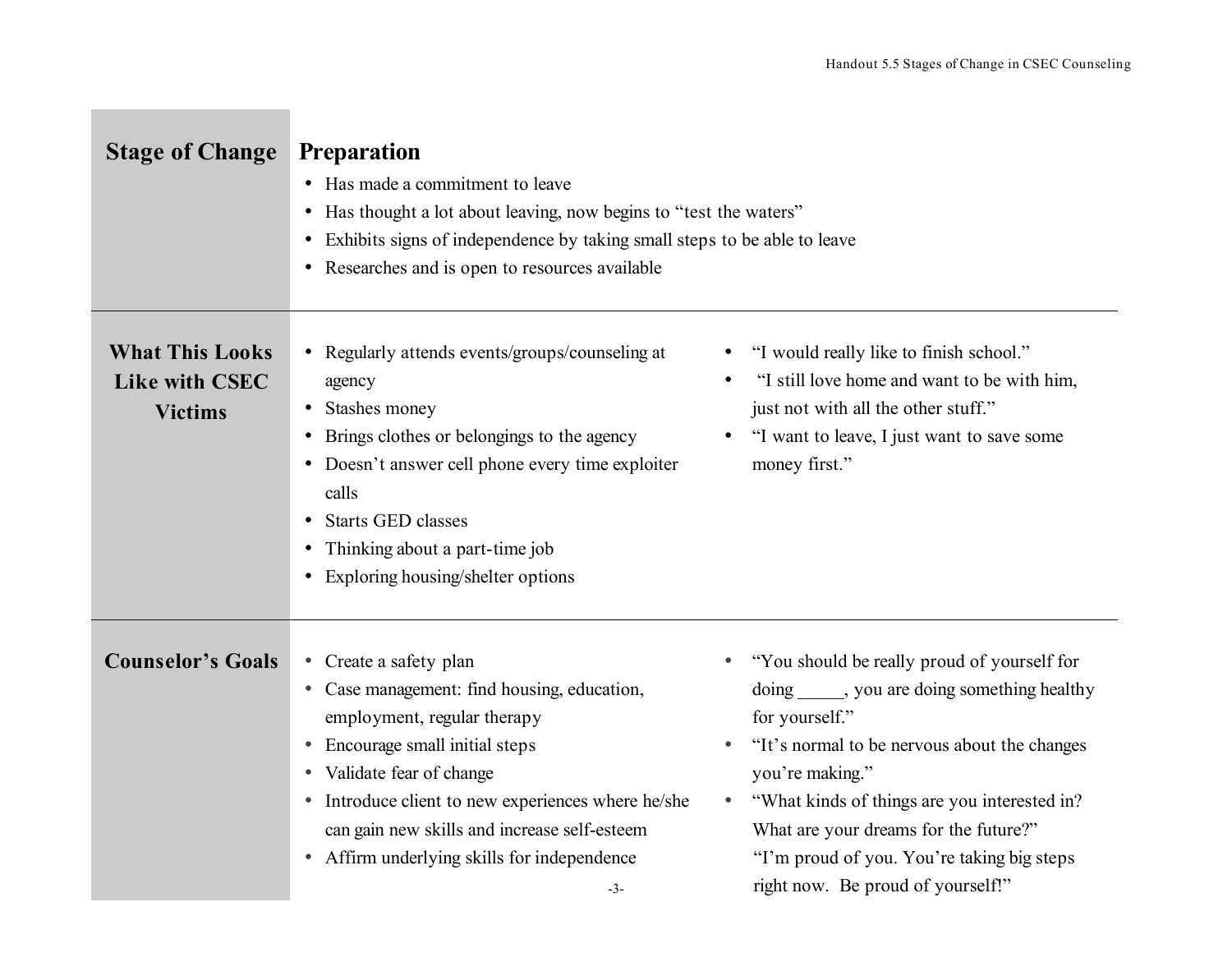| <b>Stage of Change</b>                                            | <b>Action</b><br>• Leaving the life                                                                                                                                                                                                                                                                                                                         |                                                                                                                                                                                                                                                                                                                                                                   |
|-------------------------------------------------------------------|-------------------------------------------------------------------------------------------------------------------------------------------------------------------------------------------------------------------------------------------------------------------------------------------------------------------------------------------------------------|-------------------------------------------------------------------------------------------------------------------------------------------------------------------------------------------------------------------------------------------------------------------------------------------------------------------------------------------------------------------|
| <b>What This Looks</b><br><b>Like with CSEC</b><br><b>Victims</b> | • There are often stages of exiting (may feel the<br>need to rely on a few regular "johns" until<br>financial situation is stable)<br>• Goes through intake at a youth shelter<br>Placement at a residential treatment center<br>Staying with relatives<br>Starts part-time job<br>• Cuts off contact with pimps/johns<br>• Moves from area of exploitation | • "It's so hard and it's taking so long to get<br>everything together."<br>"I'm so glad I left. I hate himbut I miss him."<br>"I can see myself going to college and getting a<br>good job."<br>"It's so weird being in the 'square' world. I feel<br>different from everyone else."                                                                              |
| <b>Counselor's Goals</b>                                          | • Support and validate the effort it takes to leave<br>• Address safety concerns<br>• Focus on restructuring environment and social<br>support<br>Discuss self-care<br>• Create system with youth for short-term<br>rewards he/she can give to him/herself<br>• Process feelings of anxiety and loss<br>• Reiterate long term benefits of change            | • "It's going to take a while to get things in your life"<br>in order. Try to be patient and not do everything<br>at once."<br>"It's completely normal to love and hate your ex<br>$\bullet$<br>at the same time. Let's talk about your feelings<br>before you act on them."<br>• "I'm proud of you. You're taking big steps right<br>now. Be proud of yourself!" |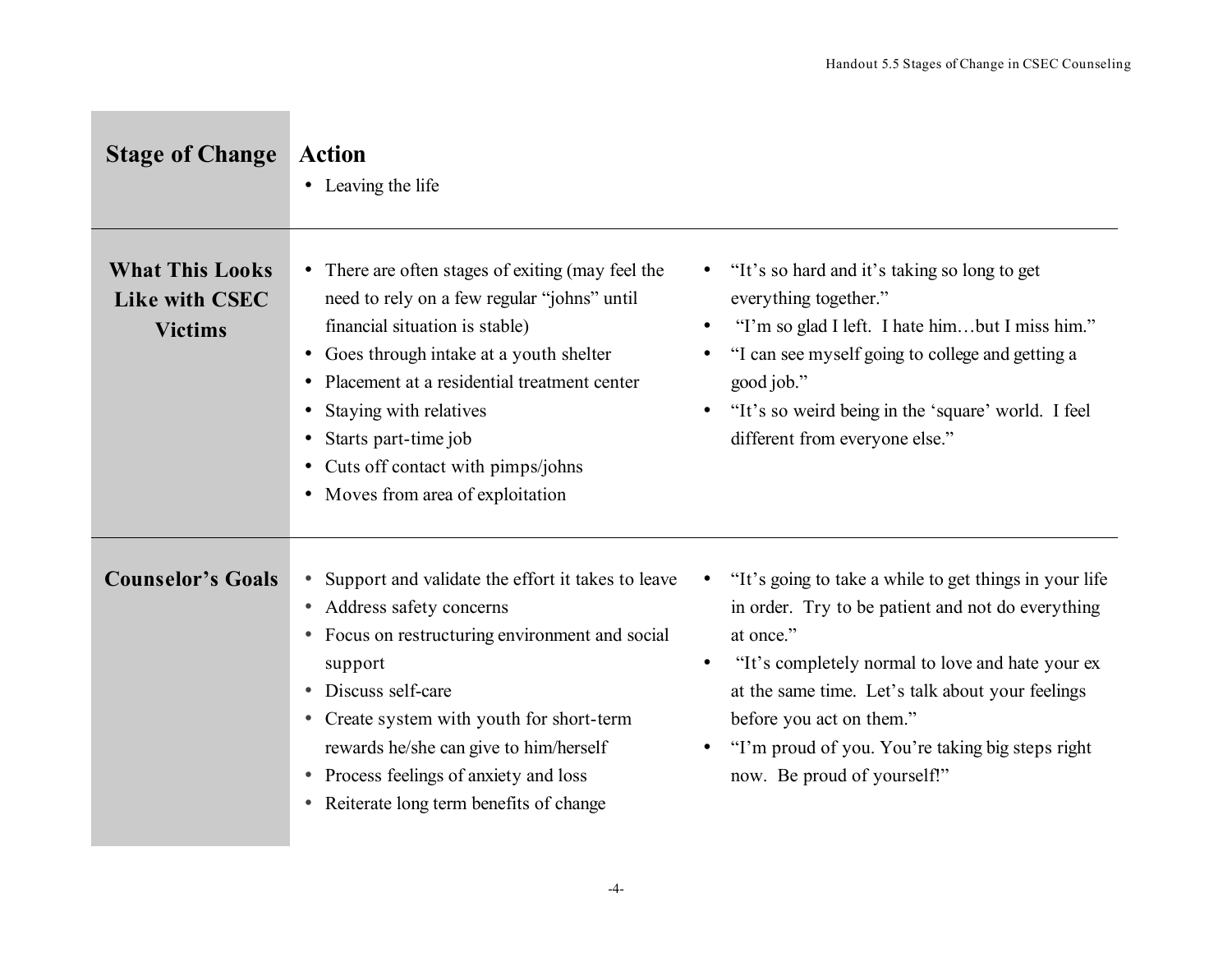| <b>Stage of Change</b>                                            | <b>Maintenance</b>                                                                                                                                                                                                                                                                                                                                                                             |                                                                                                                                                                                                                                                                                                                                                              |
|-------------------------------------------------------------------|------------------------------------------------------------------------------------------------------------------------------------------------------------------------------------------------------------------------------------------------------------------------------------------------------------------------------------------------------------------------------------------------|--------------------------------------------------------------------------------------------------------------------------------------------------------------------------------------------------------------------------------------------------------------------------------------------------------------------------------------------------------------|
|                                                                   | Remains out of CSEC<br>$\bullet$                                                                                                                                                                                                                                                                                                                                                               |                                                                                                                                                                                                                                                                                                                                                              |
|                                                                   | Develops new skills for a new life<br>٠<br>Successfully avoids temptations and responding to triggers<br>$\bullet$                                                                                                                                                                                                                                                                             |                                                                                                                                                                                                                                                                                                                                                              |
|                                                                   |                                                                                                                                                                                                                                                                                                                                                                                                |                                                                                                                                                                                                                                                                                                                                                              |
| <b>What This Looks</b><br><b>Like with CSEC</b><br><b>Victims</b> | • May maintain job/school<br>• Living in stable environment<br>• Develops new relationships (intimate and<br>social), often struggles with this<br>Develops network of support<br>$\bullet$<br>Begins to address trauma of experiences<br>$\bullet$                                                                                                                                            | "I can't believe I wasted so many years. It's like I<br>never had a childhood."<br>"I could never go back to the track/club."<br>$\bullet$<br>"I feel bad for other girls/boys who are still in it."<br>$\bullet$<br>"Sometimes I'm bored and kinda miss the drama."<br>"It's hard starting relationships because they only<br>$\bullet$<br>want one thing." |
| <b>Counselor's Goals</b>                                          | • Plan for follow-up support<br>Reinforce internal rewards and self care<br>$\bullet$<br>Discuss coping with relapse<br>Discuss triggers and temptations, creating<br>٠<br>coping strategies<br>Continue to help look for opportunities to<br>$\bullet$<br>develop new skills and invest in supportive<br>communities<br>Recognize progress and validate strengths<br>Be patient and realistic | "Can you tell me the times you most feel like going<br>back? What do you miss the most?"<br>"How can you find 'excitement' and 'attention' in<br>other ways?"<br>"What kinds of people are you attracted to? Why<br>do you think that is?"<br>"I'm proud of you. You're taking big steps right<br>now. Be proud of yourself!"                                |